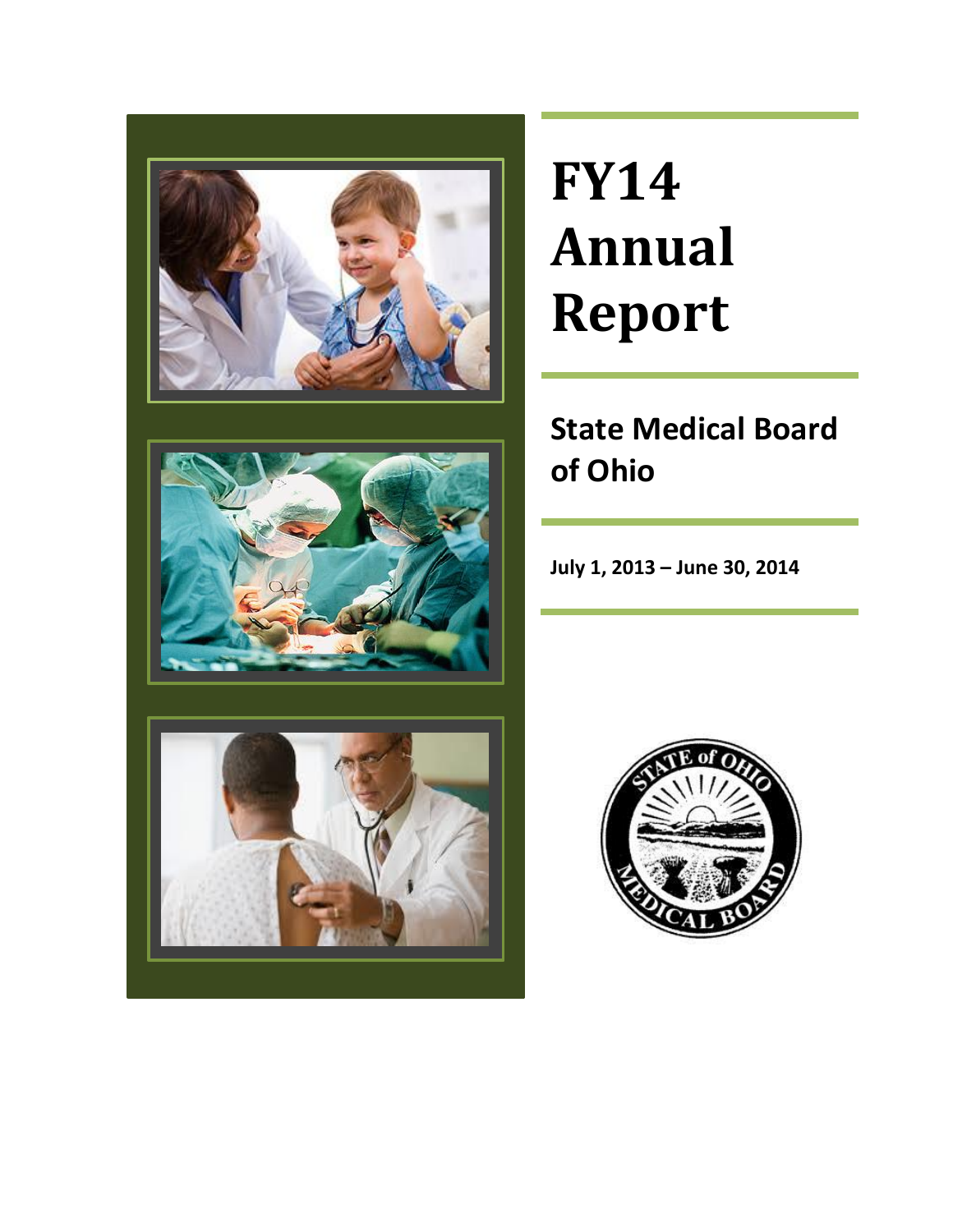### **State Medical Board of Ohio FY14 Annual Report**

### **Table of Contents**

| Published - August 1, 2014 |
|----------------------------|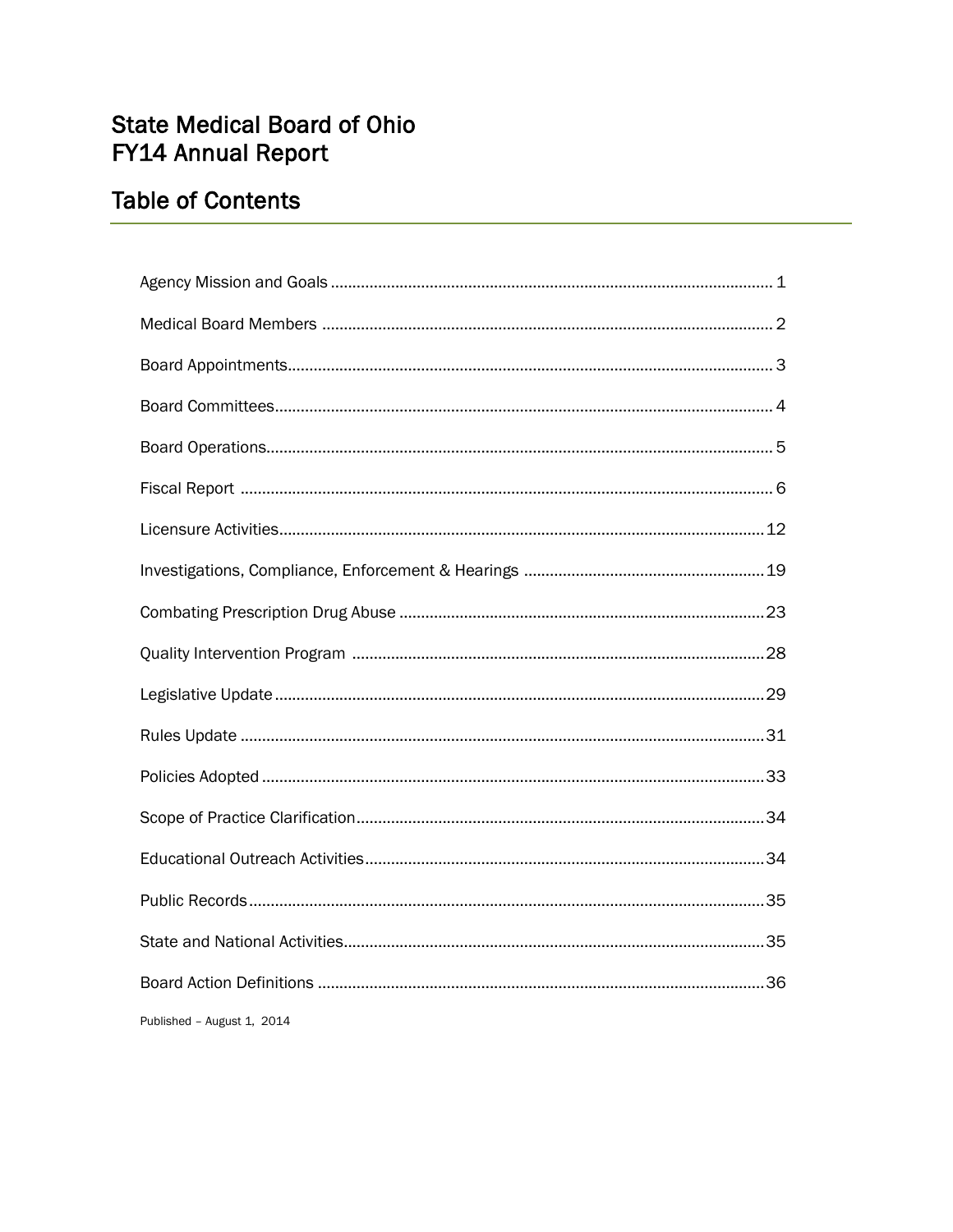# Agency Mission & Goals

The Medical Board issues licenses and oversees the practice of medicine and its branches under the authority of the Medical Practices Act, Chapter 4731, Ohio Revised Code ("O.R.C."), and related law. The Board has jurisdiction over allopathic physicians (MD), osteopathic physicians (DO), podiatric physicians (DPM), physician assistants (PA), anesthesiologist assistants (AA), radiologist assistants: (RA), acupuncturists (L.Ac.), oriental medicine practitioners, massage therapists (LMT), cosmetic therapists (CT), and genetic counselors. The Medical Board continues to regulate naprapaths and mechanotherapists licensed by the Board before March 1992.

The Medical Board's regulatory responsibilities include investigating complaints against applicants and licensees, and taking disciplinary action against those who violate the public health and safety standards set by the General Assembly and the Medical Board.

### Agency Mission

To protect and enhance the health and safety of the public through effective medical regulation.

### Agency Goals

- $\cdot$  Ensure that persons practicing medicine meet sufficient standards of education, training, competence and ethics.
- Define and advocate for standards of safe medical practice.
- Rehabilitate, when possible, persons who are impaired or who practice medicine unethically or below minimal standards of care, and prohibit persons who have not been rehabilitated from practicing medicine.
- $\cdot \cdot$  Prohibit persons from practicing medicine whose violations are so egregious as to forfeit the privilege or who otherwise lack the legal authority.
- Provide information about the licensees of the Medical Board, the Board's functions and operations, and the laws governing the practice of medicine.
- \* Achieve and maintain the highest possible levels of organizational efficacy.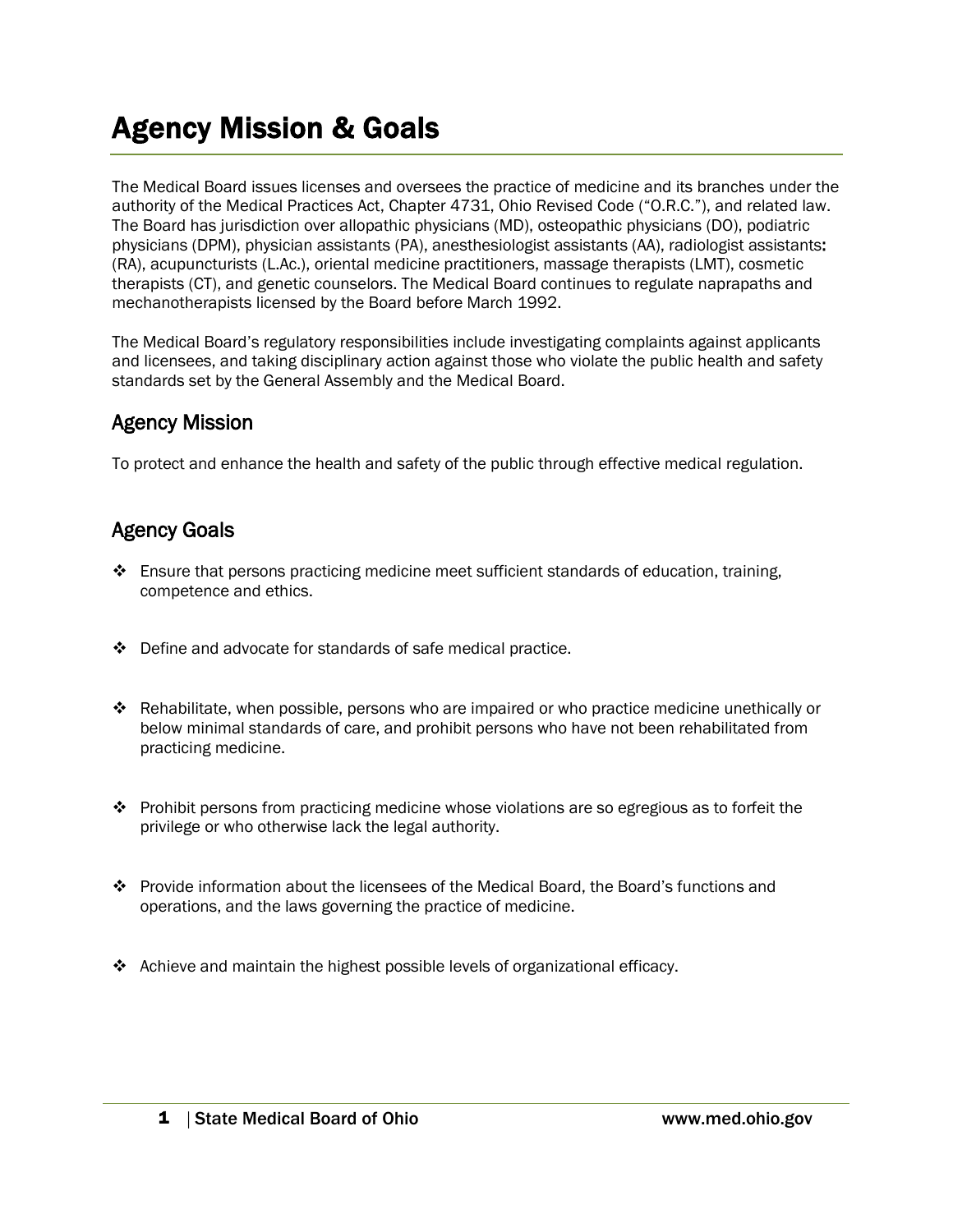### Medical Board Members

The Medical Board is comprised of twelve members: nine physicians (seven MD, one DO, and one DPM) and three non-physician public members. All of the Board members are appointed by the Governor and serve five-year terms. Appointment terms are staggered to provide continuity and Board members may be reappointed. Two members are selected by their peers on the Board to serve as the Board's Secretary and Supervising Member who oversee the Board's investigatory and enforcement processes.

During FY14, the Medical Board met each month in the Administrative Hearing Room on the 3<sup>rd</sup> floor of the Rhodes Office Tower, 30 East Broad Street, Columbus, Ohio. Meeting agendas and minutes are available on the Board's website: [www.med.ohio.gov.](http://www.med.ohio.gov/)

In addition to the regularly scheduled monthly meetings in FY14, the Board met six times by telephone conference to issue summary suspensions or accept a voluntary surrender of a license.

#### Board Members serving during FY14

Mark Bechtel, MD Dermatology – Westerville, OH

Laurie Elsass (term ended 7/13) Public Member – Dublin, OH

Robert Giacalone, JD, RPh (appointed 10/13) Public Member – Dublin, OH

Michael Gonidakis, JD Public Member – Columbus, OH

Donald R. Kenney, Sr. Public Member – Westerville, OH

Kris Ramprasad, MD Gastroenterology – Cincinnati, OH

Kim G. Rothermel, MD (appointed 5/14) Pediatrics – Columbus, OH

Bruce Saferin, DPM (appointed 9/13) Podiatry – Toledo, OH

Sushil Sethi, MD, MBA, MPH Cardiothoracic Surgery – Mansfield, OH

Amol Soin, MD, MBA Pain Management – Centerville, OH

Anita M. Steinbergh, DO Family Practice – Columbus, OH

J. Craig Strafford, MD, MPH (term ended 3/14) OB/GYN – New Vienna, OH

Lance Talmage, MD (term ended 5/14) OB/GYN – Toledo, OH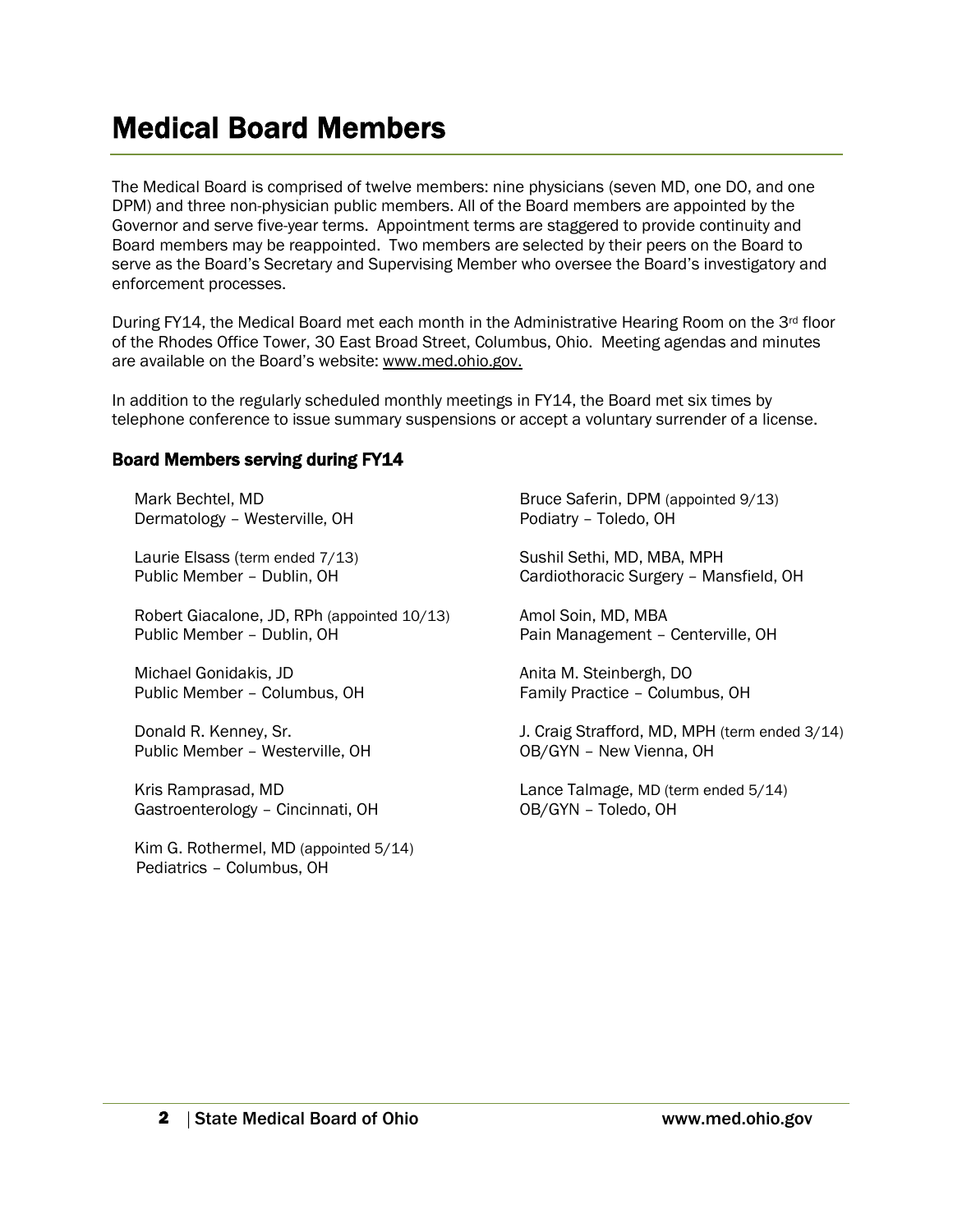### Medical Board Officers

Board officers include the President, Vice President, Secretary and Supervising Member. Officers serve a calendar year term from January 1 through December 31. The Board members elect officers annually during the December Board meeting and as needed if a vacancy occurs.

### 2013 Board Officers

Anita M. Steinbergh, DO – President Family Practice – Columbus, OH

Kris Ramprasad, MD – Vice President Gastroenterology – Cincinnati, OH

OB/GYN – New Vienna, OH Mark Bechtel, MD – Supervising Member

Dermatology – Westerville, OH

J. Craig Strafford, MD, MPH – Secretary

#### 2014 Board Officers

 Kris Ramprasad, MD – President Gastroenterology – Cincinnati, OH

Lance Talmage, MD – Vice President (until term ended 5/14) OB/GYN – Toledo, OH

 Donald Kenney – Vice President (effective June 2014) Public Member – Columbus, OH

J. Craig Strafford, MD, MPH – Secretary (until term ended 3/14) OB/GYN – New Vienna, OH

Mark Bechtel, MD – Supervising Member Secretary (effective June 2014) Dermatology – Westerville, OH

Bruce Saferin, DPM – Supervising Member (effective June 2014) Podiatry – Toledo, OH

# Board Appointments in FY14

Governor John Kasich appointed the following persons to the Medical Board during FY14:

Anita M. Steinbergh, DO, a family physician from Columbus, was reappointed to the Board. Her term continues until April 25, 2018.

Robert Giacalone, JD, RPh, of Dublin, was appointed on October 29, 2013, as a public member of the Medical Board. His term continues until July 31, 2018. Mr. Giacalone is Senior Vice President of Regulatory Affairs and Chief Regulatory Counsel at Cardinal Health. Mr. Giacalone replaces Laurie Elsass whose term ended in July 2013.

Bruce Saferin, DPM, a podiatrist from Toledo, was appointed on September 10, 2013. His term continues until December 27, 2017. Dr. Saferin follows Marchelle Suppan, DPM, whose term ended in January 2013.

Kim G. Rothermel, MD, a pediatrician from Columbus, was appointed on May 19, 2014 to a term ending on March 18, 2017. She replaces Jack Amato, MD, whose term ended in March 2012.

3 State Medical Board of Ohio www.med.ohio.gov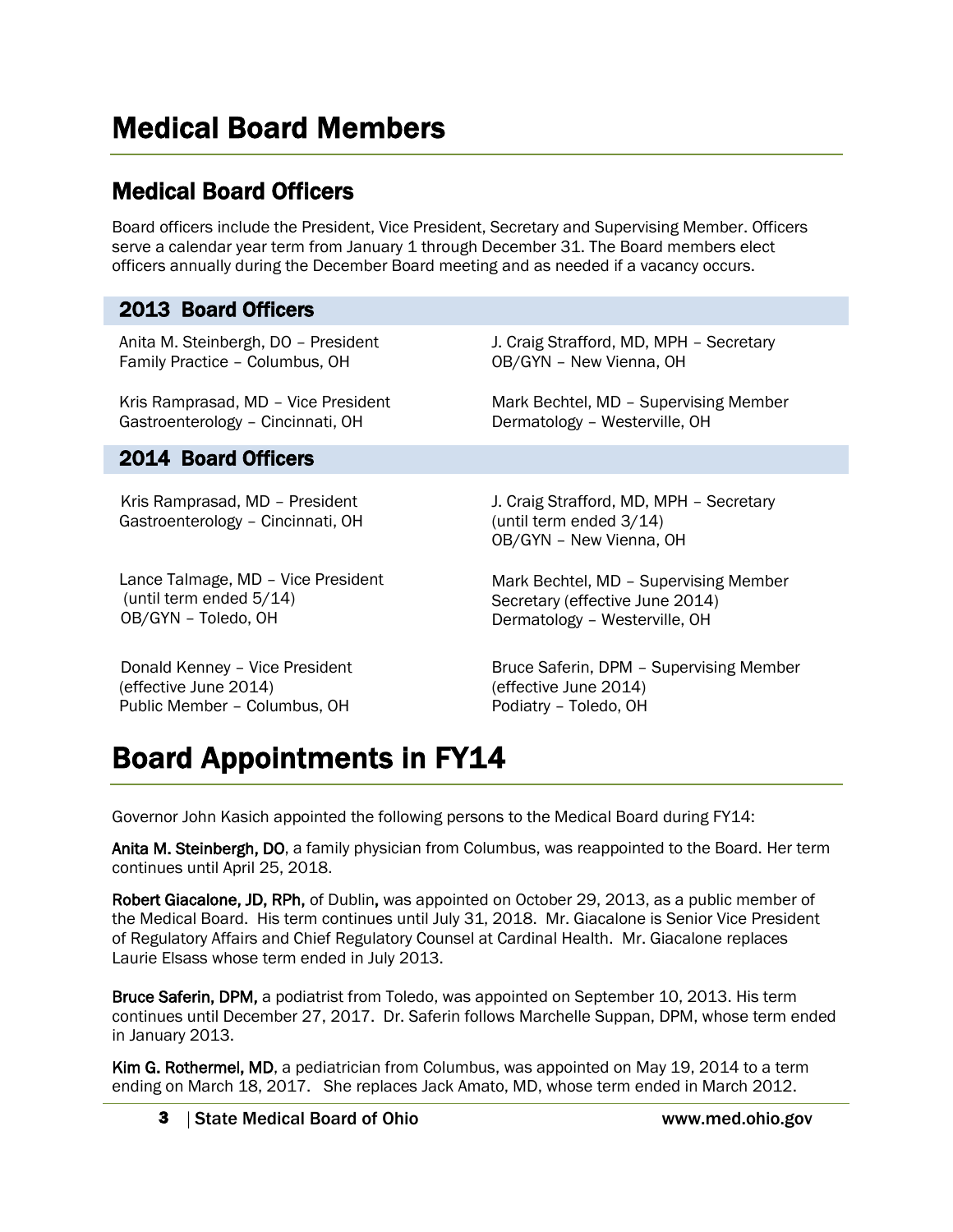### Medical Board Committees

The Medical Board addresses a variety of policy issues through its standing committees. Committees formulate recommendations that are forwarded to the full Board for action.

The Board Committee structure was revised in February 2014. The former Executive Committee, Group 1 and Group 2 format was replaced by the following topic-based committees: Licensure Committee, Finance Committee, Policy Committee, Compliance Committee, and Physician Assistant/Scope of Practice Committee.

The Executive Director and senior staff members conduct research and provide support to the committees. Committee meetings are held the day of the monthly Board meetings and committee agendas are posted on the Medical Board's website. Board actions on committee recommendations are included in the Board meeting minutes.

### Physician Assistant Policy Committee

The Physician Assistant Policy Committee (PAPC) is the only statutorily required committee of the Medical Board. In compliance with Section 4730.05, O.R.C., the PAPC meets at least four times per calendar year to review and make recommendations concerning the education and licensure requirements for physician assistants; existing and proposed rules pertaining to the practice of physician assistants and the supervisory relationship between physician assistants and supervising physicians; application forms and procedures; and physician-delegated prescriptive authority for physician assistants in accordance with Section 4370.38, O.R.C. Recommendations made by the PAPC are forwarded to the Board's Physician Assistant/Scope of Practice Committee for further review and recommendation to the full Board.

During FY14, the PAPC met 11 times and focused on review of special services plan requests and post-graduate education equivalency issues. The PAPC reviewed proposed rules related to PA practice, and considered revisions to the Physician Assistant formulary. Information about physician assistant licensure and the activities of the Physician Assistant Policy Committee are posted on the Medical Board's website.

The Medical Board adopted a model supervisory plan for physician assistants working in an orthopedic practice in June 2014, as recommended by the PAPC. The model plan sets out the joint injections and aspirations that can be performed by a physician assistant with specified training and supervision.

Those listed below served on the Physician Assistant Policy Committee in FY14:

| Melissa Bowlby, PA-C - Hilliard, OH<br>Chair - term ended 5/16/14   | Eric Luckage, Esq. - Columbus, OH<br>term ended $5/16/14$ ; | Anita M. Steinbergh, DO - Columbus, OH                          |
|---------------------------------------------------------------------|-------------------------------------------------------------|-----------------------------------------------------------------|
| Teresa Ash, PharmD - Lima, OH                                       | Margaret Huwer, PharmD - Columbus, OH                       | Sean Stiltner, DO - Piketon, OH<br>term ended $5/16/14$         |
| Robert Flora, MD - Akron, OH<br>served until 10/13; position vacant | Ronald Routh, DO - Grove City, OH<br>appointed 6/25/14      | Robert Zaayer, Jr., PA-C - Stoutsville, OH<br>appointed 5/22/14 |
| James Fry, PA-C - Middletown, OH<br>Chair effective 6/10/14         |                                                             | James Zedaker, PA-C - Tipp City, OH                             |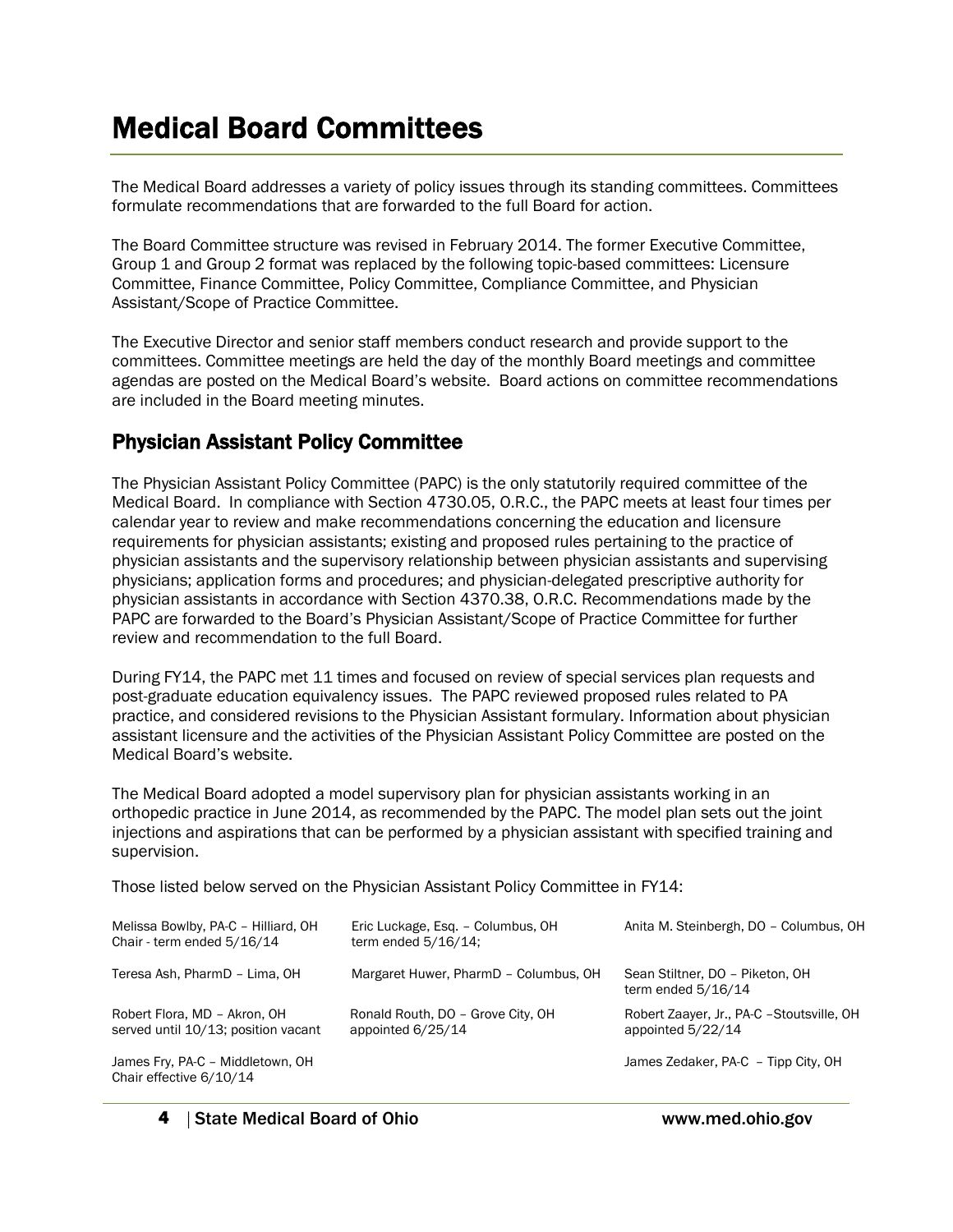### Massage Therapy Advisory Committee

The Medical Board formed the Massage Therapy Advisory Committee (MTAC) in 2003 to identify and address issues specific to the profession. The MTAC met three times during FY14. The Committee discussed education, testing, and registration requirements for massage therapists, as well as issues related to the scope of practice of massage therapy. MTAC recommendations are forwarded to the Board's Physician Assistant/Scope of Practice Committee for further review and recommendation to the full Board.

The following professionals served on the Massage Therapy Advisory Committee in FY14:

Richard A. Greely, M.Ed., LMT, Chair Columbus, OH

Dennis J. Gibbons, M.Ed., LMT Beachwood, OH

Karen Fink, RN, BSN, LMT Cleveland, OH

Lisa Keys, LMT Hillsboro, OH

Jeanne deMontagnac-Hall, BS, LMT West Chester, OH

Mary Riley, LMT Berea, OH

Ramona Chance, RN, LMT Grove City, OH

# Board Operations

### Change in Executive Director

Aaron E. Haslam, Esq., served as Executive Director of the Medical Board from July 1, 2013 until April 26, 2014. He left the agency to work in a private sector position in Cincinnati.

The Medical Board named Jonathan Blanton, Esq., Interim Executive Director effective April 27, 2014. Mr. Blanton continued his responsibilities as Deputy Director of Investigations, Compliance and Enforcement for the agency.

Mr. Blanton previously worked in the Ohio Attorney General's office as Director of the Economic Crimes Unit, a position he held since March 2011. Prior to working in the AG's office, he served as the Jackson County prosecutor for ten years. Mr. Blanton graduated from Ohio University and earned his law degree at the University of Kentucky. He is admitted to practice law in Ohio and the United States District Court, Southern District of Ohio.

The Executive Director oversees day-to-day operations of the agency. During FY14, staffing levels included approximately 81 full time positions. Medical Board operations are funded exclusively through licensing-related fees that are non-general revenue fund sources.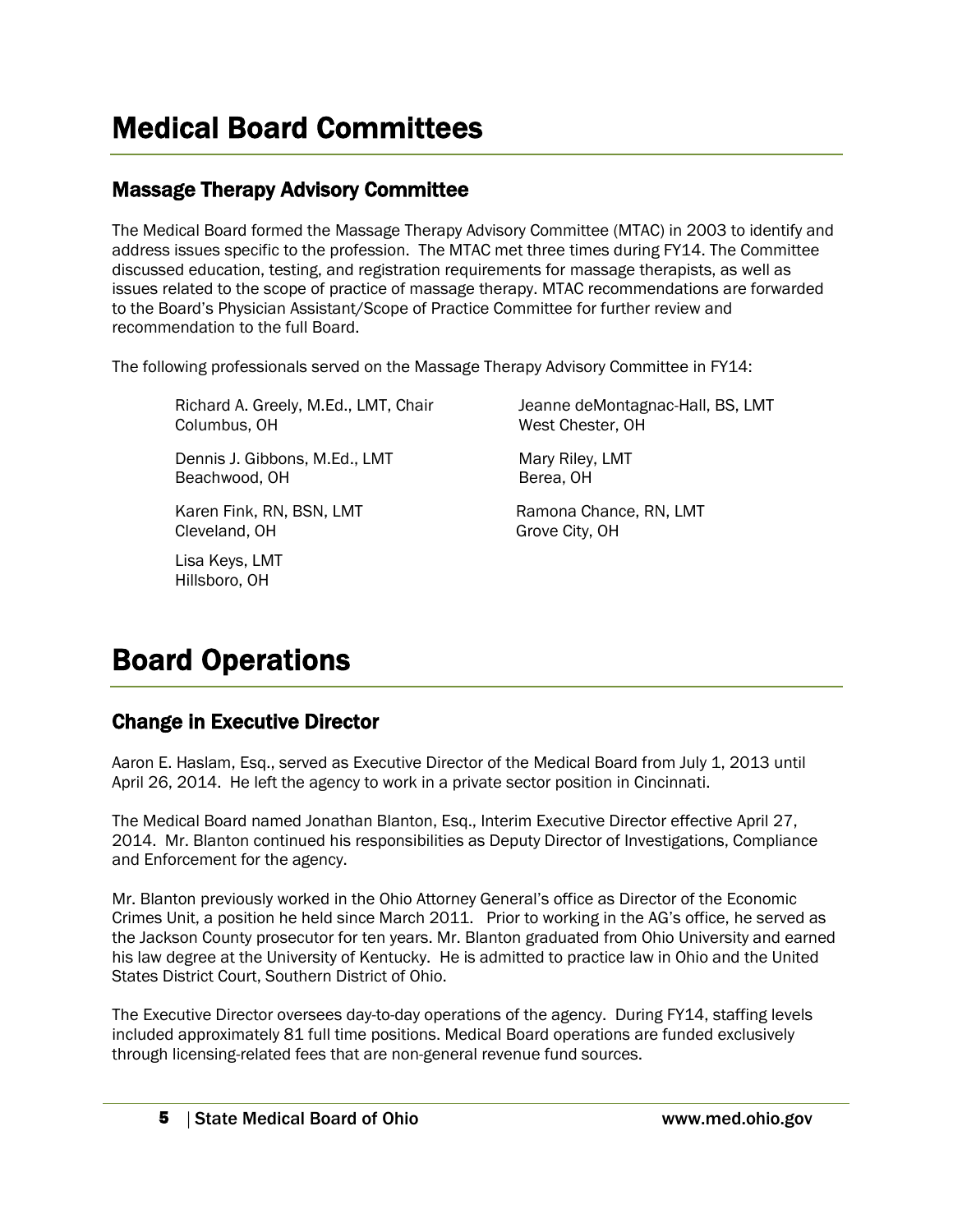### Board Operations – Fiscal Report

Agency revenue in FY14 totaled \$9,271,941. The FY14 expenditures totaled \$8,054,697 as of June 30, 2014. Payroll costs account for 85% of agency expenses. Operational expenses for office rent, computer services, medical expert contracts, equipment, maintenance and other support services account for the remaining 15% of the agency expenses.

The lower than anticipated spending reflects the high number of staff positions that remained vacant for an extended period of time while undergoing an internal reorganization. The agency began filling some crucial positions in the second half of FY14.

| <b>Historical Comparison - Expenditures</b> |                          |             |  |  |
|---------------------------------------------|--------------------------|-------------|--|--|
| FY12                                        | $(7/1/2011 - 6/30/2012)$ | \$8,492,474 |  |  |
| <b>FY13</b>                                 | $(7/1/2012 - 6/30/2013)$ | \$7,922,127 |  |  |
| <b>FY14</b>                                 | $(7/1/2013 - 6/30/2014)$ | \$8,054,697 |  |  |

The amounts listed for each fiscal year do not include funds that were encumbered at the end of the fiscal year but spent during the following fiscal year.

Physician Loan Repayment Program (PLRP): Since 1999, physician licensure biennial renewal fees have remained at \$305. Yet only \$285 of the fee supports Medical Board operations. The remaining \$20 is deposited in the state treasury to the credit of the Physician Loan Repayment Fund as required in Section 4731.281(B)(1)(h),O.R.C., to support the PLRP managed by the Ohio Department of Health.

The Physician Loan Repayment Program is designed to recruit or retain primary care physicians for underserved areas in Ohio. In exchange for loan repayment assistance, the physicians commit to a minimum of two years of practice at an eligible site in a Health Professional Shortage Area (HPSA) or Health Resource Shortage Area, accept Medicare and Medicaid, and otherwise see patients regardless of ability to pay.

| <b>Physician Loan Repayment Program Transfers</b><br>from Medical Board Operating Fund |                                 |           |  |
|----------------------------------------------------------------------------------------|---------------------------------|-----------|--|
|                                                                                        | $FY12$ $(7/1/2011 - 6/30/2012)$ | \$438,700 |  |
| FY13                                                                                   | $(7/1/2012 - 6/30/2013)$        | \$391,805 |  |
| FY14                                                                                   | $(7/1/2013 - 6/30/2014)$        | \$443,300 |  |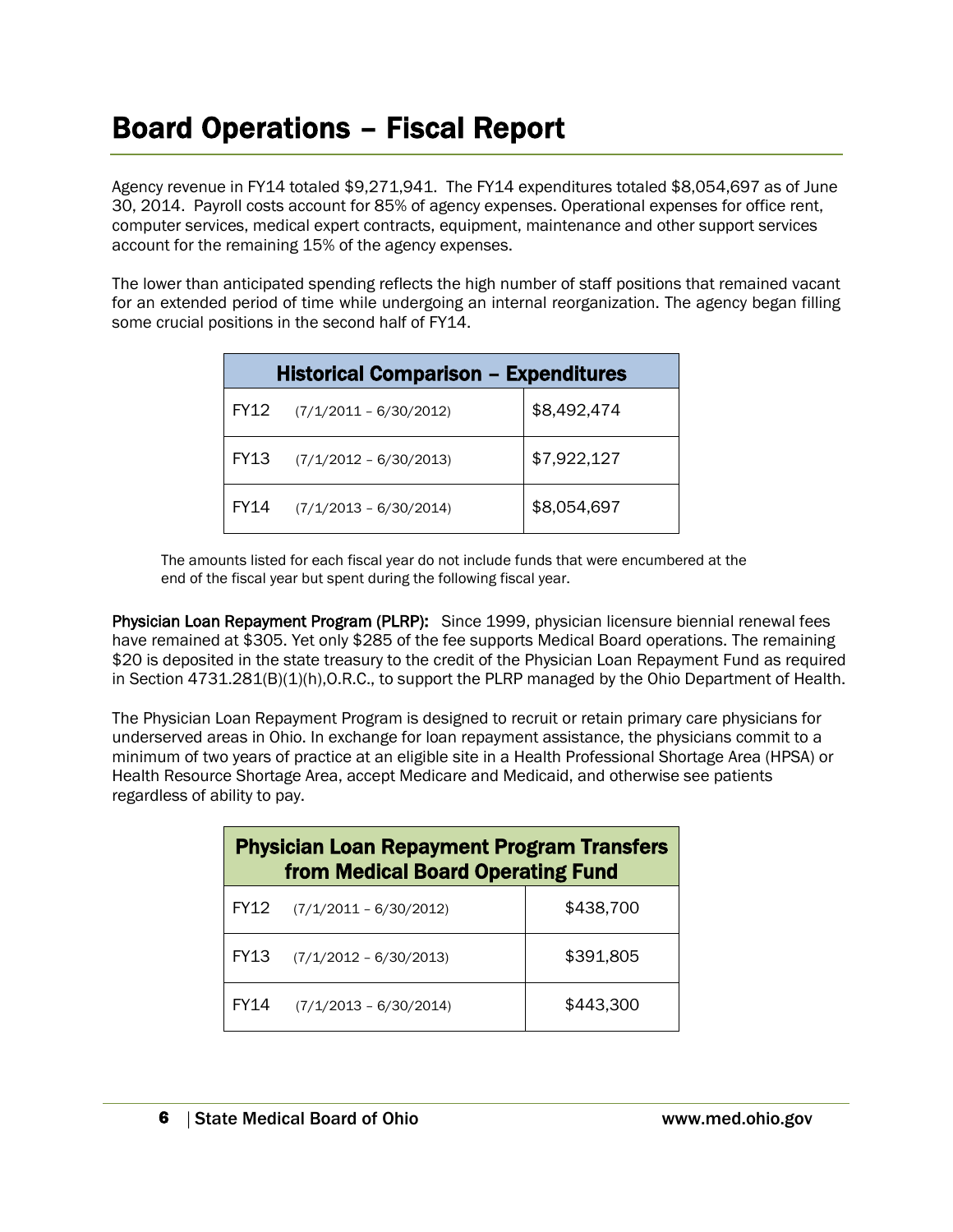### FY14 Revenue

Medical Board operations are funded exclusively through licensing fees. The Board receives no funding from the state's general revenue sources. Spending authority is authorized by the legislature through the biennial budget process. Agency revenue totaled \$9,271,941 in FY14.

| <b>BY REVENUE CATEGORY:</b>               | <b>FY14</b>                          |           | <b>FY13</b> |           |
|-------------------------------------------|--------------------------------------|-----------|-------------|-----------|
| (422005) Renewal                          | \$                                   | 6,937,235 | \$          | 5,869,020 |
| (426095) Reinstatement                    | \$                                   | 198,950   | \$          | 222,585   |
| (426096) Restoration                      | \$                                   | 34,275    | \$          | 36,045    |
| (426097) Certificate of License           | $\overline{\mathbf{S}}$              | 1,086,270 | \$          | 990,375   |
| (426098) Training Certificate             | $\overline{\boldsymbol{\mathsf{s}}}$ | 175,950   | \$          | 162,750   |
| (426099) Training Cert Renewal            | \$                                   | 147,595   | \$          | 149,870   |
| (426100) Pre-Ed Certificate               | \$                                   | 95,100    | \$          | 95,160    |
| (426101) Exam                             | \$                                   | 2,250     | \$          | 4,250     |
| (426102) Re-Exam                          | \$                                   | 750       | \$          |           |
| (426103) Limited Branch Pre-Ed Certif     | \$                                   |           | \$          |           |
| (426104) Supervisory Agreemt              | \$                                   | 48,075    | \$          | 55,670    |
| (426105) Supv Agrmt Renewal               | $\overline{\mathbf{S}}$              | 250       | \$          | 182,175   |
| (426106) Dup Certificates/Wallets         | $\overline{\mathbf{S}}$              | 20,335    | \$          | 21,820    |
| (426107) Visiting Medical Faculty         | \$                                   |           | \$          | 375       |
| (426108) Special Activity                 | \$                                   | 4,500     | \$          | 3,875     |
| (426109) Telemedicine                     | $\overline{\mathbf{S}}$              |           | \$          |           |
| (426110) Telemedicine Renewal             | \$                                   | 19,950    | \$          | 19,380    |
| (426114) Provisional Certif to Prescrib   | $\overline{\boldsymbol{\mathsf{s}}}$ | 25,300    | \$          | 26,900    |
| (426115) Certificate to Prescribe         | \$                                   | 31,900    | \$          | 24,300    |
| (426116) Certificate to Prescribe Renewal | \$                                   | 70,150    | \$          | 100       |
| (426119) Reinstatement Penalty            | \$                                   | 41,700    | \$          | 37,900    |
| (426120) Restoration Penalty              | \$                                   | 9,955     | \$          | 12,800    |
| (426121) Cert of Good Standing Verif.     | $\overline{\mathbf{s}}$              | 316,350   | \$          | 317,945   |
| (450022) Penalty                          | \$                                   |           | \$          |           |
| (450023) Late Fees                        | \$                                   |           | \$          |           |
| (452518) Public Records                   | \$                                   | 10        | \$          | 33        |
| (452525) Reimbursement-Various            | $\overline{\boldsymbol{\mathsf{s}}}$ | 5,091     | \$          | 2,528     |
| (470800) Adjustments                      | \$                                   |           | \$          | (100)     |
| <b>TOTAL:</b>                             | \$                                   | 9,271,941 | \$          | 8,235,756 |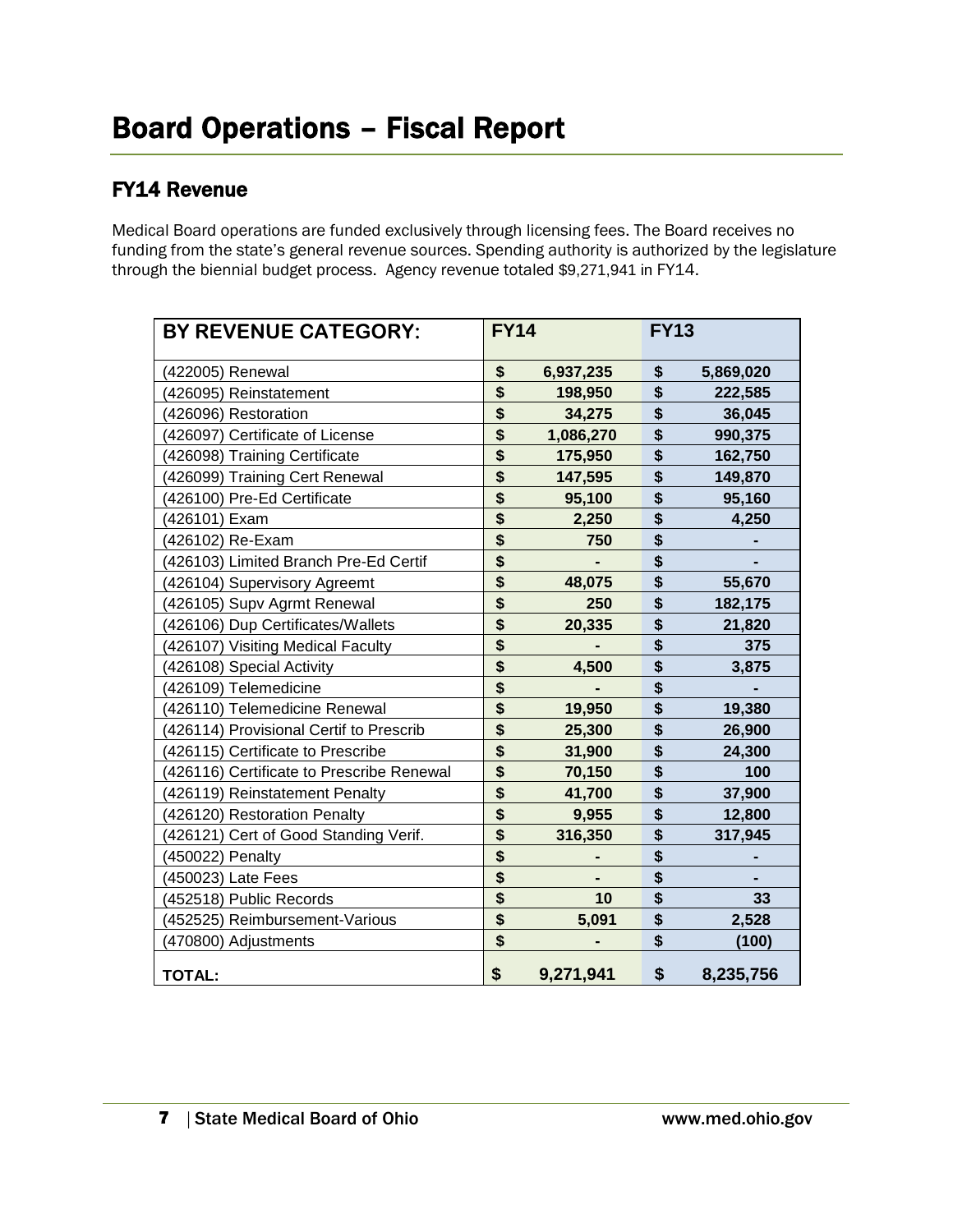### FY 14 Revenue

| <b>REVENUE BY LICENSE</b><br>TYPE:     | <b>YEAR-TO-DATE</b><br><b>FY14</b> |           | <b>FY13</b> | <b>YEAR-TO-DATE</b> |
|----------------------------------------|------------------------------------|-----------|-------------|---------------------|
| <b>Holding Account</b>                 | \$                                 |           | \$          |                     |
| Miscellaneous/Other                    | \$                                 |           | \$          | 50                  |
| AA - Anesthesiologist Asst.            | \$                                 | 20,325    | \$          | 2,500               |
| AC - Acupuncturist                     | \$                                 | 21,625    | \$          | 2,425               |
| <b>CCE - Conceded Eminence</b>         | \$                                 | 1,000     | \$          | 4,000               |
| <b>CRF</b> - Clinical Research Faculty | \$                                 | 5,250     | \$          | 6,375               |
| CT - Cosmetic Therapist                | \$                                 | 11,400    | \$          | 12,925              |
| DO - Osteopathic Medicine              | \$                                 | 976,855   | \$          | 826,555             |
| <b>DPM</b> - Podiatric Medicine        | \$                                 | 156,100   | \$          | 149,090             |
| GC - Genetic Counselor                 | \$                                 | 29,400    | \$          |                     |
| MD - Medicine                          | \$                                 | 6,454,300 | \$          | 5,872,295           |
| MD EXP - Expedited physician license   | \$                                 | 87,000    | \$          |                     |
| MT - Massage Therapist                 | \$                                 | 689,645   | \$          | 673,440             |
| OM - Oriental Medicine                 | \$                                 | 1,900     | \$          | 300                 |
| PA - Physician Assistant               | \$                                 | 473,375   | \$          | 344,145             |
| RA - Radiologist Assistant             | \$                                 | 2,000     | \$          | 200                 |
| LICS - Misc./Mechano./Limited Br.      | \$                                 | 336,765   | \$          | 339,300             |
| PUBL - Public Records (copies)         | \$                                 | 86        | \$          | 98                  |
| <b>STAFF/OTHER Reimbursements</b>      | \$                                 | 4,915     | \$          | 2,058               |
| <b>Total Revenue</b>                   | \$                                 | 9,271,941 | \$          | 8,235,756           |

| <b>Historical Comparison - Revenue</b> |                                 |             |  |
|----------------------------------------|---------------------------------|-------------|--|
| FY12                                   | $(7/1/2011 - 6/30/2012)$        | \$8,795,400 |  |
|                                        | $FY13$ $(7/1/2012 - 6/30/2013)$ | \$8,235,756 |  |
| <b>FY14</b>                            | $(7/1/2013 - 6/30/2014)$        | \$9,271,941 |  |

Revenue increases in even-numbered fiscal years as the biennial licensure renewal deadline is January 31st of even-numbered years for anesthesiologist assistants, genetic counselors, physician assistants, radiologist assistants, acupuncturists and oriental medicine practitioners.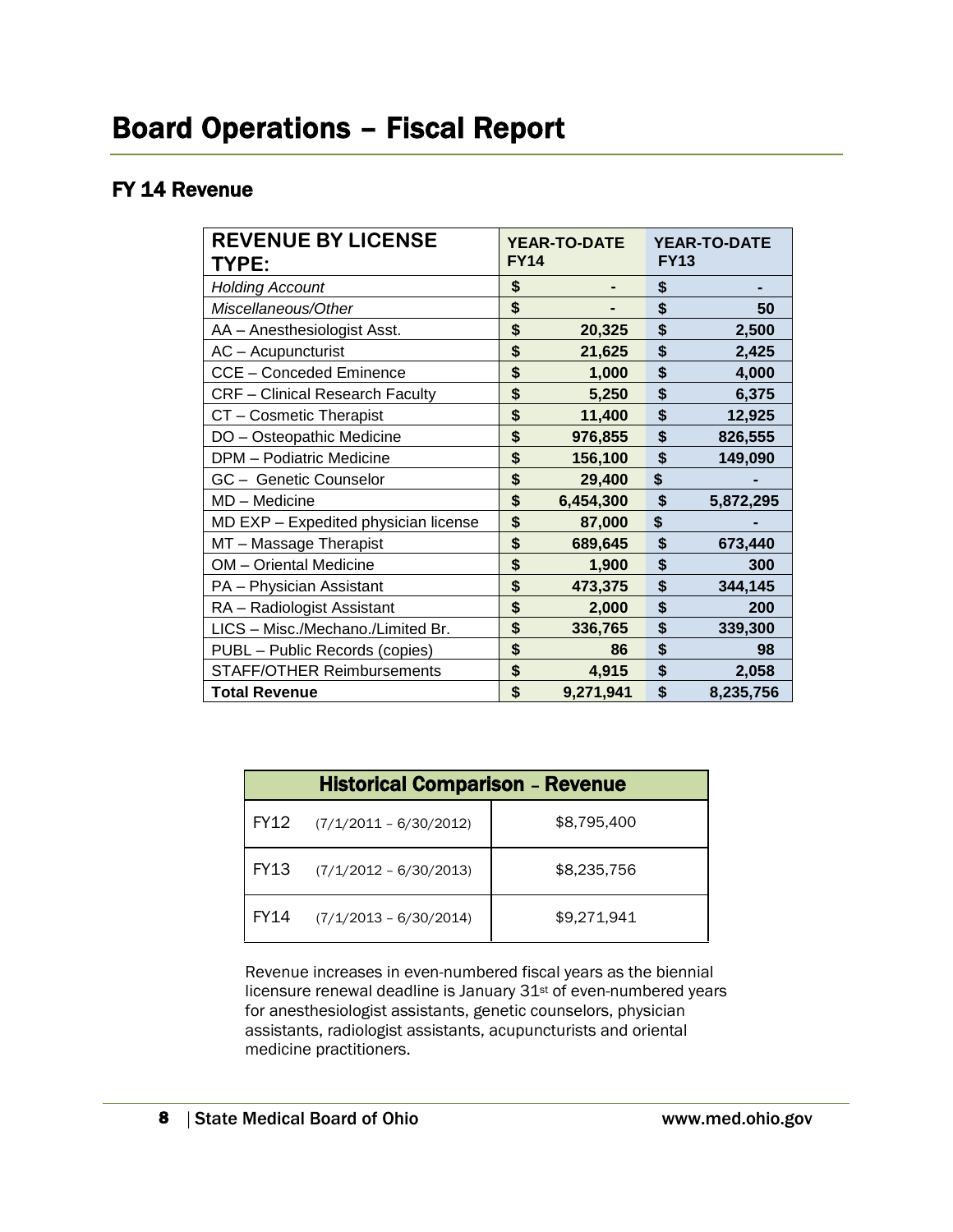# Board Operations – Fiscal Report

### FY14 Expenditures

|                                                | BY EXPENDITURE CATEGORY:                                                                                        | <b>FY14</b>                 |                                  | <b>FY13</b>    |                                  |
|------------------------------------------------|-----------------------------------------------------------------------------------------------------------------|-----------------------------|----------------------------------|----------------|----------------------------------|
| <b>PAYROLL</b>                                 | (500) Payroll (Wages)<br>(503) Fringe Benefits<br>(504) Payroll Checkoffs/DAS/OBM                               | \$<br>\$<br>\$              | 4,901,890<br>1,839,541<br>88,388 | \$<br>\$<br>\$ | 4,851,127<br>1,754,300<br>91,802 |
|                                                | Subtotal Payroll                                                                                                | \$                          | 6,829,820                        | \$             | 6,697,229                        |
|                                                | (512-514) Training/Dues/Subs/Unemployment                                                                       | \$                          | 31,691                           | \$             | 39,204                           |
| <b>PURCHASED</b>                               | (515) Experts, Contract Hearing Officers &<br><b>Court Reporters</b><br>(518) Purchased Personal Services/ Temp | \$                          | 123,889                          | \$             | 98,239                           |
| <b>SERVICES</b>                                | <b>Services</b>                                                                                                 | \$                          | 59,176                           | \$             | 147,999                          |
|                                                | (519) Filing Fees                                                                                               | \$                          | 469                              | \$             | 191                              |
|                                                | Subtotal Contractor/Training/Subpoenas                                                                          | \$                          | 215,225                          | \$             | 285,632                          |
|                                                | (521) Office Supplies/Data Proc. Supplies                                                                       | \$<br>66,516                |                                  | \$             | 52,060                           |
| <b>OPERATING</b>                               | (522) Parking & Vehicle Exp. (expense code<br>changed to 529 code in FY13)                                      | \$                          |                                  | \$             | 98                               |
|                                                | \$<br>89,834<br>$(523)$ Travel                                                                                  |                             | \$                               | 94,034         |                                  |
|                                                | \$<br>74,740<br>(524) Cellular/Shipping/Postage/Internet                                                        |                             | \$                               | 71,682         |                                  |
|                                                | (526) Maintenance & Repairs                                                                                     | \$<br>10,481                |                                  | \$             | 11,539                           |
|                                                | (527) Lease/Rentals/Archives<br>(528) Printing, Binding, Legal Notice<br>Publication                            | \$<br>17,654<br>\$<br>4,601 |                                  | \$<br>\$       | 15,261<br>20,653                 |
|                                                | (529) Interagency/Bank & Other                                                                                  | \$                          | 684,638                          | \$             | 637,881                          |
| <b>Subtotal Operating</b>                      |                                                                                                                 | \$                          | 948,464                          | \$             | 903,208                          |
|                                                | (530-531) Office Equipment                                                                                      | \$                          | 2,577                            | \$             | 11,447                           |
|                                                | (534) Communications Equipment                                                                                  | \$                          | 21,729                           | \$             |                                  |
| <b>EQUIPMENT</b>                               | (536-537) Data Processing Equipment                                                                             | \$                          | 11,373                           | \$             | 4,838                            |
|                                                | (538) Copying & Printing Equipment                                                                              | \$                          | 24,999                           | \$             |                                  |
|                                                | (539) Weapons                                                                                                   | \$                          |                                  | \$             | 609                              |
| Subtotal Equipment                             |                                                                                                                 | \$                          | 60,678                           | \$             | 16,894                           |
|                                                | (590) Judicial Actions/Attorney Fees                                                                            | \$                          |                                  | \$             |                                  |
| <b>REFUND</b><br>(595) Transfers/Other Refunds |                                                                                                                 | \$                          | 510                              | \$             | 19,165                           |
| or TRANSFER                                    | (596) Petty Cash Reimbursement                                                                                  | \$                          |                                  | \$             |                                  |
|                                                | Subtotal Transfers/Refunds                                                                                      | \$                          | 510                              | \$             | 19,165                           |
|                                                | <b>Total Expenditures</b>                                                                                       | \$                          | 8,054,697                        | \$             | 7,922,127                        |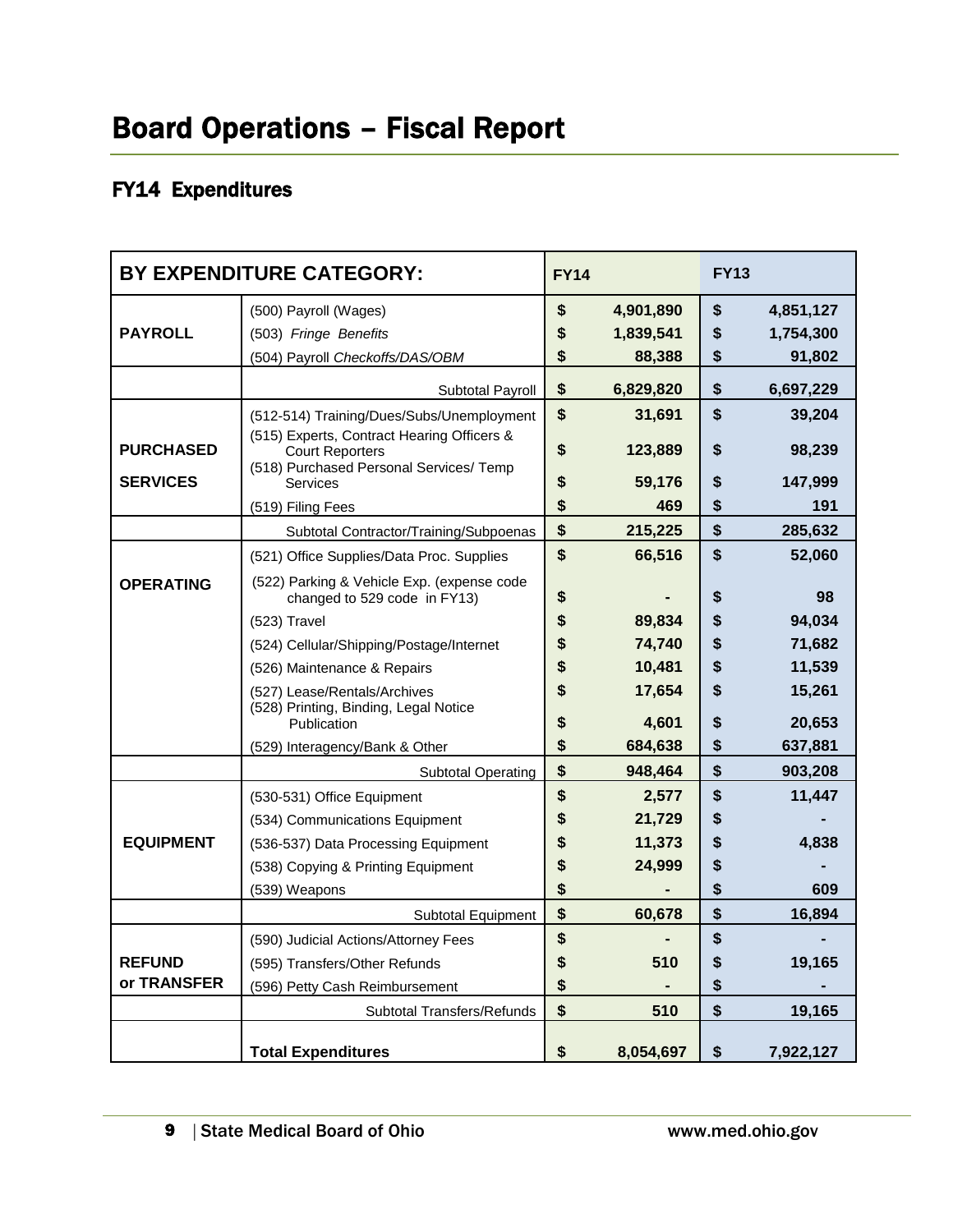### FY14 Expenditures

| <b>Expenditure by Division</b>          | <b>FY14</b>     | <b>FY13</b>     |
|-----------------------------------------|-----------------|-----------------|
| (355) Board Members (& PAPC)            | \$<br>123,244   | 142,371<br>\$   |
| (253) Compliance                        | \$<br>220,539   | \$<br>209,133   |
| (254) Enforcement                       | \$<br>914,403   | \$<br>965,200   |
| (100) Executive                         | \$<br>377,780   | \$<br>292,910   |
| (300) Hearing Unit                      | \$<br>334,999   | \$<br>411,080   |
| (252) Investigations                    | 2,285,440<br>\$ | 2,286,697<br>\$ |
| (120) Legal & Policy                    | 471,338<br>\$   | \$<br>471,570   |
| (202) Licensure/Renewal/Info Technology | \$<br>1,000,030 | \$<br>933,604   |
| (203) Public Services/Communications    | \$<br>291,079   | \$<br>285,429   |
| (255) Quality Intervention              | \$<br>583,084   | \$<br>545,991   |
| (152) Operations (HR/Fiscal/Overhead)   | \$<br>1,452,758 | \$<br>1,378,141 |
| <b>Total Expenditures:</b>              | 8,054,697<br>S  | \$<br>7,922,127 |

| <b>FINANCIAL OVERVIEW FY14</b>                                                        |                                           |
|---------------------------------------------------------------------------------------|-------------------------------------------|
| Operating Fund Cash Balance FY12 (June 30, 2012)                                      | \$2,948,273                               |
| Operating Fund Cash Balance FY13 (June 30, 2013)                                      | \$2,976,390                               |
| Operating Fund Cash Balance FY14 (June 30, 2014)                                      | \$4,103,698                               |
| <b>FY14 Net Revenue:</b>                                                              | \$9,271,941                               |
| FY14 End Encumbrances (FY15):                                                         | \$<br>328,854                             |
| <b>EXPENDITURE</b><br>FY12<br><b>HISTORICAL</b><br>FY13<br><b>COMPARISON:</b><br>FY14 | \$8,492,474<br>\$7,922,127<br>\$8,054,697 |

The amounts listed for each fiscal year do not include funds that were encumbered at the end of the fiscal year but spent during the following fiscal year.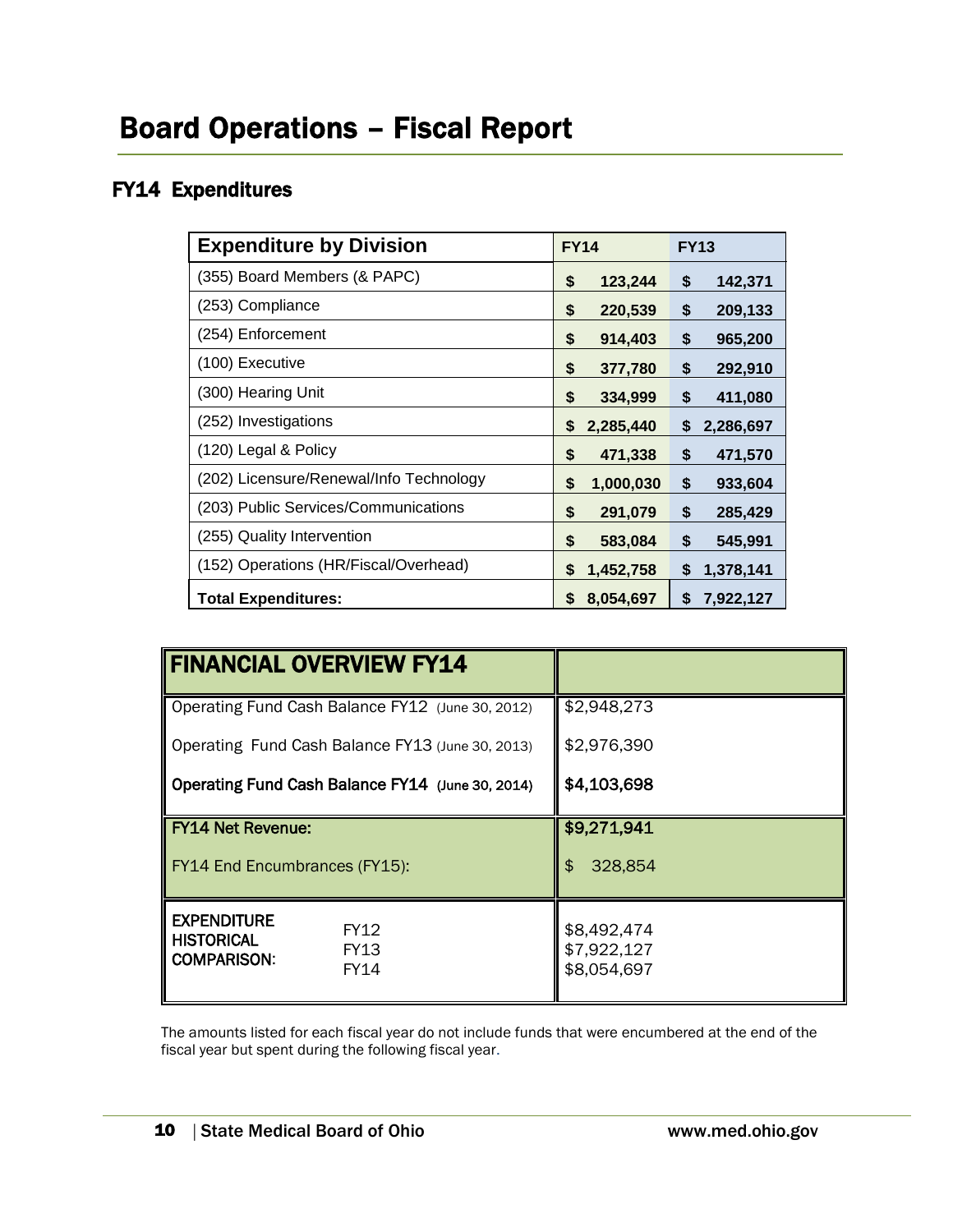### Board Operations

#### Executive Order 2013-05K –"Directing State Departments and Boards and Commissions to Streamline the State Licensing Process to Take into Account Relevant Military Education"

On June 11, 2013, Governor Kasich issued Executive Order 2013-05K. This Order directed agencies issuing occupational certifications or licenses to review and revise policies and procedures to streamline the certification and licensing process to take into account military education, skills training, and service when determining equivalency for purposes of issuing certifications and licenses.

The Medical Board was one of the first agencies to recognize an applicant's military service. Qualified military experience was included in HB284 (effective March 22, 2013) as a pathway to practice as a physician assistant in Ohio.

Licensure application forms for physicians were updated to include questions regarding the applicant's current or past military service, and whether the applicant is the spouse of an individual currently serving in the United States military or reserves.

The Medical Board administers the licensing examination for cosmetic therapist (CT) applicants. As a result of the Executive Order, the \$250 examination fee is covered by the G.I. bill for qualified candidates.

#### Addressing Human Trafficking

The Medical Board partnered with the Ohio Human Trafficking Task Force to help raise awareness of this issue through training, education, and collaboration.

*Training:* All Board employees completed training to recognize the signs of human trafficking. Board investigators and nurse reviewers, enforcement and legal staff, board members, and senior staff also received advanced training on this topic provided by the Ohio State Highway Patrol.

*Education:* The Medical Board included fact sheets and educational information about human trafficking for commercial sexual exploitation and forced labor at its educational displays held at state wide medical association conferences. Human trafficking information resources were shared with the Board's Massage Therapy Advisory Committee.

*Collaboration:* Board investigators team with law enforcement on cases involving massage practice that may involve human trafficking. The agency also works with the Attorney General's office and organized crime bureaus on this issue.

#### Customer Service Initiatives

As part of the Governor's focus on improving customer service throughout state government, agency employees participated in customer service training offered by the Ohio Department of Administrative Services (DAS). In addition, all new job descriptions include customer service requirements and that aspect of their work is considered during performance reviews.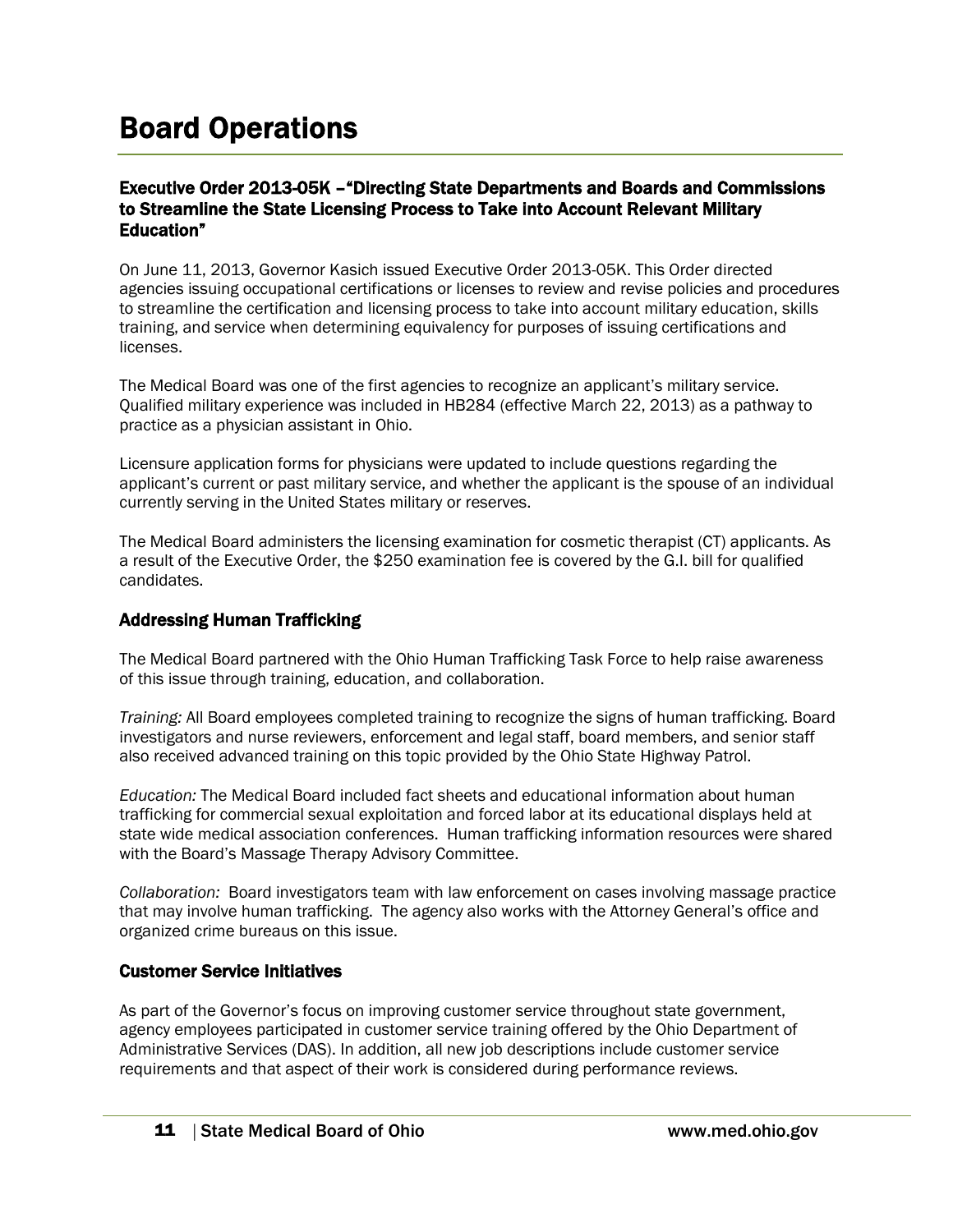The licensure responsibilities of the Medical Board ensure that those practicing medicine and the other professions regulated by the agency meet sufficient standards of education, training, competency and ethics. The training, education and other requirements for licensure for each profession established through Ohio law are available on the Medical Board's website.

|  |  | <b>Licensees Regulated by the Medical Board</b> |
|--|--|-------------------------------------------------|
|--|--|-------------------------------------------------|

| <b>License Type</b>                   | <b>Total Active Licensees</b><br>as of June 30, 2014 | <b>Total Active Licensees</b><br>as of June 30, 2013 |
|---------------------------------------|------------------------------------------------------|------------------------------------------------------|
| Cosmetic Therapist - CT               | 179                                                  | 183                                                  |
| Massage Therapist - LMT               | 12,199                                               | 12,264                                               |
| Osteopathic Physician - DO            | 5,685                                                | 5,479                                                |
| Allopathic Physician - MD             | 39,108                                               | 38,561                                               |
| Podiatric Physician - DPM             | 989                                                  | 989                                                  |
| Mechanotherapist - DM                 | 24                                                   | 24                                                   |
| Naprapath - NAP                       | $\mathbf{1}$                                         | $\mathbf{1}$                                         |
| Physician Assistant - PA              | 2,639                                                | 2,551                                                |
| Radiologist Assistant - RA            | 9                                                    | 8                                                    |
| <b>Training Certificate</b><br>MD     | 4,441                                                | 4,332                                                |
| DO Training Certificate               | 1,145                                                | 1,049                                                |
| <b>DPM Training Certificate</b>       | 124                                                  | 124                                                  |
| Acupuncturist - L.Ac.                 | 205                                                  | 214                                                  |
| <b>Oriental Medicine Practitioner</b> | 17                                                   | $\mathbf{1}$                                         |
| Genetic Counselors*                   | 130                                                  | <b>NA</b>                                            |
| Anesthesiologist Assistant - AA       | 198                                                  | 200                                                  |
| <b>Telemedicine Licenses</b>          | 167                                                  | 145                                                  |
| <b>GRAND TOTAL</b>                    | 67,260                                               | 66,126                                               |

\* The Medical Board began regulating genetic counselors in September 2013.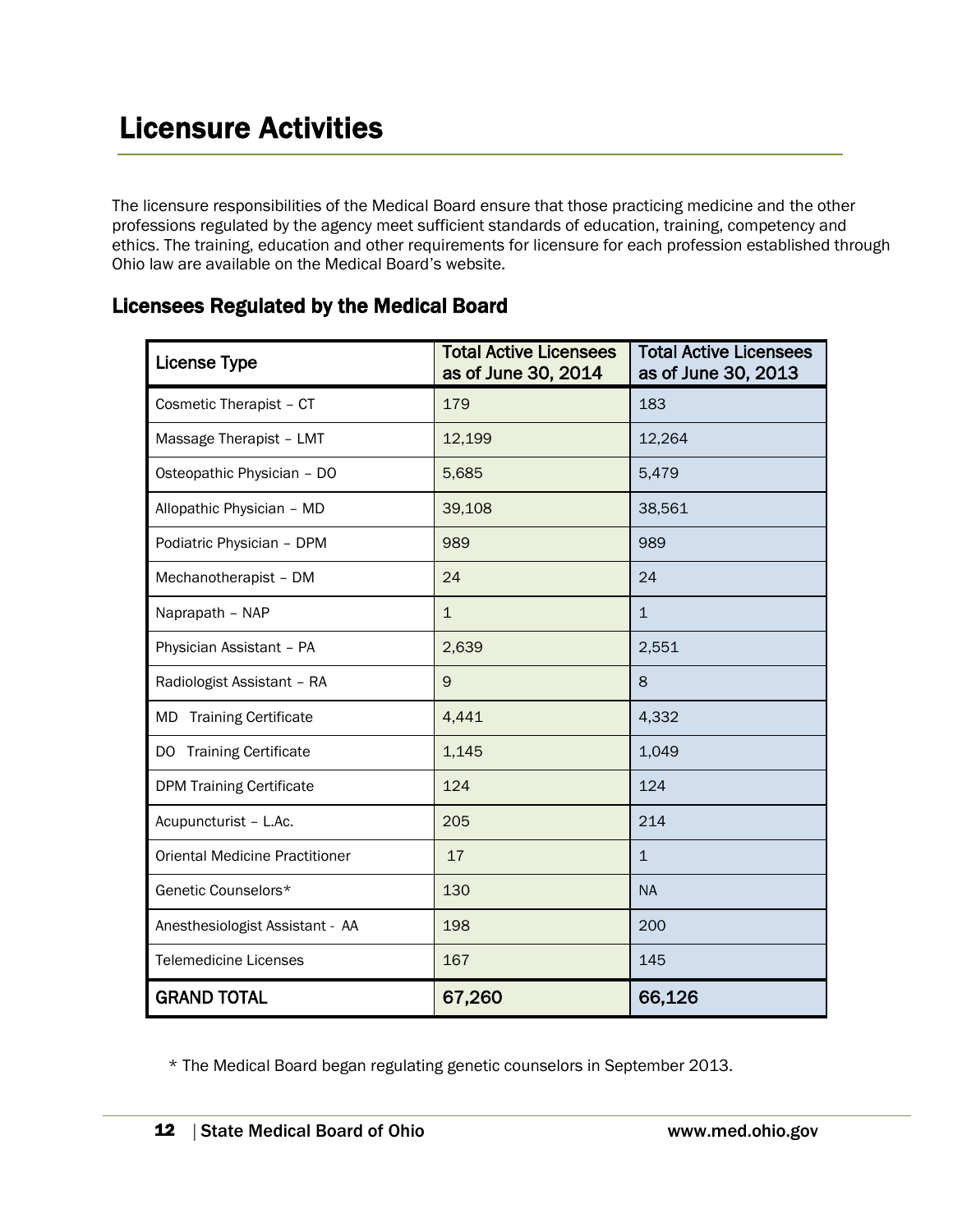### Physician Assistant Certificates to Prescribe

The Medical Board has issued two types of certificates to qualified physician assistants permitting physiciandelegated prescriptive authority since October 2007.

| <b>Types of PA Certificates to Prescribe</b>                 | New certificates<br><b>Issued in FY14</b> | New certificates<br><b>Issued in FY13</b> |
|--------------------------------------------------------------|-------------------------------------------|-------------------------------------------|
| Provisional certificate to prescribe                         | 260                                       | 257                                       |
| Certificate to prescribe                                     | 321                                       | 239                                       |
|                                                              | <b>FY14</b>                               | <b>FY13</b>                               |
| Total number of PAs with active certificates to<br>prescribe | 1,651                                     | 1,395                                     |

### Initial Licenses Issued

The following table illustrates the number and types of initial licenses to practice issued by the Medical Board during FY13 and FY14.

| <b>Type of License</b>                | <b>Issued in FY14</b> | <b>Issued in FY13</b> |
|---------------------------------------|-----------------------|-----------------------|
| Allopathic Physician                  | 2,386                 | 2,016                 |
| Osteopathic Physician                 | 461                   | 367                   |
| Podiatric Physician                   | 42                    | 44                    |
| Physician Assistant                   | 275                   | 248                   |
| Anesthesiologist Assistant            | 9                     | 20                    |
| Massage Therapist                     | 624                   | 689                   |
| <b>Cosmetic Therapist</b>             | 6                     | 14                    |
| Genetic Counselor                     | 130                   | <b>NA</b>             |
| Acupuncturist                         | 15                    | 25                    |
| <b>Oriental Medicine Practitioner</b> | 16                    | 1                     |
| Radiologist Assistant                 | $\Omega$              | $\Omega$              |
| TOTAL                                 | 3,964                 | 3,424                 |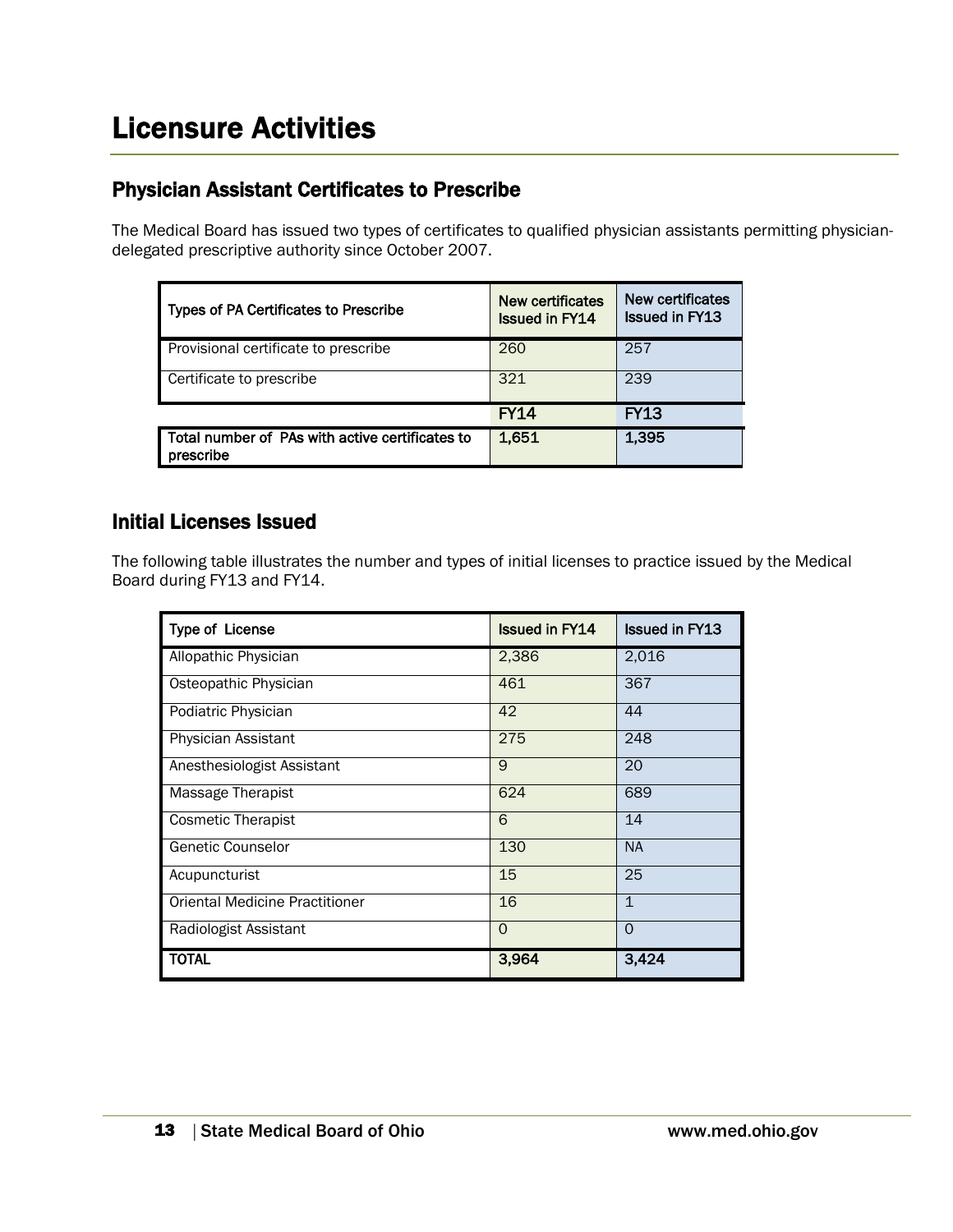### FY14 License Processing Timelines

#### *Processing time of application without a complaint*

| License Type         | <b>Average Processing</b><br>Days - no complaint | Percentage issued<br>at or below average | <b>Median Processing</b><br>Days - no complaint | Percentage of applications<br>one Standard Deviation<br>above average |
|----------------------|--------------------------------------------------|------------------------------------------|-------------------------------------------------|-----------------------------------------------------------------------|
| MD and DO            | 89                                               | 68%                                      | 65                                              | 9%                                                                    |
| <b>DPM</b>           | 63                                               | 80%                                      | 39                                              | $< 1\%$                                                               |
| Allied Practitioners | 35                                               | 66%                                      | 29                                              | 9%                                                                    |

#### *Processing time of application with a complaint*

| <b>License Type</b>         | <b>Average Processing</b><br>Days with complaint | <b>Median Processing</b><br>Days with complaint |  |
|-----------------------------|--------------------------------------------------|-------------------------------------------------|--|
| MD and DO                   | 153                                              | 108                                             |  |
| <b>DPM</b>                  | 86                                               | 94                                              |  |
| <b>Allied Practitioners</b> | 75                                               | 46                                              |  |

An application with complaint means that a potential violation of the statutes and/or rules enforced by the Medical Board has been identified n the application materials and further review by he Board's Secretary and Supervising Member was required

Allied practitioners include: anesthesiologist assistants, physician assistants, radiologist assistants, cosmetic therapists, acupuncturists, and oriental medicine practitioners

Massage therapists are not included in the tables due to the transition from a Medical Board administered licensing examination to the national Massage and Bodywork licensing examination (MBLEx). Genetic counselors are not included since the Board only began licensing this profession in September 2013.

### Training Certificates & Other Special Licenses

Training Certificates:Section 4731.291, O.R.C., requires those participating in a medical residency or fellowship training program in Ohio to obtain a training certificate or a full license. Training certificate holders may perform such acts as may be prescribed to or incidental to the internship, residency, or clinical fellowship training, but may not otherwise practice medicine in this state. Training certificates are valid for one year and may be renewed up to five times.

Telemedicine Certificates:The "practice of telemedicine" means the practice of medicine in this state through the use of any communication, including oral, written, or electronic communication, by a physician located outside of this state. By Section 4731.296, O.R.C., the Board issues telemedicine certificates to outof-state practitioners who wish to practice telemedicine in Ohio.

Special Activity Certificates: Per Section 4731.294, O.R.C., special activity certificates are available to those practitioners licensed in another state who will be practicing in this state in conjunction with a special activity, program or event taking place in Ohio. Special activity certificates are valid for no more than 30 days.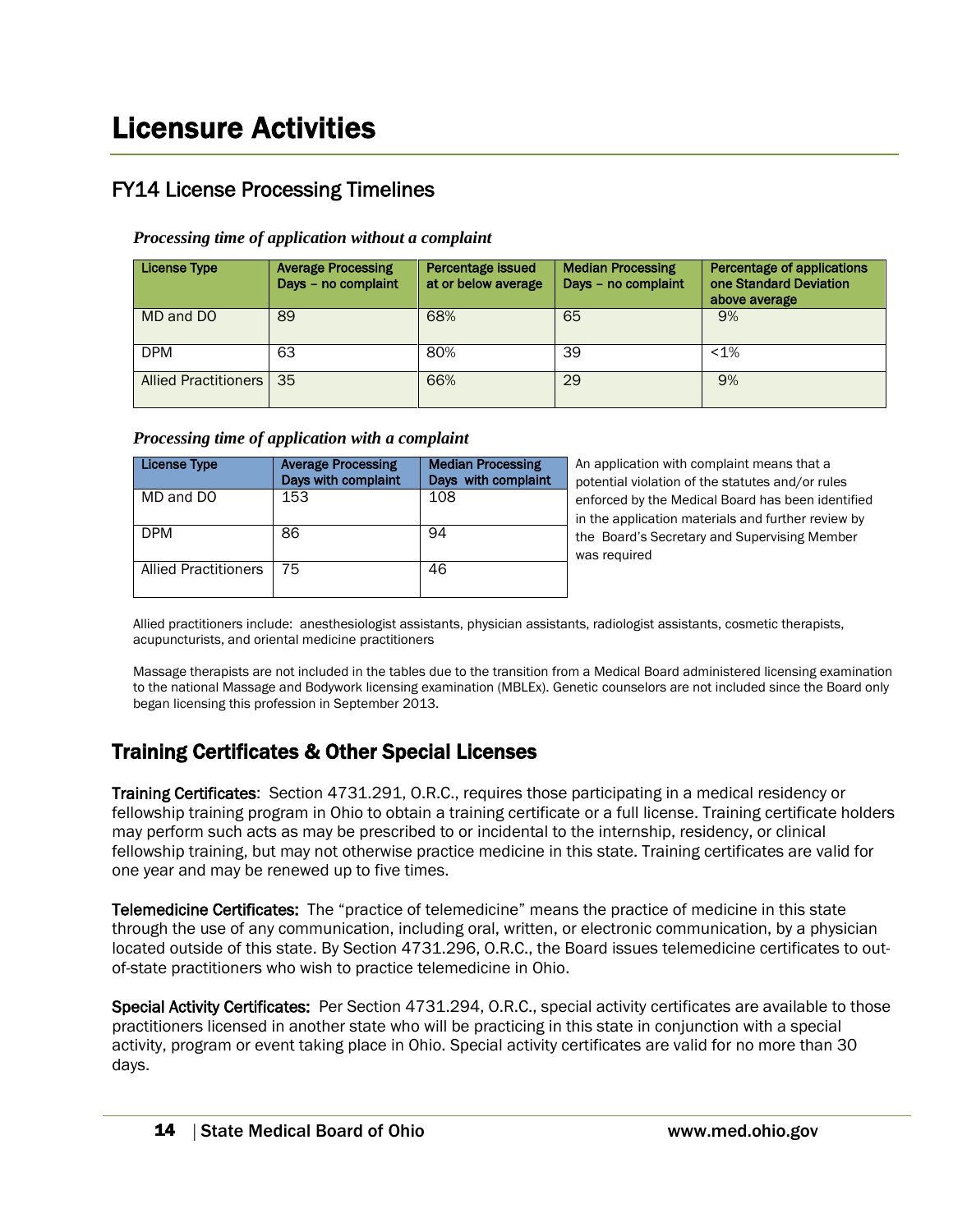Clinical Research Faculty Certificates: Section 4731.293, O.R.C., effective June 6, 2012, authorizes the Medical Board to issue clinical research faculty certificates. A clinical research faculty certificate authorizes the certificate holder to practice medicine and surgery, or osteopathic medicine and surgery, as incidental to the holder's teaching or research duties at an Ohio medical school or osteopathic medical school, or a teaching hospital affiliated with the school. A clinical research faculty certificate may be renewed every three years.

Certificate of Conceded Eminence: Section 4731.297, O.R.C., effective September 10, 2012, authorizes the Medical Board to issue a certificate of conceded eminence to candidates who demonstrate unique talents and extraordinary abilities not generally found within the candidate's specialty. A certificate of conceded eminence permits a physician licensed in another state or country who has been appointed to serve as a faculty member at an academic medical center in Ohio to practice medicine as part of the physician's employment with the academic medical center or an affiliated physician group practice.

The certificate of conceded eminence is valid for the shorter of two years or the duration of the certificate holder's employment with the academic medical center or affiliated physician practice. The certificate ceases to be valid if the certificate holder resigns or is otherwise terminated from the center or practice. The certificate may be renewed every two years.

Visiting Clinical Professional Development Certificate:Section 4731.298, O.R.C., effective September 6, 2012, created visiting clinical professional development certificates. The holder of this type of certificate may practice medicine and surgery or osteopathic medicine and surgery only as part of the clinical professional development program in which the certificate holder participates.

The certificate holder's practice must be under the direct supervision of a qualified faculty member of the medical school or affiliated teaching hospital conducting the program who holds a certificate to practice medicine and surgery or osteopathic medicine and surgery issued by the Medical Board. The visiting clinical professional development certificate is valid for up to one year and may not be extended.

| <b>Other Types of Licenses</b>                            | <b>Issued in FY14</b> | <b>Issued in FY13</b> |
|-----------------------------------------------------------|-----------------------|-----------------------|
| Training Certificates - MD, DO, DPM                       | 2,782                 | 2,684                 |
| Telemedicine Certificates                                 | 32                    | 25                    |
| <b>Special Activity Certificates</b>                      | 24                    | 29                    |
| <b>Clinical Research Faculty Certificates</b>             | 10                    | 11                    |
| <b>Conceded Eminence Certificate</b>                      | 2                     | 2                     |
| Visiting Clinical Professional Development<br>Certificate | O                     | O                     |

Emeritus Registration:Physicians, massage therapists and cosmetic therapists who have been licensed in Ohio for at least 10 years and who have retired from active practice may apply for emeritus registration during the biennial license renewal process. Emeritus practitioners are no longer entitled to engage in the practice of medicine, massage therapy or cosmetic therapy. Chapter 4731-22, Ohio Administrative Code, addresses emeritus registration.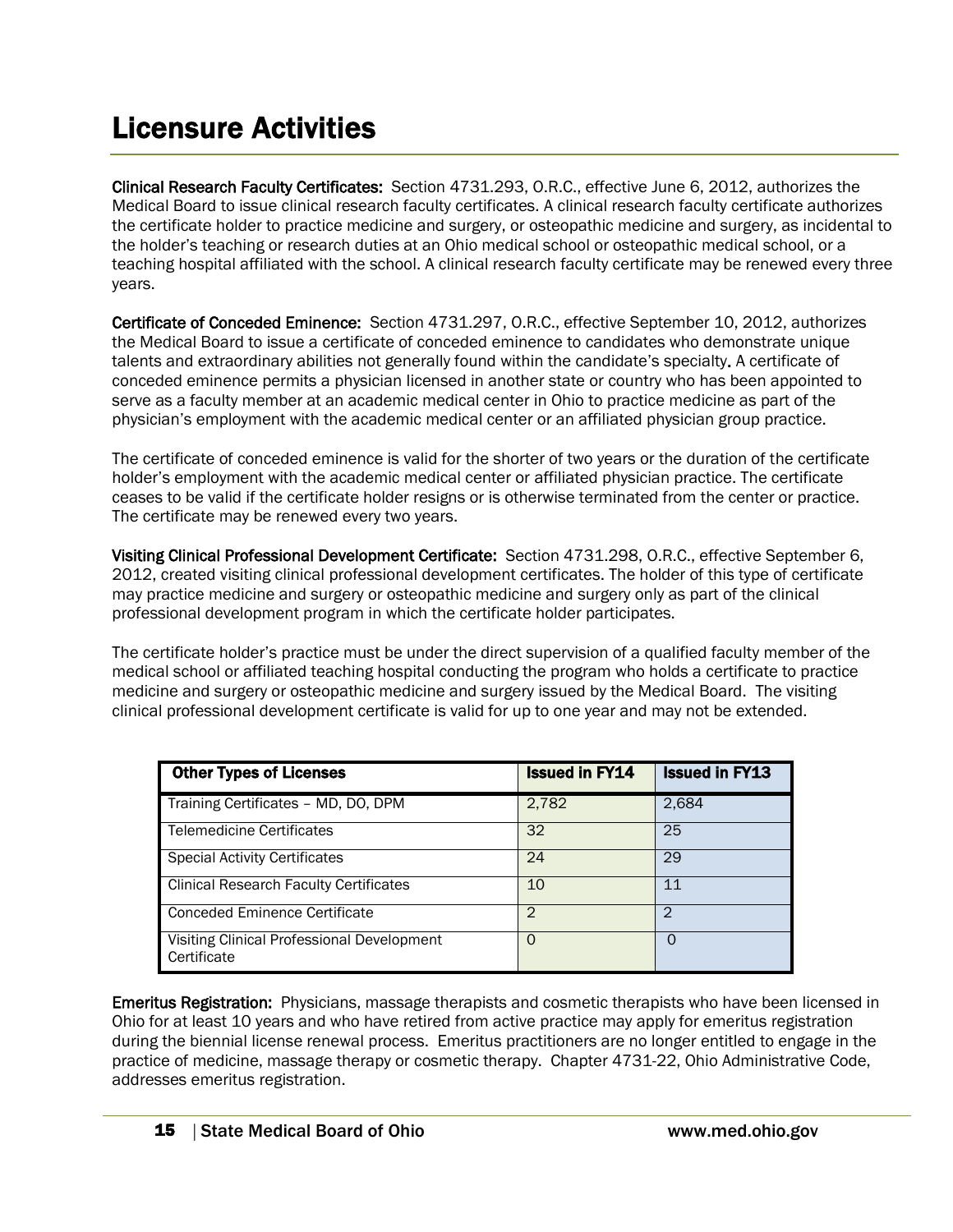Volunteer's Certificates:Section 4731.295, O.R.C., allows the Board to issue a volunteer's certificate to an MD or DO who has retired from active practice so that the doctor may provide medical services to indigent or uninsured persons. A volunteer's certificate holder may not accept any form of remuneration for providing medical services. The certificate is valid for three years and may be renewed.

| Other Types of Licenses         | <b>Issued in FY14</b> | I Issued in FY13 |
|---------------------------------|-----------------------|------------------|
| <b>Emeritus Registration</b>    | 159                   | 134              |
| <b>Volunteer's Certificates</b> |                       |                  |

#### Licensure Examinations

Licensure examinations for allopathic physicians (MD), osteopathic physicians (DO), and podiatric physicians (DPM) are administered by national examining boards and are offered throughout the year in a computerized format. Successful completion of national certification examinations are required for those applying for licensure as an anesthesiologist assistant, radiologist assistant, physician assistant, massage therapist, acupuncturist or oriental medicine practitioner.

The Medical Board administers a licensure examination for cosmetic therapy applicants. The cosmetic therapy licensure exam was offered to 10 candidates on August 30, 2013 and to 5 candidates on December 6, 2013. Successful completion of the Ohio exam is required for cosmetic therapy licensure.

#### Licensure Process Improvements

The Medical Board is undertaking a significant transition, primarily focused on customer service and process improvement. In FY14, the Medical Board made strides in these areas:

- o Implemented an expedited licensure process for qualified MDs and DOs practicing in another state applying for an Ohio license.
- $\circ$  Updated and simplified the instructions for licensees included on the licensure renewal forms.
- o Established a new e-mail account in October 2013 called Med.Renewal so licensees can e-mail their request for their on-line password and user ID. This allows CME/Renewal staff to promptly respond to licensees. It also yielded an average of 22 fewer calls to the section per day.
- $\circ$  Included renewal deadlines and address change in the Medical Board's newsletter and E-News publications.
- $\circ$  Created an on-line link on the Board's website for licensees applying for licensure in another state to use to request verification of their Ohio license.

In April 2014, the Medical Board further streamlined the licensure process for physicians by discontinuing the requirement for applicants to complete the Uniform Application. The Ohio Addendum component of the application was expanded to include fields previously part of the Uniform Application. This change also saves applicants \$50.00. The Uniform Application is still accepted by the Board, but is no longer mandatory.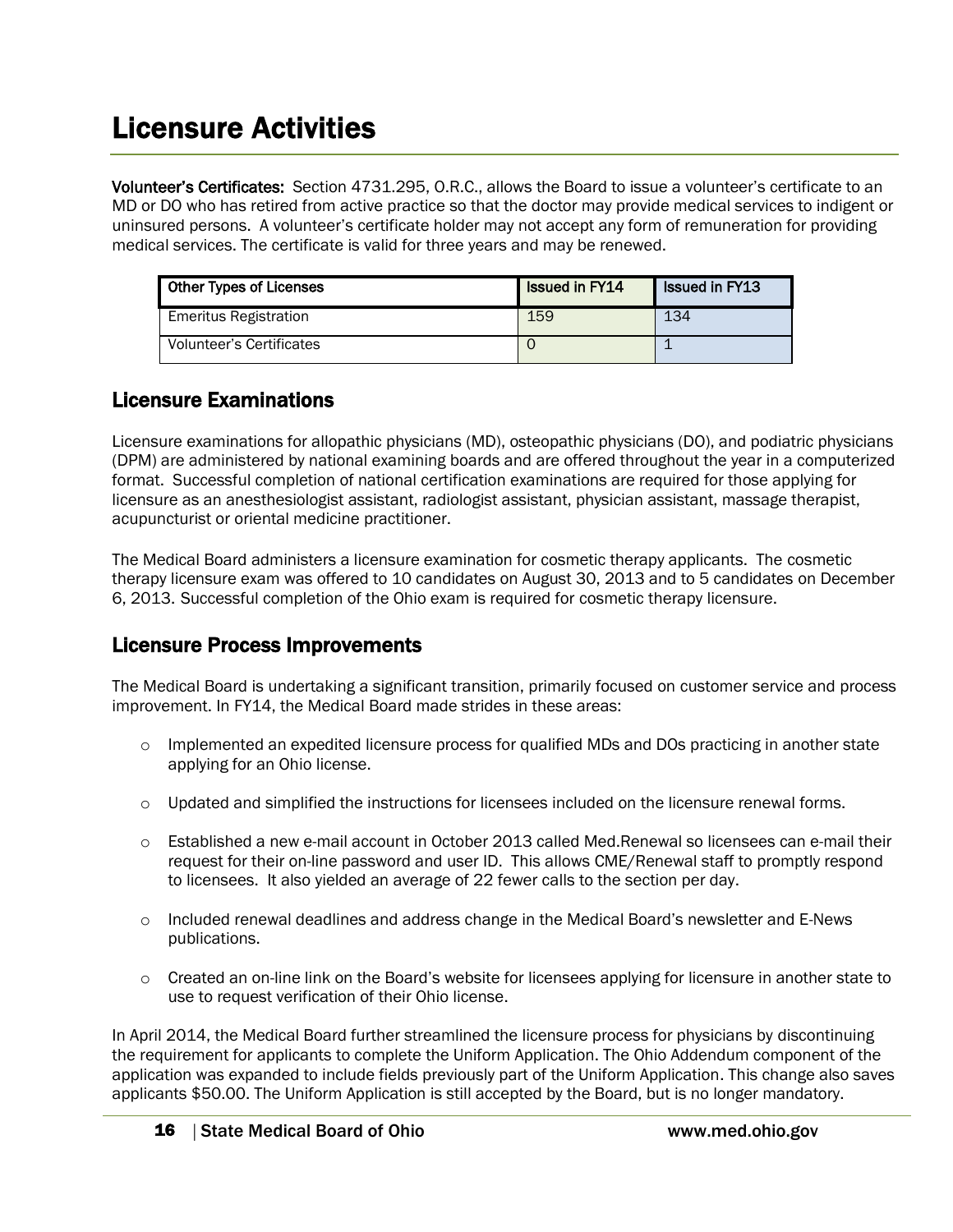### Licensure Renewal

The Medical Board uses a "staggered" system for the biennial licensure renewal of allopathic physicians, osteopathic physicians, podiatric physicians, massage therapist sand cosmetic therapists. Instead of a single expiration date, license expiration dates are variable. The first letter of the licensee's last name determines if the license expires on January 1, April 1, July 1, or October 1, in either even numbered or odd numbered years.

*Number of renewals processed and the percentage of on-line renewals by license type*

| <b>License Type</b>                                                  | <b>Number renewed</b><br>in FY14 | % renewed<br>on-line |
|----------------------------------------------------------------------|----------------------------------|----------------------|
| MD/DO/DPM                                                            | 21,657                           | 98%                  |
| Training Certificate (annual renewal July)                           | 4.298                            | 100%                 |
| Massage Therapist/Cosmetic Therapist                                 | 5.255                            | 97%                  |
| Physician Assistants (PA) (January even numbered years)              | 2366                             | 99%                  |
| PA Supervision Agreement (January odd numbered years)                | 11                               | 100%                 |
| Anesthesiologist Assistant (January even numbered years)             | 200                              | 97%                  |
| Acupuncture/Oriental Medicine (January even numbered years)          | 208                              | 88%                  |
| Radiologist Assistant (January even numbered years)                  | 0                                | Ω                    |
| PA prescriptive authority certificates (January even numbered years) | 1.399                            | 99%                  |

#### *Number of late renewals processed*

| <b>FY 14 Late Renewals - Physicians</b> |       |     |
|-----------------------------------------|-------|-----|
| Ohio address                            |       | 145 |
| Out-of-state address                    |       | 313 |
|                                         | Total | 458 |

| <b>FY 14 Late Renewals - Massage Therapy and Cosmetic Therapy</b> |       |     |
|-------------------------------------------------------------------|-------|-----|
| Ohio address                                                      |       | 546 |
| Out-of-state address                                              |       | 63  |
|                                                                   | Total | 609 |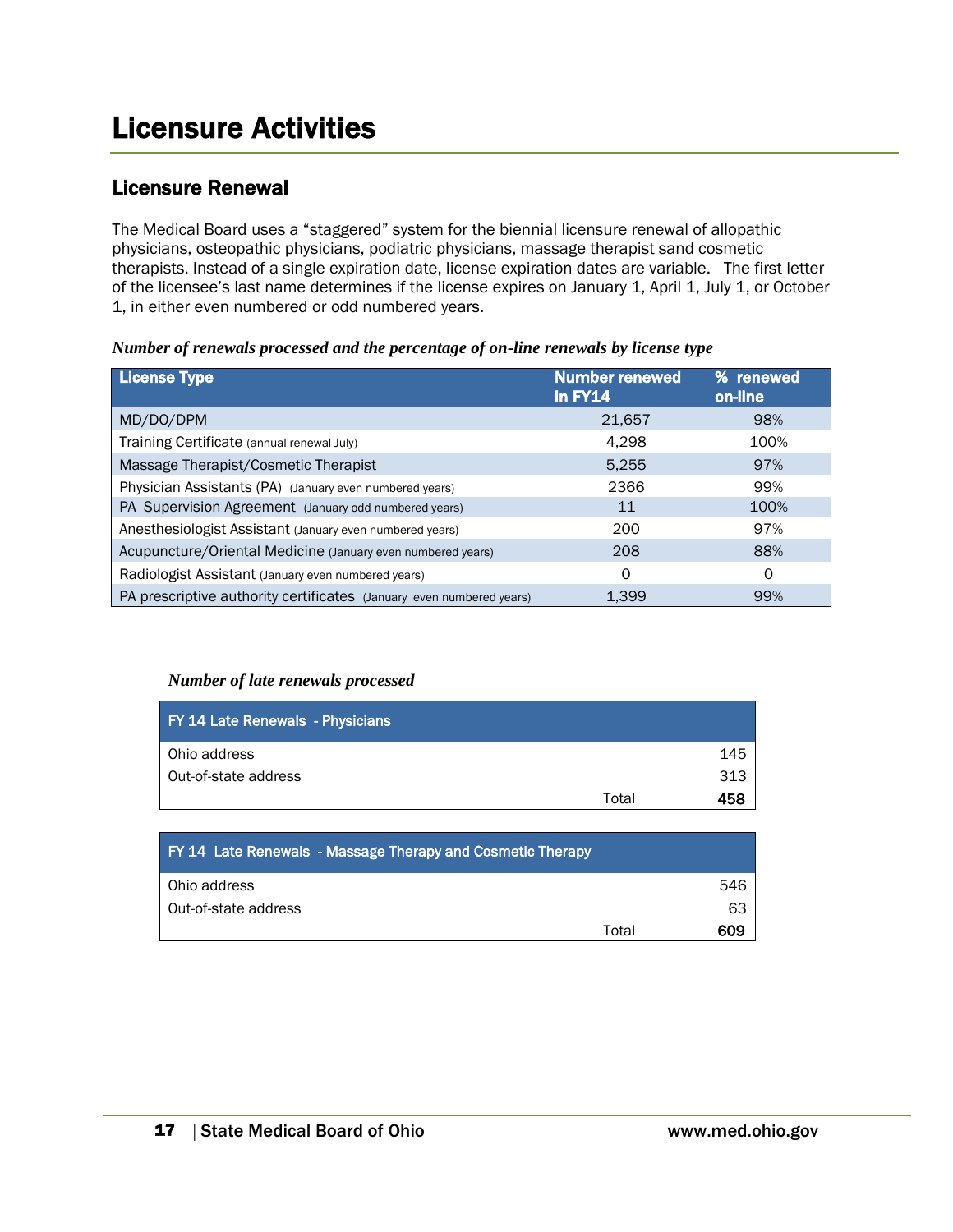### Limited Branch Schools

The Medical Board grants Certificates of Good Standing to offer courses in massage therapy or cosmetic therapy to schools satisfying the statutory requirement for curriculum content and instruction hours. Graduation from an approved school satisfies one of the licensure eligibility requirements for massage therapy or cosmetic therapy.

During FY14, 69 schools held Certificates of Good Standing. The complete list of approved limited branch schools is available on the Medical Board's website.

### Acupuncture and Oriental Medicine Advisory Panel

In August 2013, the Medical Board approved the formation of an Acupuncture and Oriental Medicine Advisory Panel to educate Board staff on how and when supplemental techniques are applied in the scope of practice. Section 4762.01 (I), O.R.C., defines supplemental techniques to include the use of general nonmedical nutritional information, traditional and modern oriental therapeutics, heat therapy, moxibustion, acupressure and other forms of Chinese massage, and educational information regarding lifestyle modifications. The panel met twice by teleconference in FY14.

The following professionals serve on the panel:

| Galina V. Roofener, L.Ac.<br>Oriental Medicine practitioner                                   | Cleveland, OH            |
|-----------------------------------------------------------------------------------------------|--------------------------|
| Steven A. Walkowski, DO, CSP-OMM<br>Physician practitioner of acupuncture                     | Athens, OH               |
| David Wang, L.Ac.<br>Oriental Medicine & Acupuncture educator                                 | Worthington, OH          |
| Jared West, L.Ac.<br>Acupuncturist                                                            | Warrensville Heights, OH |
| Lisa Wilson, L.Ac.<br>Ohio Association of Acupuncture and Oriental<br>Medicine representative | Sandusky, OH             |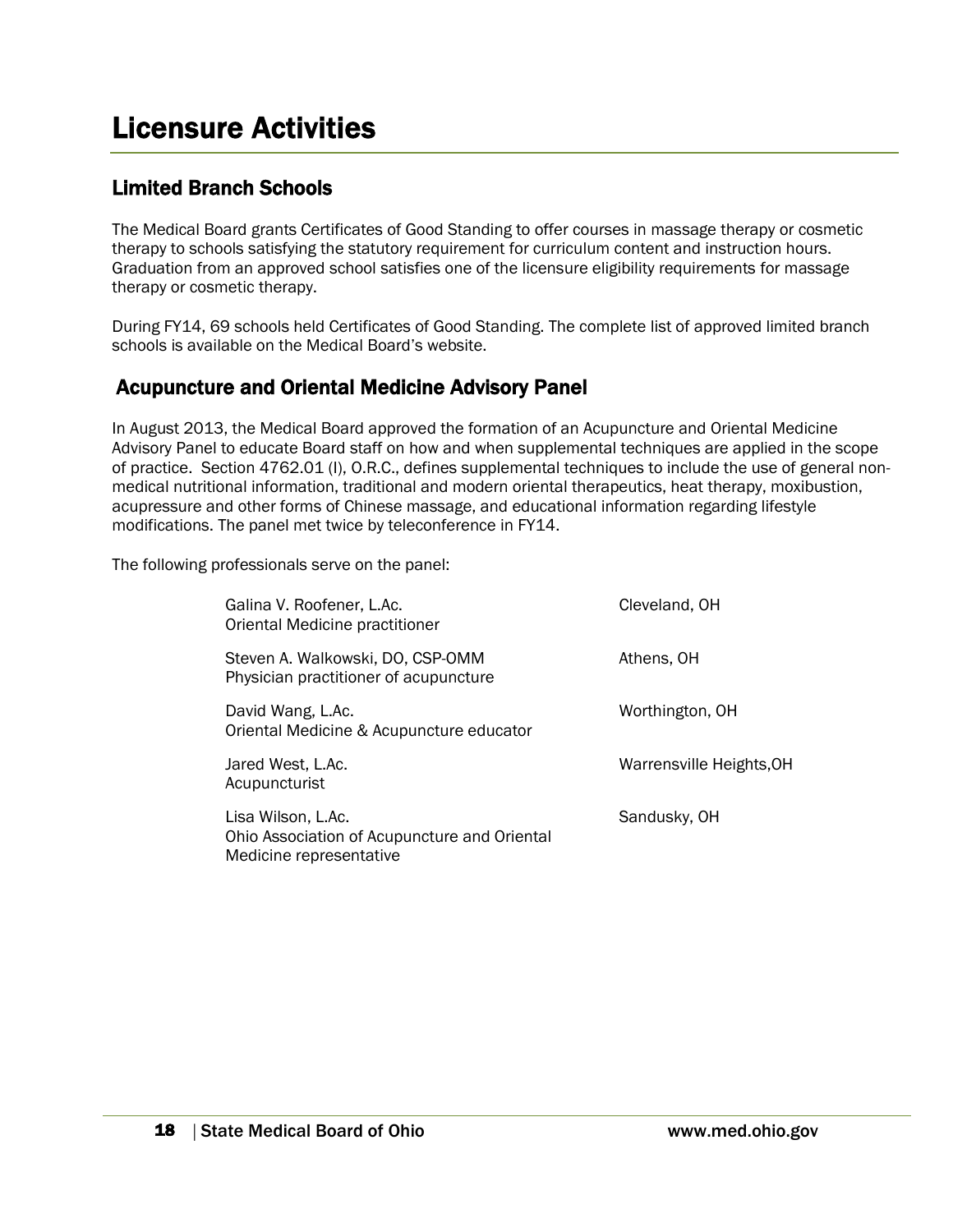# Investigations, Compliance, Enforcement & Hearings

The Medical Board protects the public through effective medical regulation. The Board investigates complaints, takes disciplinary actions against those who violate the Medical Practices Act and other applicable statutes and rules, and monitors licensees on probation.

Complaints: Complaints inform the Board of potential problems with a licensee's practice. Complaints are received from a variety of sources, including the public, agency staff, state and national regulatory agencies, physicians, self-reports from licensees, hospitals, and others such as law enforcement and the media.

Types of complaints received include patient care concerns, inappropriate prescribing issues, discrepancies in licensure application information, criminal activity, impairment, ethical violations, office practice management concerns, and other issues.

All complaints received by the Medical Board and investigations conducted by the agency are confidential under Ohio law.

Two Medical Board members, the Secretary and the Supervising Member, oversee the agency's investigative and enforcement activities. Complaints are reviewed to determine if the Board has jurisdiction over the subject of the complaint, and if so, if the allegations violate a section of Ohio law or a rule enforced by the Medical Board.

| <b>Complaint metrics - FY14</b>                                                       |       |
|---------------------------------------------------------------------------------------|-------|
| New complaints received                                                               | 4.745 |
| <b>Closed complaints</b><br>includes disposition of complaints received prior to FY14 | 5.238 |
| Median number of processing days from<br>receipt of complaint to closure              | 200   |



**FY14 Medical Board Complaint Disposition**

Of the complaints received, 38% were closed because the Board had no jurisdiction. These complaints involved facilities or other persons the Board does not regulate.

The majority of complaints, 54%, were closed after investigation as the information obtained regarding the allegation did not support disciplinary action.

The remaining 8% of complaints resulted in disciplinary action by the Board.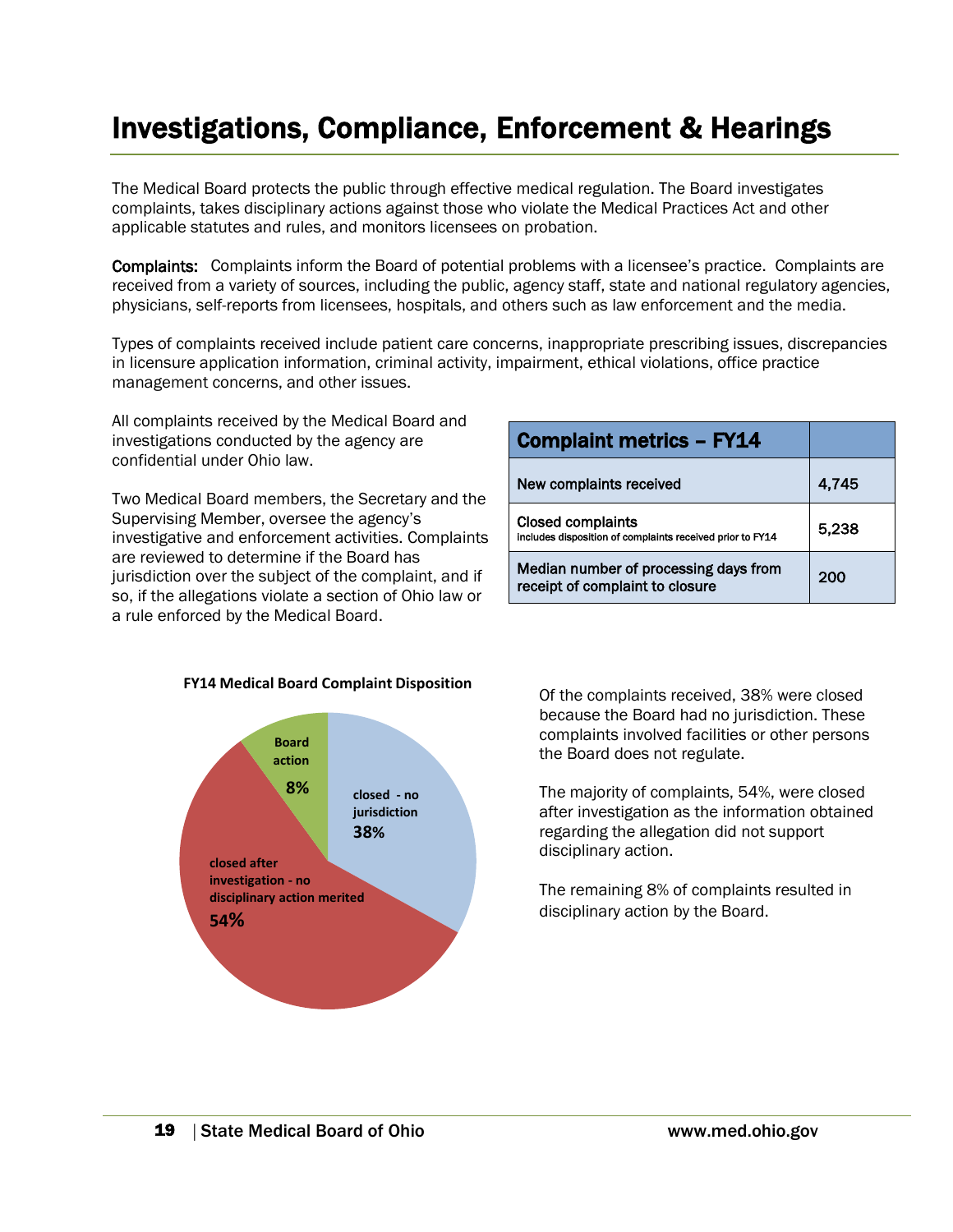# Investigations, Compliance, Enforcement & Hearings

Field Investigations and Subpoenas: The Medical Board employs 20 field investigators who are based throughout the state.

In FY14, there were 1,302 new cases assigned to the Board's field investigators, and 1,148 reports of investigation submitted. The agency issued 1,085 subpoenas for patient records or other documents as part of its complaint review process.

Board investigators are actively involved in drug task forces throughout the state. They have taken part in community "Drug Take Back" activities and attended public Town Hall meetings discussing heroin issues and prescription drug abuse.

Investigators also participate in high intensity drug trafficking area (HIDTA) activities. Ohio HIDTA is a federal program based in the Cleveland area. It helps coordinate the drug trafficking control efforts of Federal, state, and local law enforcement agencies.

| <b>Investigation Metrics - FY14</b>                                                                                                                                                                                         |            |
|-----------------------------------------------------------------------------------------------------------------------------------------------------------------------------------------------------------------------------|------------|
| Investigations completed                                                                                                                                                                                                    | 1,148      |
| Subpoenas issued by investigation division                                                                                                                                                                                  | 187        |
| Median number of calendar days from referral of a case to<br>the investigation section until the date the initial report of<br>investigation is submitted                                                                   | $155$ days |
| Median number of calendar days for all cases referred back<br>to the investigation section for follow-up from the date the<br>case is referred back to the date that the subsequent report<br>of investigation is submitted | 84 days    |

Compliance Monitoring: The Medical Board's compliance staff monitored 355 licensees on probation due to a Board Order or a Consent Agreement in FY14. Probationers are usually required to attend periodic office conferences with the Board Secretary or designee to verify that the licensee is fulfilling the specific requirements of the Board Order or Consent Agreement. Compliance staff members participate in nearly 60 such conferences each month.

The compliance staff is also responsible for verifying that treatment providers, approved by the Board to provide services to licensees with chemical dependency issues, maintain compliance with the requirements in Section 4731.25, O.R.C., and in Chapter 4731-16, Ohio Administrative Code. As of June 30, 2014, there are 46 approved treatment providers. The list is available on the Medical Board's website.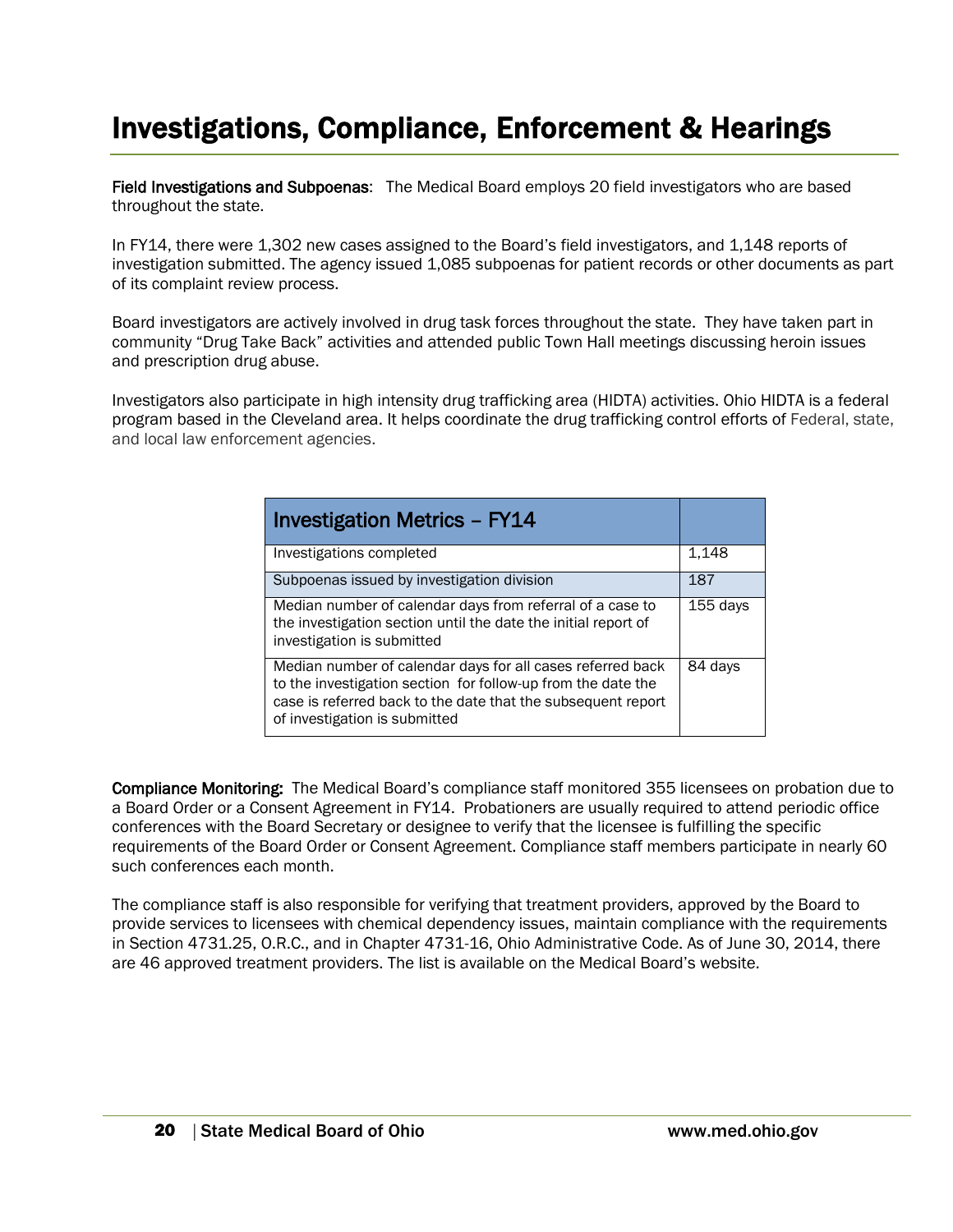### Investigations, Compliance, Enforcement & Hearings

Enforcement: Enforcement attorney staff review the cases referred to the section by the Board's Secretary and Supervising Member and prepare the cases for possible disciplinary action. Enforcement attorneys prepare citations, as well as Summary Suspensions, Immediate Suspensions and Automatic Suspensions. They also negotiate Consent Agreements and Voluntary Surrenders.

| <b>FY14 Enforcement Metrics</b>          |     |
|------------------------------------------|-----|
| New cases assigned to Enforcement        | 486 |
| Cases completed by Enforcement           | 538 |
| Subpoenas issued by Enforcement          | 235 |
| Depositions conducted by Enforcement     | 15  |
| Interrogatories generated by Enforcement |     |

In FY14, the Enforcement section completed 538 cases resolving 1,056 complaints. A case may include more than one complaint.

| <b>Enforcement Priority Code</b>                                                                                                                                                                             | <b>Complaints</b><br>resolved | <b>Median Days from</b><br>referral to completion |
|--------------------------------------------------------------------------------------------------------------------------------------------------------------------------------------------------------------|-------------------------------|---------------------------------------------------|
| 1: Actions required by statute/rule; identified pill mills; impairment; licensure                                                                                                                            | 218                           | 77                                                |
| 2: Actions against physicians by other boards/entities; criminal convictions of<br>physicians                                                                                                                | 268                           | 37                                                |
| 3: Standards of care cases with risk of serious harm; violation of a Board<br>Order or Consent Agreement; actions against non-physicians by other<br>boards/entities; criminal convictions of non-physicians | 151                           | 84                                                |
| 4: Inappropriate prescribing of controlled substances; standards of care<br>cases with mid-level risk of harm                                                                                                | 153                           | 392                                               |
| 5. Standards of care cases with low risk of harm; sexual touching/physical<br>contact with patients                                                                                                          | 113                           | 530                                               |
| 6: Inappropriate prescribing other than controlled substances; illegal or<br>unlicensed practice; aiding/abetting unlicensed practice; improper delegation                                                   | 57                            | 402                                               |
| 7: Criminal acts not being prosecuted; financial fraud                                                                                                                                                       | 10                            | 264                                               |
| 8: Sexual comments, gestures or non-touching conduct; unethical or<br>unprofessional conduct; malpractice reports                                                                                            | 65                            | 746                                               |
| 9: Technical violations of statutes/rules; technical prescription violations;<br>medical records requests; inmate complaints                                                                                 | 20                            | 46                                                |
| 10: No jurisdiction - individuals not licensed by Board; fee disputes                                                                                                                                        | 1                             | 255                                               |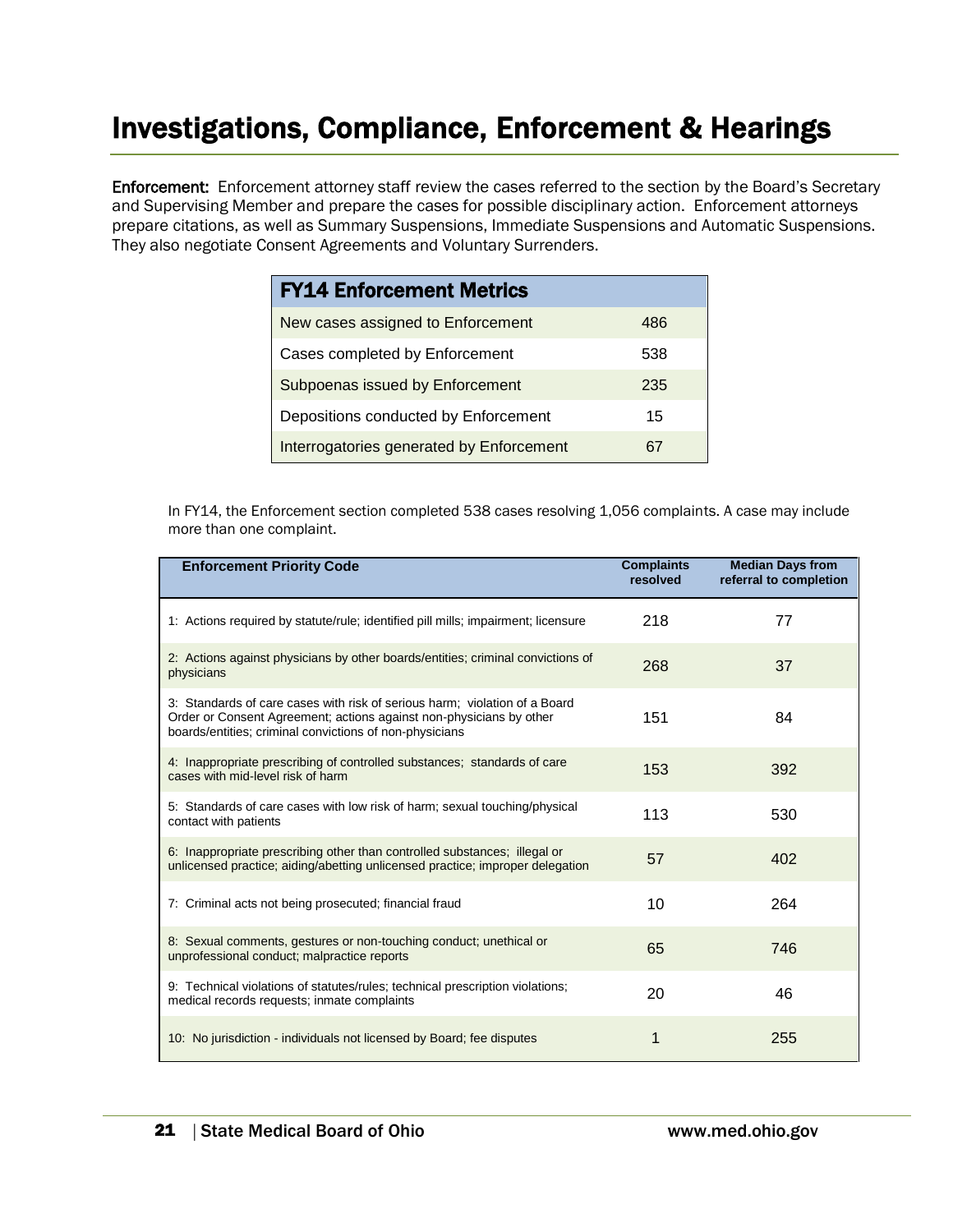| <b>Types of Actions Imposed</b>               | <b>FY14</b>    | <b>FY13</b>    |
|-----------------------------------------------|----------------|----------------|
| <b>Total Actions</b>                          | 196            | 182            |
| Revocations                                   | 64             | 47             |
| <b>Indefinite Suspensions</b>                 | 33             | 57             |
| Definite Suspensions                          | 4              | 5              |
| Probations                                    | 45             | 39             |
| Reprimands                                    | 1              | 3              |
| <b>Practice Limitations</b>                   | 4              | 3              |
| Surrenders/Retirements                        | 5              | 6              |
| Disciplinary Licensure Denials or Withdrawals | 22             | 7              |
| <b>Summary Suspensions</b>                    | 11             | 8              |
| <b>Automatic Suspensions</b>                  | $\overline{2}$ | $\mathfrak{D}$ |
| Immediate Suspensions                         | $\overline{2}$ | $\overline{2}$ |
| No Penalty Imposed/No further action          | 3              | 3              |

The Board imposed 196 disciplinary sanctions and issued 113 citations in FY14.

Definitions of Board action terms are found on pages 36 and 37 of this report.

#### Top Reasons for Disciplinary Action:

| <b>FY14</b>                              | <b>FY13</b>                               |
|------------------------------------------|-------------------------------------------|
| Impairment - 31%                         | Impairment - 40%                          |
| Prescribing Issues - 21%                 | Prescribing Issues - 26%                  |
| Criminal Acts/Convictions - 18%          | Actions by other Boards or agencies - 11% |
| Actions by other Boards or agencies - 6% | Criminal Acts/Convictions - 8%            |

Hearing Unit: The Medical Board's Attorney Hearing Examiners conduct the administrative hearings of practitioners who requested a hearing regarding the charges issued by the Medical Board. Following the conclusion of the administrative hearing, the Attorney Hearing Examiner prepares a Report & Recommendation that includes the basis for the hearing, the findings of fact, conclusions of law and a proposed disciplinary sanction for consideration by the Board members. During FY14, 45 administrative hearings were held.

The Attorney Hearing Examiners also preside at public rules hearings regarding administrative rules promulgated by the agency. They prepare a report of the hearing for consideration by the Board members.

| <b>Hearing Unit Metrics FY14:</b>                                                            |    |
|----------------------------------------------------------------------------------------------|----|
| Median calendar days from hearing request to first day of hearing                            | 90 |
| Median calendar days from close of hearing record to filing<br>Report & Recommendation       | 24 |
| Median calendar days from filing Report & Recommendation to<br>effective date of final order | 44 |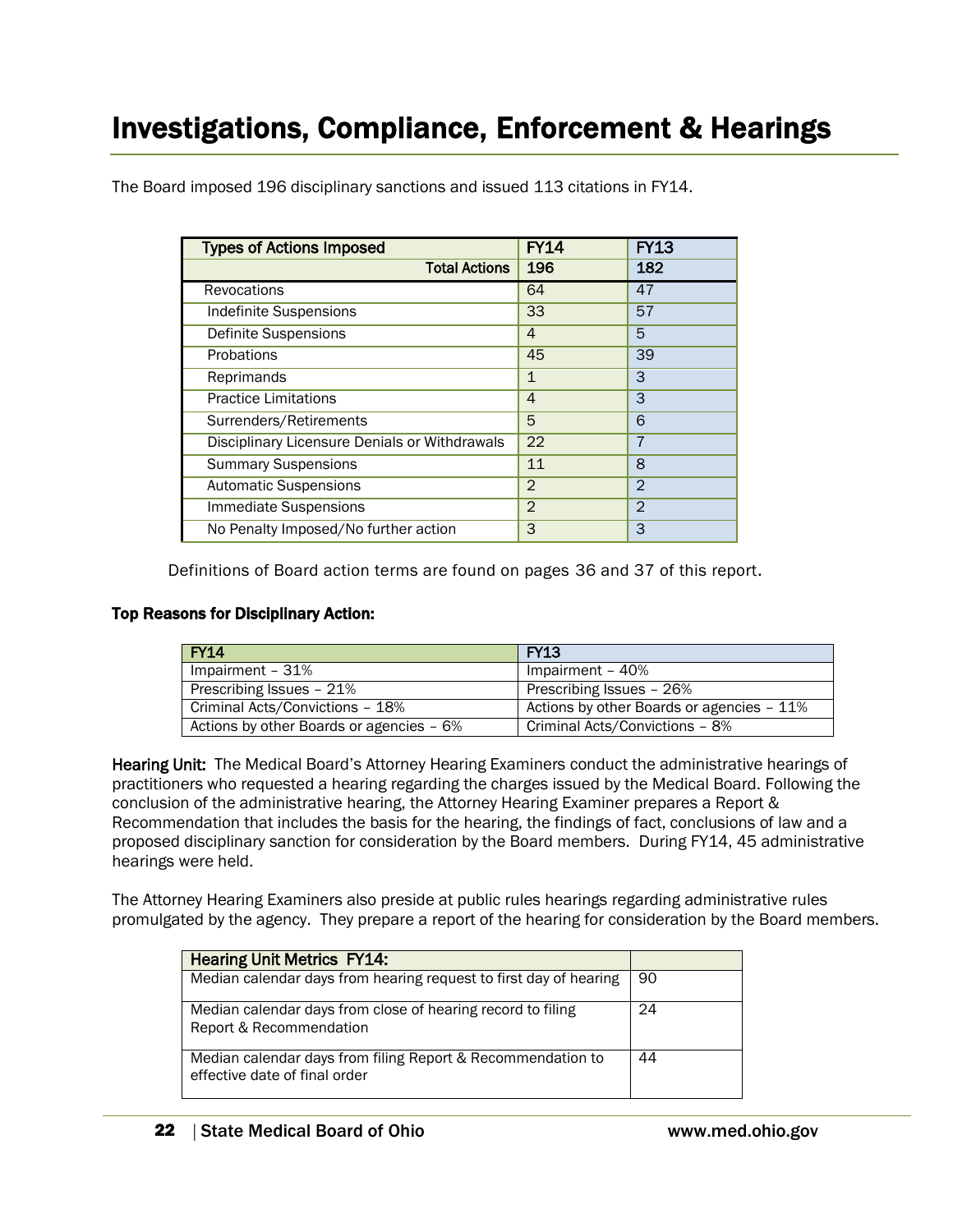The Medical Board is committed to being a proactive leader in reducing prescription drug abuse. Prescribing violations have been one of the top three reasons for discipline by the Board since FY12.

#### Guidelines for Prescribing Opioids for the Treatment of Chronic, Non-Terminal Pain 80 mg of a Morphine Equivalent Daily Dose (MED) "Trigger Point"

These guidelines were adopted by the Medical Board in May 2013. The guidelines address the use of opioids for the treatment of chronic, non-terminal pain. The guidelines are intended to help health care providers review and assess their approach in the prescribing of opioids. The guidelines are points of reference intended to supplement and not replace the individual prescriber's clinical judgment.

The 80 MED "trigger point" is an opportunity for physicians to review the plan of treatment, the patient's response to treatment, and any modification to the plan of treatment that is necessary to achieve a favorable risk-benefit balance for the patient's care. If opioid therapy is continued, further reassessment will be guided by clinical judgment and decision-making consistent with accepted and prevailing standards of care. The "trigger point" also provides an opportunity to further assess addiction risk or mental health concerns, possibly using Screening, Brief Intervention, and Referral to Treatment (SBIRT) tools, including referral to an addiction medicine specialist when appropriate.

The 80 mg MED is the maximum daily dose at which point the prescriber's actions are triggered; however, this 80 mg MED trigger point is not an endorsement by any regulatory body or medical professional to utilize that dose or greater.

#### Governor's Cabinet Opiate Action Team

Board members Mark Bechtel, MD, and J. Craig Strafford, MD, and senior staff members Kimberly Anderson and Michael Miller, actively participated in several activities facilitated by the Governor's Cabinet Opiate Action Team. Projects included prescriber education efforts, establishing prescribing guidelines, and establishing metrics regarding OARRS usage.

Prescribing Resource Website launched: The Governor's Cabinet Opiate Action Team (GCOAT), the Medical Board, and a group of professional health care provider regulatory boards, associations, individual providers and other key stakeholders focused efforts on educating health care professionals and patients. The goal of this educational effort is to help reduce and eliminate the misuse and abuse of opioid drugs.

In October 2013, the team established a website, [www.opioidprescribing.ohio.gov,](http://www.opioidprescribing.ohio.gov/) that is hosted by the Medical Board. The site features the *"Guidelines for Prescribing Opioids for the Treatment of Chronic, Non-Terminal Pain"* adopted by the Medical Board in May 2013, a one hour continuing education video, as well as information and links to an improved OARRS reporting system keyed to this initiative.

#### Identifying Prescriber Outliers

The Medical Board worked with the Ohio Board of Pharmacy to obtain a list of physicians who prescribed 500 or more prescriptions for controlled substances in the previous calendar year who were not registered for OARRS.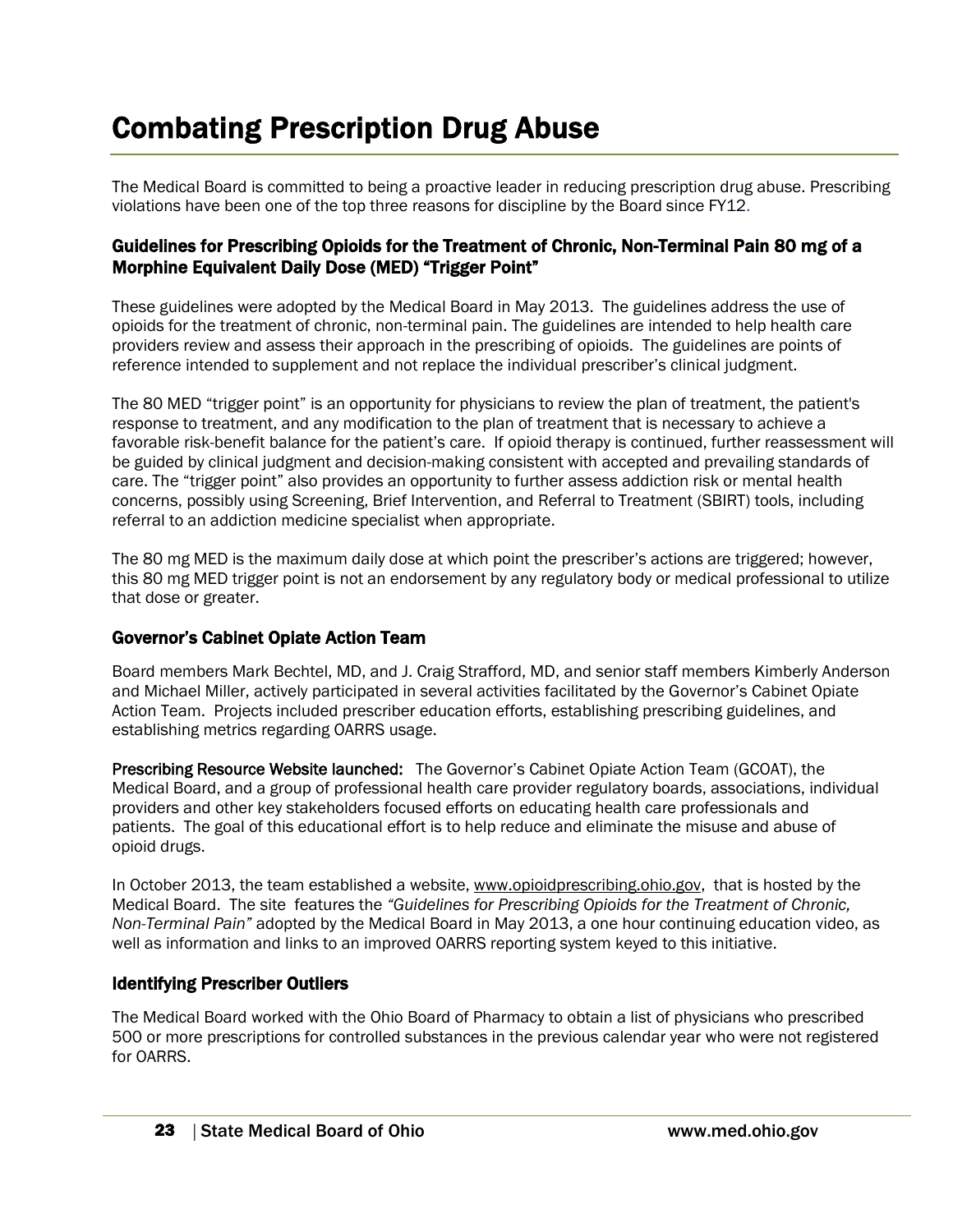#### Identifying Prescriber Outliers continued

In January 2014, the Medical Board mailed letters to over 2,000 physicians on this list advising them of the requirements of Rule 4731-11-11, Standards and Procedures for Review of "Ohio Automated Rx Reporting System" (OARRS), and the 80 MED Guidelines adopted by the Board.

In April 2014, the Board of Pharmacy provided the Medical Board with an updated list. At that time, the number of physicians prescribing 500 or more controlled substance prescriptions without being registered for OARRS had dropped to nearly 1,400. Letters were hand-delivered by Medical Board investigators to these physicians advising them of the OARRS registration requirements.

Additionally, the Medical Board works with the Bureau of Workers Compensation and Ohio Medicaid to obtain prescribing data to determine outlier prescribers in those systems. Since FY13, the Medical Board has requested Drug Enforcement Administration (DEA) and National Provider Identifier (NPI) numbers on physician licensure renewal applications to help overlay the Medical Board's data with the prescribing data on OARRS and other systems.

#### Prescription of Naloxone to High Risk Individuals - Joint Regulatory Statement

The regulatory statement is an overview intended to raise awareness about the benefits of prescribing naloxone for individuals at high-risk of opioid overdose. Adopted in April 2013, this is a joint regulatory statement with the Ohio Board of Nursing and the Ohio Board of Pharmacy. Prior to prescribing naloxone, prescribers should seek detailed information regarding risk factors for opioid overdose, the use of naloxone, and the laws and rules regulating prescribers in Ohio.

#### House Bill 170: Naloxone Access

Effective 3/11/14: Sections 4730.431, and 4731.94, O.R.C.

The legislature addressed the use of naloxone in this act. The bill permits a physician or other health care professional who is authorized to prescribe drugs to personally furnish or issue a prescription for naloxone to a friend, family member, or other individual in a position to provide assistance to an individual at risk of experiencing an opioid-related overdose. The bill created Section 4730.431,O.R.C., in the Physician Assistant practices act, and Section 4731.94,O.R.C., in the Medical Practices Act.

#### Medical Board Weighs in on ZohydroER®

The State Medical Board is committed to promoting the appropriate treatment of pain. That treatment sometimes involves the use of opioids. Yet the treatment of pain must be balanced against the potential for abuse and misuse that a particular medication may carry with it.

ZohydroER®, an extended release product containing the schedule II narcotic hydrocodone bitartrate, was introduced to the market in March 2014. The serious risk of addiction and overdose posed by ZohydroER®, prompted the State Medical Board to send a letter to Michael Botticelli, Acting Director of the Office of National Drug Control Policy on April 3, 2014. The Medical Board called upon the Federal government to limit the medication's availability until a tamper-resistant formulation becomes available.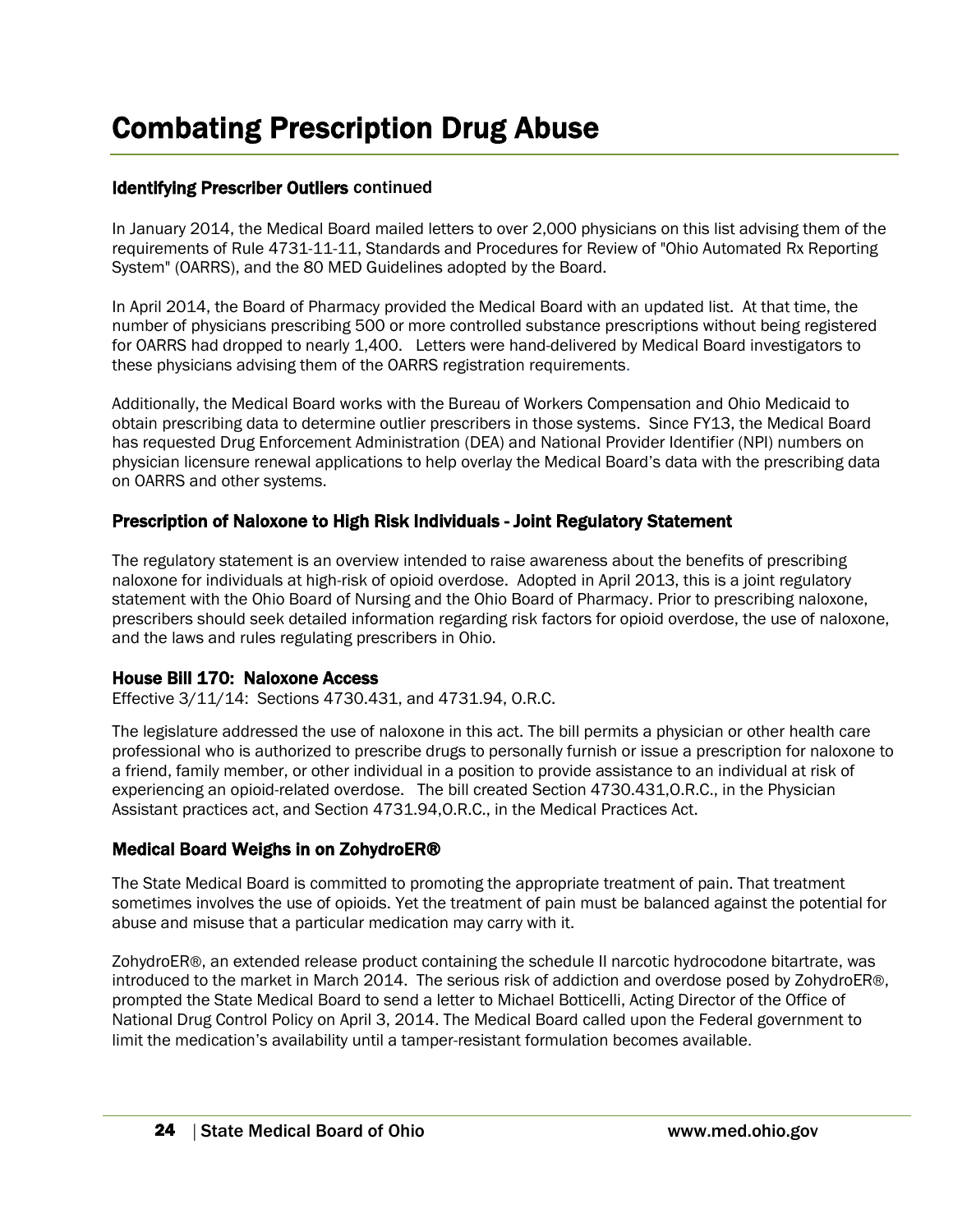#### Town Hall meetings

The Health and Aging Committee of the Ohio House of Representatives hosted four traveling committee meetings throughout the state to discuss prescription drug addiction and healthcare reform. Medical Board representatives attended and participated in the Town Hall meetings.

#### Office Based Opioid Treatment – proposed rule

During FY14, the Medical Board established a panel of physician experts to help Board staff draft clinically relevant rules regarding office based opioid treatment. The panel met two times by teleconference, and will continue to meet in FY15. Those serving on the panel include:

- Mark Hurst, MD, Medical Director, Ohio Department of Mental Health and Addiction Services, Columbus, OH
- Jason Jerry, MD, Psychiatrist/ Addiction Medicine specialist, Cleveland Clinic, Cleveland, OH
- Robert Masone, MD, Anesthesiology/Pain Management specialist, Lancaster, OH
- Steven Matson, MD, Director, Opiate Addiction Clinic, Nationwide Children's Hospital, Columbus, OH
- Theodore Parran,Jr., MD, Addiction Medicine specialist, Case Western Reserve University, Cleveland, OH

The proposed rule requires physicians providing office based opioid treatment to practice according to an acceptable treatment protocol for assessment, induction, stabilization, maintenance and tapering; to require each patient to actively participate in appropriate behavioral counseling or treatment for addiction; and to limit the dose to 16 milligrams in most circumstances. The rule is currently under review and it is anticipated that it will be approved in FY15.

#### Pain Clinic Licensure

The Medical Board continues to jointly administer licensure for pain clinics with the Ohio Board of Pharmacy by verifying that pain clinic applicants meet minimal standards of care. The Medical Board inspects practices that are suspected of operating as unlicensed pain management clinics.

#### Collaborating with law enforcement

The Medical Board has increased cooperation and collaboration with law enforcement agencies, drug task forces and other state and federal agencies to address problem prescribing practices. Board investigators actively participate in 25 federal, state, and local drug task forces.

#### Increasing OARRS awareness

The Board has worked to increase OARRS awareness and usage by providing a link to OARRS on the licensure renewal applications. Information about OARRS has also been provided in Medical Board newsletters and at Medical Board educational displays at the annual meetings of state medical professional organizations.

#### Educational efforts addressing prescribing issues

The Medical Board focused on making licensees aware of changes in regulations through the Board's newsletter, policy statements and educational presentations. In FY14, 49 of the 101 presentations provided by the Board included prescribing information.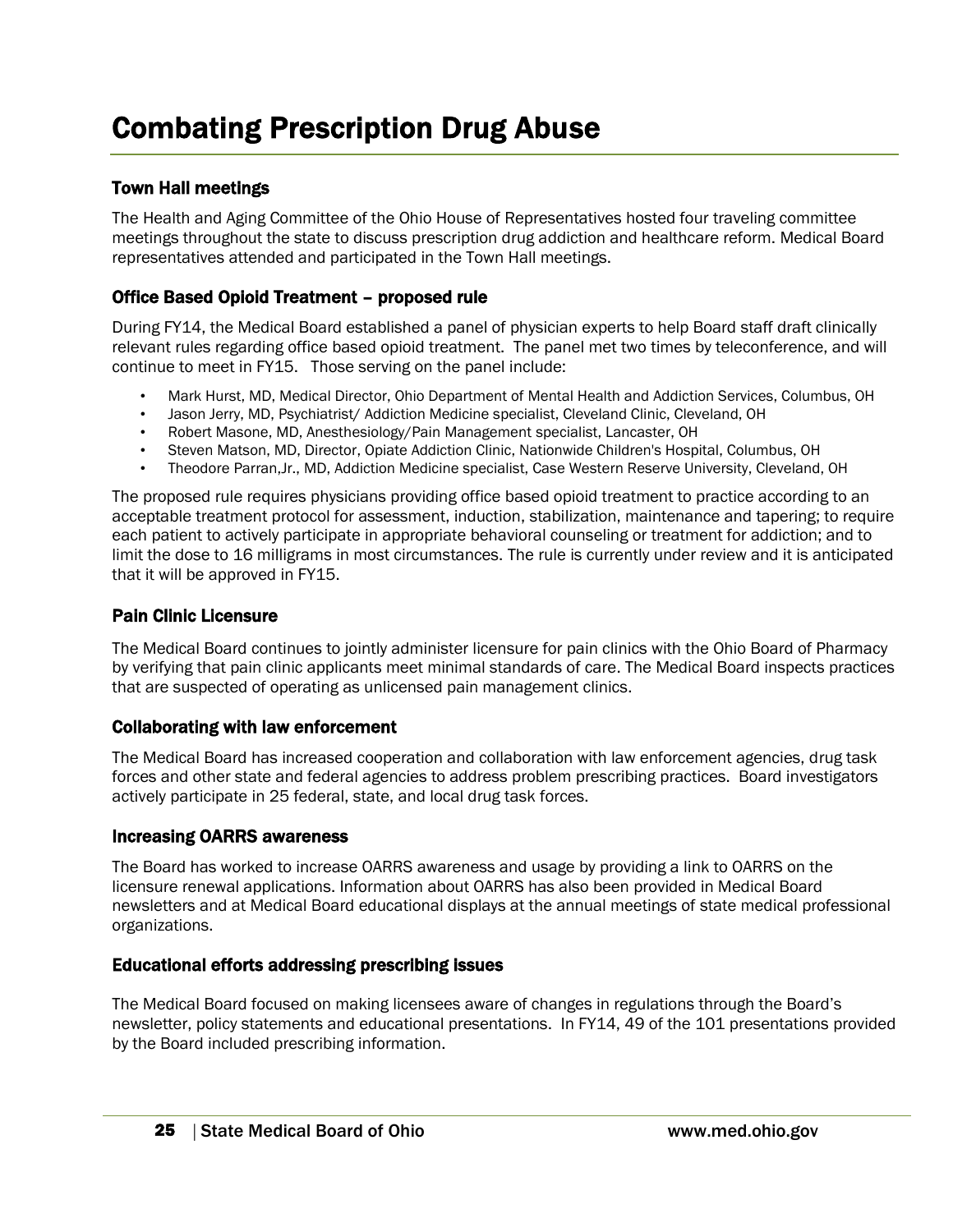The following bills passed in June 2014 impact how the Medical Board continues to address prescription drug abuse in FY15.

#### Sub. House Bill 314 – Opioid Prescriptions to Minors – effective 9/15/14

- Establishes an explicit informed consent requirement for prescribers who, in the absence of a medical emergency or other specified circumstances, intend to prescribe controlled substances containing opioids to a minor. See Section 3719.061(B), O.R.C.
- Specifies that the informed consent requirement has three components: assessing the minor's mental health and substance abuse history, discussing with the minor and the minor's parent, guardian, or another authorized adult certain risks and dangers associated with taking controlled substances containing opioids, and obtaining the signature of the parent, guardian, or authorized adult on a consent form. See Section 3719.061(B), O.R.C.
- Limits to not more than a 72-hour supply the quantity of a controlled substance containing an opioid that a prescriber may prescribe to a minor when another adult authorized by the minor's parent or guardian gives the required consent. See Section 3719.061(E), O.R.C.
- Requires that the signed consent form, known as the "Start Talking!" consent form, be maintained in the minor's medical record. See Section 3719.061(E), O.R.C.
- Creates additional grounds for discipline by the Medical Board for physician assistants and physicians who fail to comply with the "Start Talking!" consent form requirements. See Sections 4730.25 (B)(25); 4730.41 (B)(5); and 4730.22(B)(48), O.R.C.

#### Am. Sub. House Bill 341 – Ohio Automatic Rx Reporting System (OARRS) – effective 9/15/14; portions of the law are phased in on later dates

Effective January 1, 2015 - changes to Sections 4730.48, O.R.C., and 4731.281, O.R.C. (OARRS registration certification on renewal) Effective April 1, 2015 - Changes to Sections 4730.25, 4730.53, 4731.055 and 4731.22, O.R.C. (OARRS checking)

Medical Board licensees impacted by the law include physicians authorized to practice medicine, osteopathic medicine, or podiatric medicine, and physician assistants holding certificates to prescribe.

#### OARRS Access – effective September 15, 2014

- Each prescriber who prescribes or personally furnishes opioid analgesics or benzodiazepines as part of the prescriber's regular practice, as well as pharmacists, obtain access to OARRS not later than January 1, 2015.
- Failure to obtain access to OARRS by January 1, 2015, constitutes grounds for license or certificate suspension. See Sections 4730.48, O.R.C., and 4731.281, O.R.C.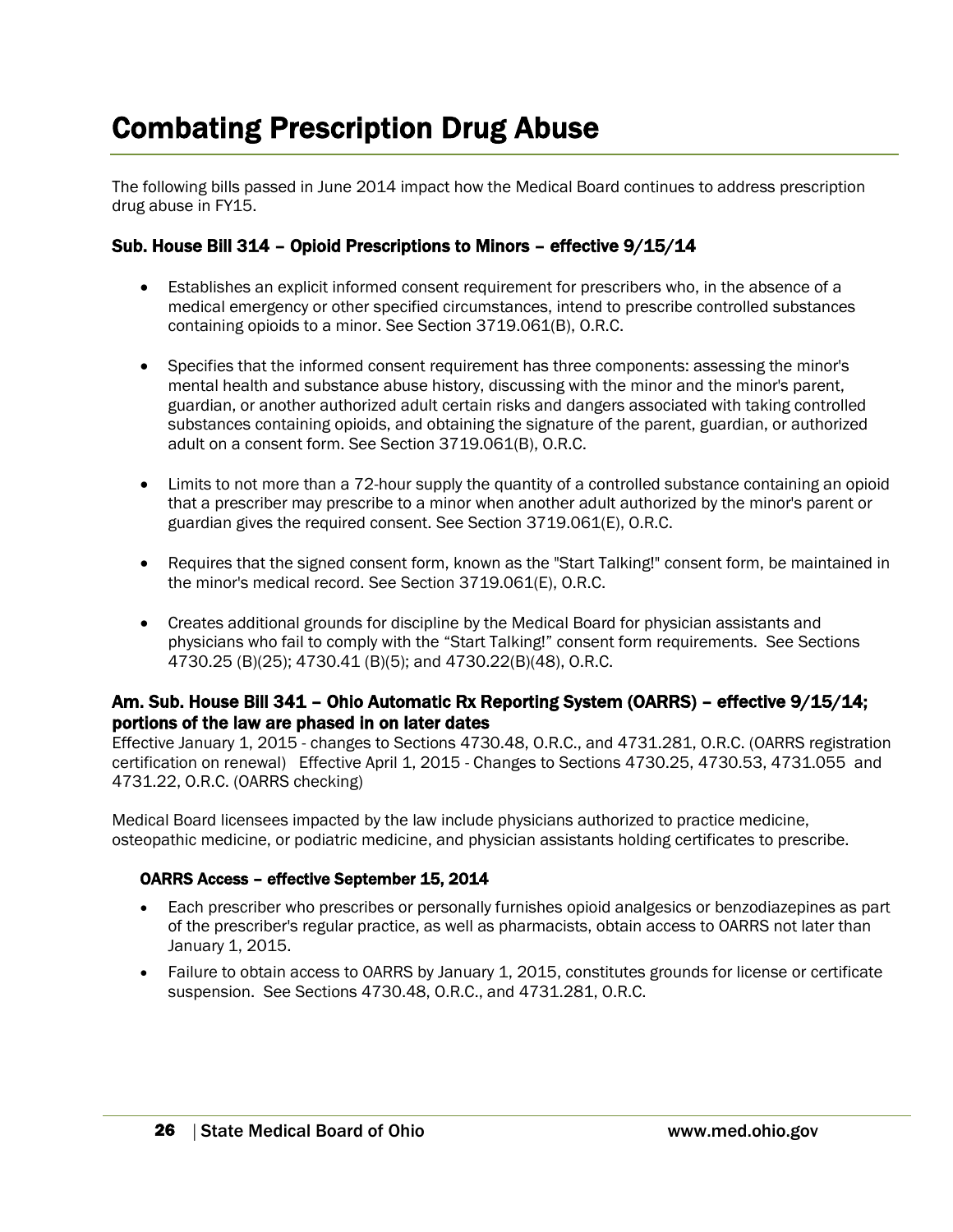#### OARRS Registration Certification on Renewal - effective January 1, 2015

- Beginning January 1, 2015, requires physicians and physician assistants with prescriptive authority who prescribe or personally furnish opioid analgesics or benzodiazepines to certify on their biennial license renewal form that they have access to OARRS.
- The Medical Board is authorized to take a disciplinary action against a licensee who certifies to they have been granted access to OARRS and the Medical Board later determines that the licensee does not have such access. See Sections 4730.25(B)(25); 4730.48(A)(4)(c); 4731.281(B)(6)(c), and 4731.22, O.R.C.

#### Review of patient information in OARRS-effective April 1, 2015

Beginning April 1, 2015, the following conditions related to prescribers use of OARRS information go into effect.

- The act requires a prescriber, before initially prescribing or personally furnishing the opioid analgesic or benzodiazepine, to request, or have a delegate request, patient information from OARRS that covers at least the previous 12 months. See Sections 4730.53(B)(1), and 4731.055(B)(1), O.R.C.
- If the patient's course of treatment for the condition continues for more than 90 days, the act requires the prescriber to make periodic requests for patient information from OARRS until the course of treatment ends. Such requests must be made at intervals not exceeding 90 days. See Sections 4730.53(B)(2), and 4731.055(B)(2), O.R.C.
- The prescriber is required to document in the patient's record that the OARRS report was received and assessed. See Sections 4730.53(B)(3), and 4731.055(B)(3), O.R.C.
- Prescription issued in other states If the prescriber primarily practices in an Ohio county that adjoins another state, the prescriber is required to request information available in OARRS pertaining to prescriptions issued or drugs furnished to the patient in the neighboring state. See Sections 4730.53(B)(1), and 4731.055(B)(1), O.R.C.
- Exceptions to the OARRS review are delineated in Sections 4730.53(C), and 4731.055(C), O.R.C.
- The Medical Board is authorized to discipline prescribers who fail to request patient information in OARRS as required by this law. See Sections 4730.25, and 4731.22, O.R.C.
- Medical Board rules The Medical Board shall adopt rules with respect to prescribing or personally furnishing any drug that is *not* an opioid analgesic or benzodiazepine but is included on OARRS (i.e. is a controlled substance). See Sections 4730.53 (D), and 4731.55 (D), O.R.C.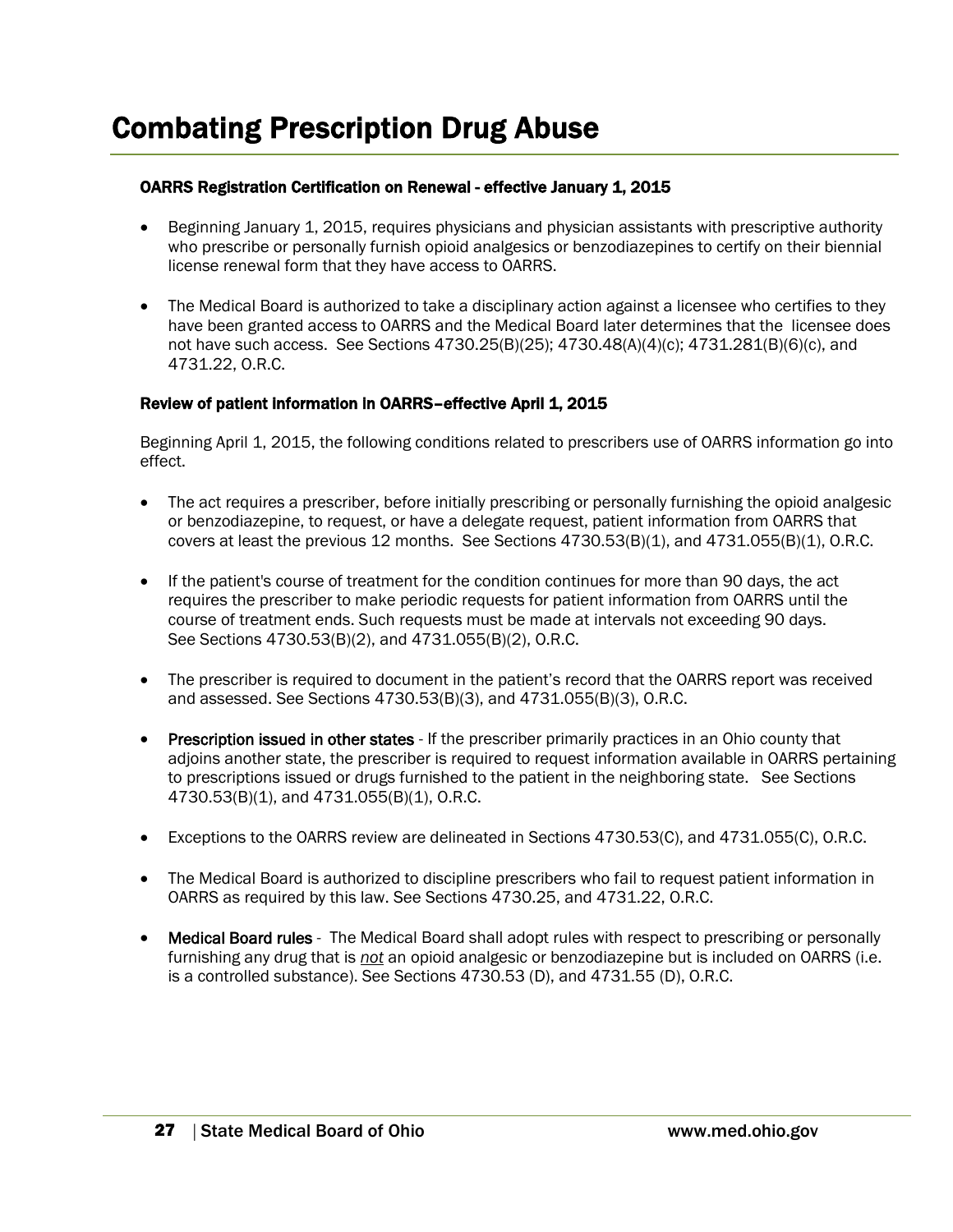# Quality Intervention Program (QIP)

Adopted into law in 1996, the Quality Intervention Program (QIP) is part of the Medical Board's confidential investigatory processes and is designed to address quality of care complaints that do not appear to warrant intervention via formal disciplinary action. QIP focuses on cases in which poor practice patterns are beginning to emerge or the licensee has failed to keep up with changes in practice standards. With a successful intervention, the licensee benefits by improving practice methods; patients benefit from having a better practitioner available to address their healthcare needs; and the Medical Board protects the public without an adverse impact on the availability of care in the community.

A key component of the program is the use of Quality Intervention review panels comprised of physicians and a consumer representative who assess the practice of the licensee referred to the program and make recommendations to the Board's Secretary and Supervising Member based upon their assessment.

Between January 2000 and June 2014, the Board's Quality Intervention panels reviewed 1,502 such cases and 279 licensees were directed into focused re-education to address deficiencies identified through expert panel review. Courses related to improving medical record keeping practices and prescribing controlled substances were the most frequent referrals suggested by the QIP panels. Section 4731.22(O), O.R.C., requires licensees participating in an individual education program recommended by the QIP to pay any costs related to that educational program.

| <b>QIP panel activities</b>                                                                                                                                                                                                                                                                             | FY14 | FY13 |
|---------------------------------------------------------------------------------------------------------------------------------------------------------------------------------------------------------------------------------------------------------------------------------------------------------|------|------|
| <b>Case closed</b> – no quality of care concerns identified by<br>OIP panel; no further action needed by the Board                                                                                                                                                                                      | 70   | 52   |
| Licensee referred for remedial education - panel<br>identified remediable practice deficiencies; doctor notified<br>of outcome of panel review and directed to appropriate<br>educational program                                                                                                       | 15   | 27   |
| <b>Caution letter sent to licensee - licensee advised</b><br>of practice concerns but remedial education not necessary<br>and no other action needed by the Board                                                                                                                                       | 6    | 8    |
| Referred to the Medical Board's Secretary and<br><b>Supervising Member for further action - panels</b><br>found practice deficiencies that did not appear to be<br>remediable. Cases may involve a number of patients or<br>practice deficiencies viewed by the panelists as<br>particularly egregious. | 6    | 3    |
| Total cases reviewed by QIP                                                                                                                                                                                                                                                                             | 97   | 90   |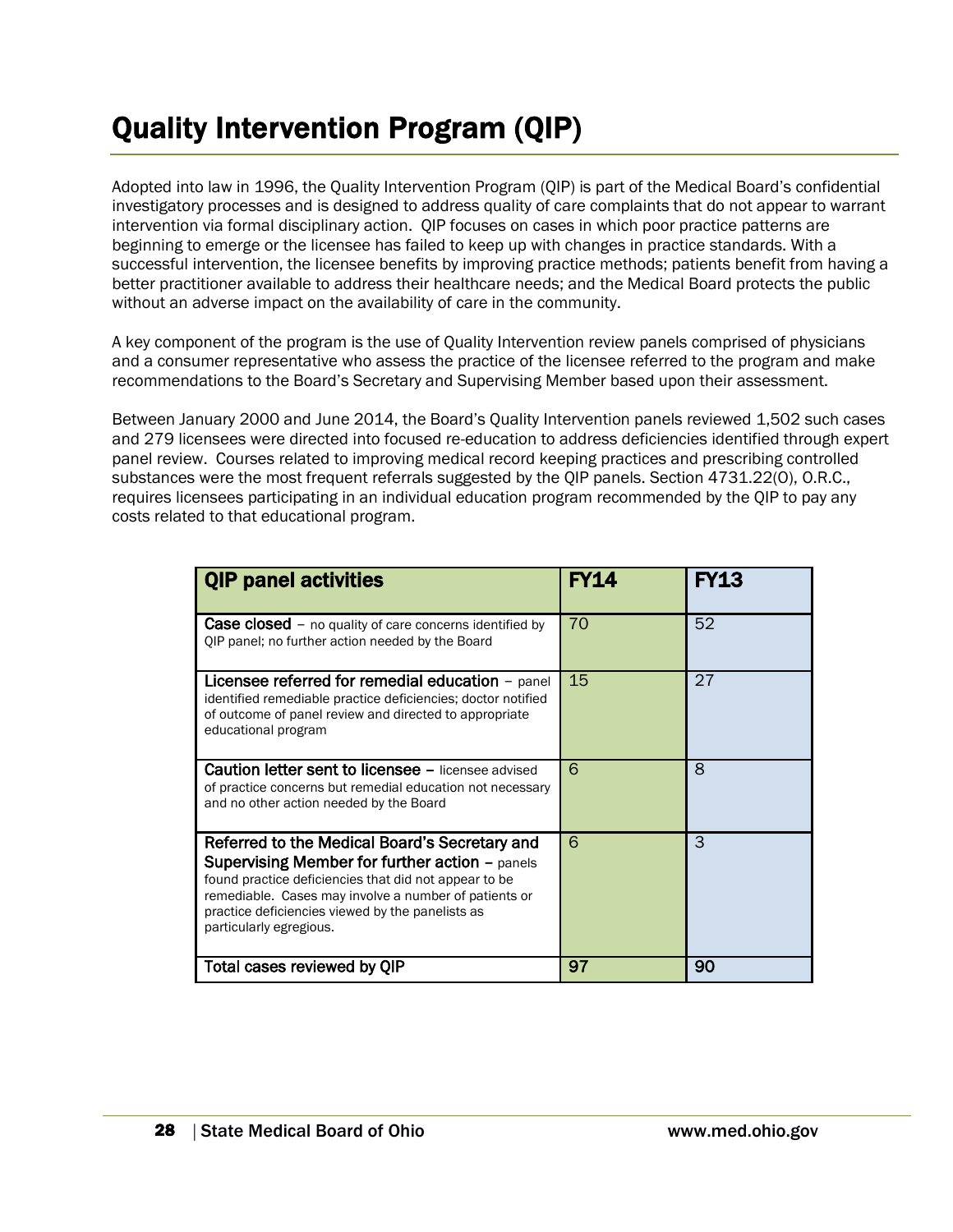# Quality Intervention Program (QIP)

The Quality Intervention Panels met nine times during FY14. The following professionals served on Quality Intervention Panels:

Michael Amalfitano, DO Medina, OH

Gregory Cerilli, MD – General Surgery Toledo, OH

Brian Dorner, MD – Plastic Surgery Dublin, OH

Carol Egner, MD – OB/GYN Cincinnati, OH

Edward Fine, MD – Otolaryngology Westlake, OH

Stephen Haverkos, MD – Orthopedic Surgery Cincinnati, OH

Edward Cherullo, MD – Urology Cleveland, OH

Eric Haus, DO – Internal Medicine Mansfield, OH

Barbara Hoover – Consumer Member Hilliard, OH

William Klykylo, MD – Psychiatrist Dayton, OH

Carla O'Day, MD – Emergency Medicine Cleveland, OH

Ranjit Rath, MD – Cardiothoracic Surgery Cincinnati, OH

Mary Jo Welker, MD – Family Practice Columbus, OH

# FY14 Legislative Update

#### House Bill 59: FY14 State Operating Budget provisions effective 9/29/13

- $\circ$  Agency Appropriations: The Board's requested annual appropriation of \$9,172,060.00 for FY14 and FY15 was approved, but the proposed increase in the physician license renewal fee was not.
- $\circ$  Approval of Temporary Hearing Examiners: The legislature granted the Medical Board's request that contracts for Attorney Hearing Examiners for less than \$50,000 need not be taken to the Controlling Board for approval.
- $\circ$  Internal Management and Assessment: Provisions were added to Section 4731.05,0.R.C., requiring the Board to adopt internal management rules that set criteria for accessing the Board's accomplishments, activities, and performance data, including metrics detailing:
	- o Revenues and reimbursements;
	- o Budget distribution;
	- o Investigation and licensing activity, including processing time frames; and
	- o Enforcement data, including processing time frames.

The Medical Board's annual report is to include data gleaned from the assessments. The annual report is posted on the Board's website.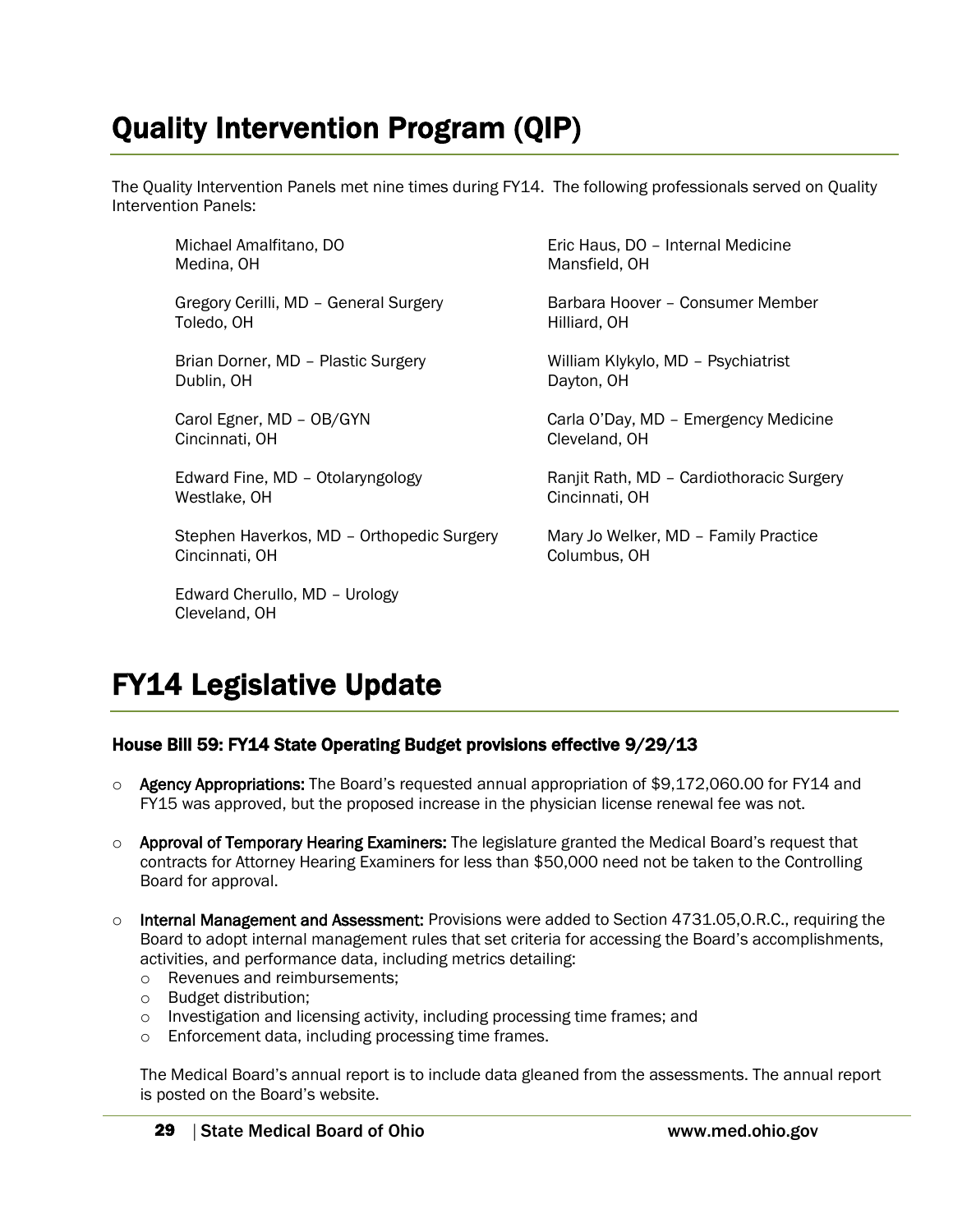# FY14 Legislative Update

#### o Educational Requirements for Genetic Counselor Licensure:

HB59 set a time limited exception to the educational requirements to be eligible for a genetic counselor license. An individual seeking a license under this provision had to file a license application with the Board not later than December 31, 2013. The Medical Board supported the limited "grandfather" provision included in Section 4778.03,O.R.C.

o Schedule II Prescriptive Authority for Advanced Practice Nurses and Physician Assistants (Section 4730.411,O.R.C.):

Adds residential care facilities to the list of locations from which an advanced practice registered nurse or physician assistant with prescriptive authority may prescribe schedule II controlled substances without restrictions.

- $\circ$  Expedited Certificate to Practice Medicine: The Medical Board's proposed expedited licensure language was included in HB59. The bill created an expedited certificate to practice medicine and surgery or osteopathic medicine and surgery by endorsement for certain physicians who are already licensed in another state or in Canada. Section 4731.299, O.R.C., defines the eligibility requirements to qualify for an expedited license. The fee for an expedited license is \$1,000.00 which is nonrefundable and nontransferable.
	- o 87 physicians applied for expedited licensure in FY14.
- $\circ$  Grounds for Discipline: The bill established Section 4731.22 (B)(47) as an additional basis for disciplinary action by the Medical Board. This provision addresses failure to comply with requirements to maintain records related to performing or inducing an abortion.

#### House Bill 170: Naloxone Access

Effective 3/11/14: Section 4730.431, O.R.C.; Section 4731.94,O.R.C.

The bill permits a physician or other health care professional who is authorized to prescribe drugs to personally furnish or issue a prescription for naloxone to a friend, family member, or other individual in a position to provide assistance to an individual at risk of experiencing an opioid-related overdose. The bill created Section 4730.431, O.R.C., in the Physician Assistant practices act, and Section 4731.94,O.R.C., in the Medical Practices Act.

#### English proficiency standards for oriental medicine practitioners/acupuncturists

Effective 3/11/14: Section 4762.03 (B)(4), O.R.C

HB170 adds two additional ways that English language proficiency may be demonstrated to the State Medical Board by an applicant for a certificate to practice oriental medicine or acupuncture. The act also allows an oriental medicine practitioner applicant to submit evidence of previously holding an Ohio certificate to practice acupuncture.

The following laws signed in June 2014 will impact Board operations in FY15:

#### Sub. House Bill 314 – Opioid Prescriptions to Minors – effective 9/15/14

See page 26 for a summary of provisions in this law.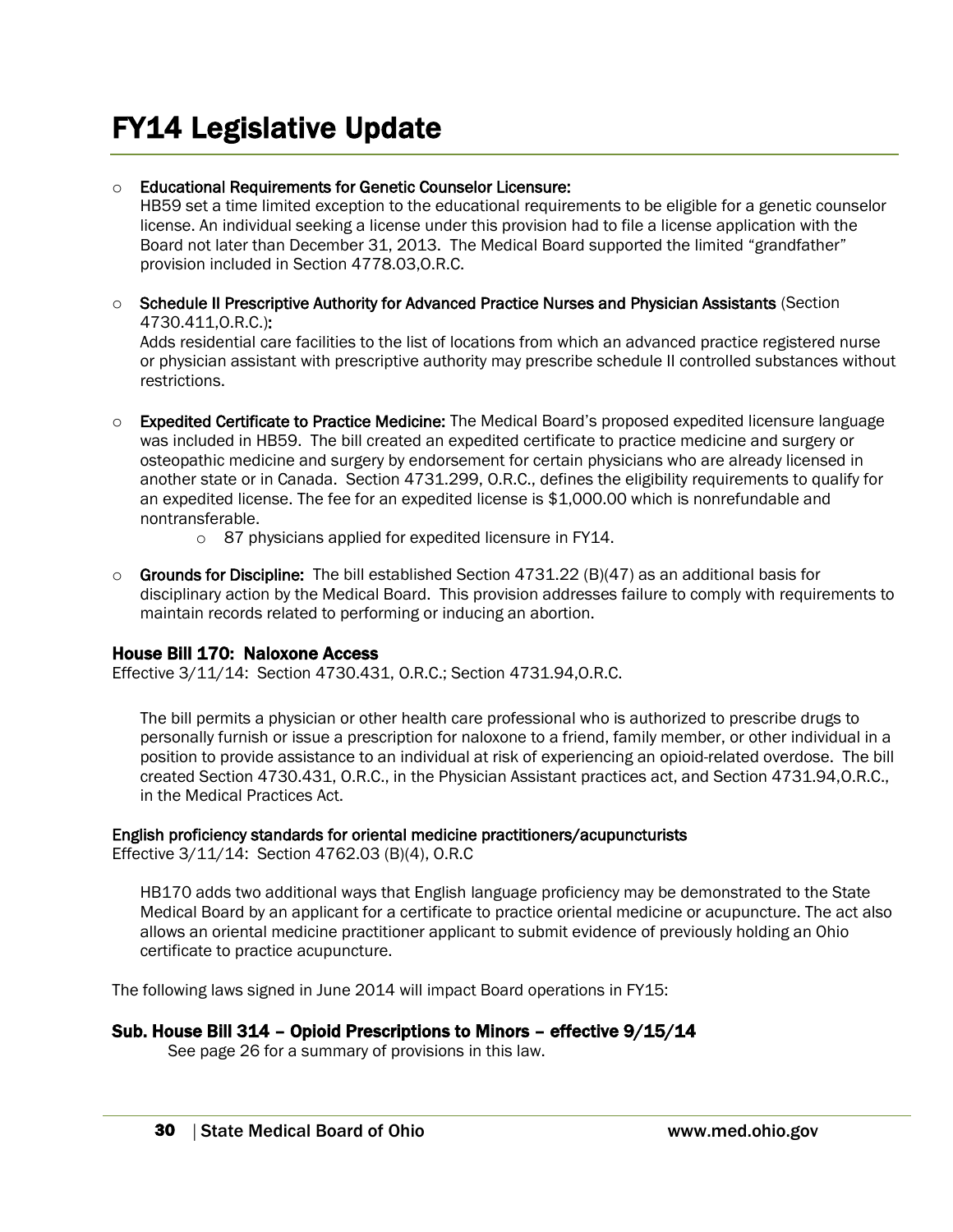#### Am. Sub. House Bill 341 – Ohio Automatic Rx Reporting System (OARRS) – effective 9/15/14;

portions of the law are phased in on January 1, 2015 and April 1, 2015

See pages 26 and 27 for information about this law.

#### House Bill 483 – Mid-Biennium Review – effective 9/15/14

portions of the law are phased in on January 1, 2015 and April 1, 2015

- o Requires OARRS registration and OARRS checks for prescribers of opioid analgesics and benzodiazepines
- $\circ$  Allows physicians and PAs to run an OARRS report on the mother of a newborn or infant diagnosed as opioid dependent
- o Requires notices for patients being tested for Lyme disease
- o Adds statutory definition of massage therapy
- o Authorizes the Medical Board to require continuing education for cosmetic and massage therapy licensees through rule
- o Eliminates the statutory requirement for continuing education for cosmetic therapists
- o Allows the Medical Board to accept civil forfeiture money
- $\circ$  Changes the licensure cycle for terminal distributors and states that some of the licensing fees for terminal distributors could be used for establishing and maintaining OARRS.

### FY14 Rules Update

The following rules were adopted by the Medical Board in FY14. All rules are included in the Ohio Administrative Code (O.A.C.)

#### Anesthesiologist Assistant Rules – Chapter 4731-24, O.A.C., effective 6/30/14

No changes were made to the following rules:

4731-24-01 Definitions

- 4731-24-02 Anesthesiologist Assistants: supervision
- 4731-24-03 Anesthesiologist Assistants: enhanced supervision
- 4731-24-04 Anesthesiologists assistants: prohibitions rescinded

This rule was rescinded as the Ohio Supreme Court ruled the first paragraph unconstitutional and the remainder of the rule was included in statute.

#### Physician Assistant Rules – Chapter 4730, O.A.C., effective 6/30/14

The following rules were amended:

- 4730-1-03 Duties of a supervising physician
- 4730-1-07 Miscellaneous provisions
- 4730-2-02 Educational requirements for prescriptive authority
- 4730-2-06 Physician assistant formulary
- 4730-2-07 Standards for prescribing
- 4730-3-01 Definitions
- 4730-3-02 Criminal records checks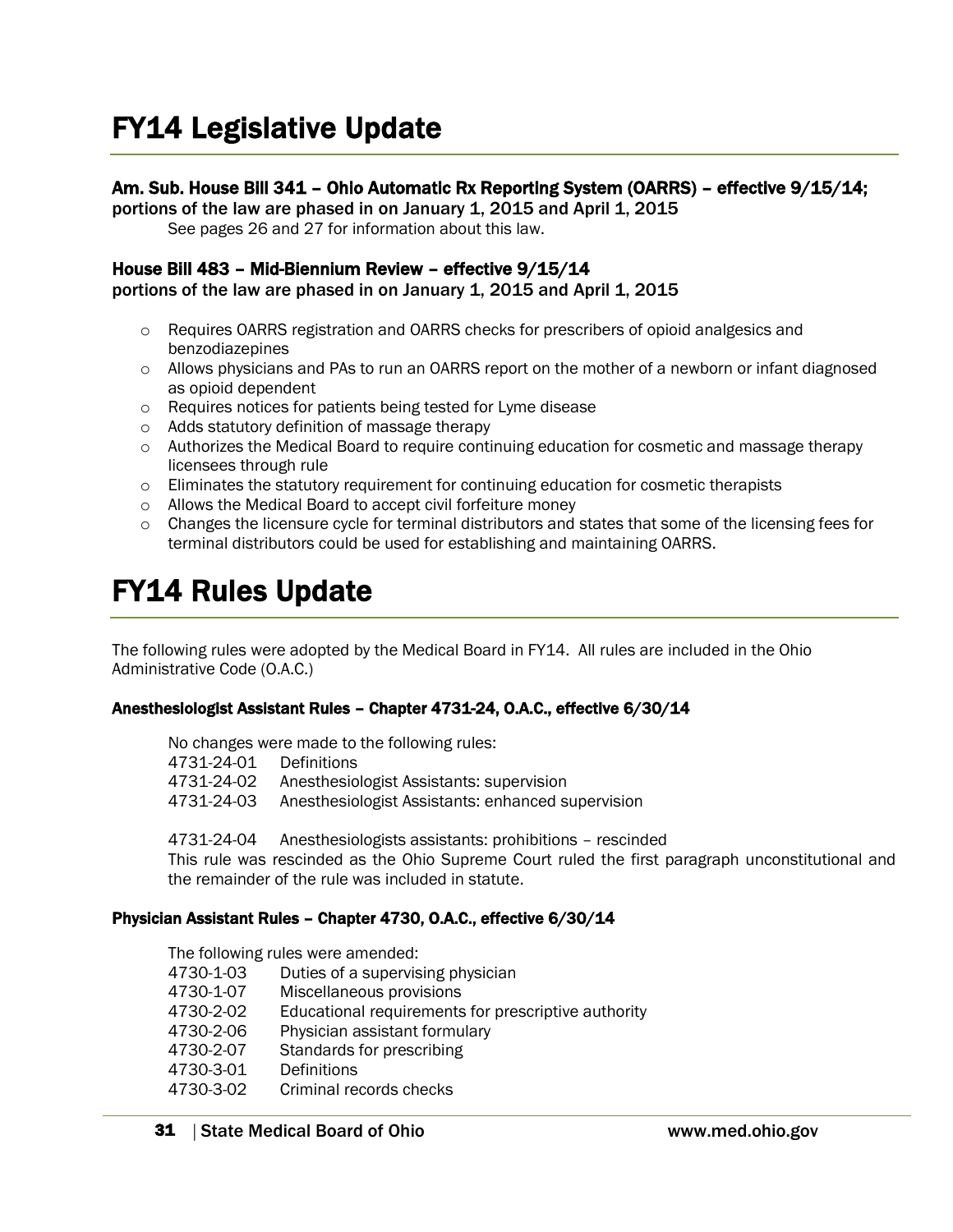### FY14 Rules Update

#### Physician Assistant Rules - effective 6/30/14 – continued

4730-2-10 Standards and procedures for review of "Ohio Automated Rx Reporting System" (OARRS) – this is a new rule

#### Genetic Counselors - Chapter 4778, O.A.C., effective 10/31/13 – new rules

| 4778-1-01 | Definitions                                      |
|-----------|--------------------------------------------------|
| 4778-1-02 | Application for license                          |
| 4778-1-03 | Special activity license                         |
| 4778-1-05 | <b>Collaboration agreement</b>                   |
| 4778-1-06 | Miscellaneous provisions                         |
| 4778-2-01 | Definitions (related to criminal records checks) |
| 4778-2-02 | Criminal records checks                          |
|           |                                                  |

#### Criminal Records Checks - Chapter 4731-4, O.A.C., effective 12/31/13

| 4731-4-01 | Definitions             |
|-----------|-------------------------|
| 4731-4-02 | Criminal Records Checks |

The rules were amended to include oriental medicine practitioners and to simplify the criminal background check procedures for out-of-state applicants.

#### MD or DO Licensure Eligibility – Chapter 4731-6, O.A.C., effective 10/31/13

These rules impact an MD or DO applying for licensure in Ohio as the attempt and time limits in which an MD or DO must pass all three steps or levels of the USMLE or COMLEX-USA changed effective 10/31/13. The rules do not impact currently licensed physicians.

- 4731-6-14 Eligibility for licensure by examination
- 4731-6-16 Eligibility for medical or osteopathic licensure by endorsement of licenses granted by other states

#### Termination of the Physician-Patient Relationship – Chapter 4731-27, O.A.C., effective 12/31/13

| 4731-27-01 Definitions |                                                                     |
|------------------------|---------------------------------------------------------------------|
| 4731-27-02             | Dismissing a patient from the medical practice                      |
| 4731-27-03             | Notice of termination of physician employment or physician leaving  |
|                        | practice, selling a practice, or retiring from practice of medicine |

The Ohio General Assembly enacted Section 4731.228,O.R.C., effective March 22, 2013, which requires the employer of a physician to notify patients when an employed physician's employment ends for any reason. That legislation also required the Medical Board to amend Rule 4731-27-01 to specify the means by which the patient notification must be given by the employer.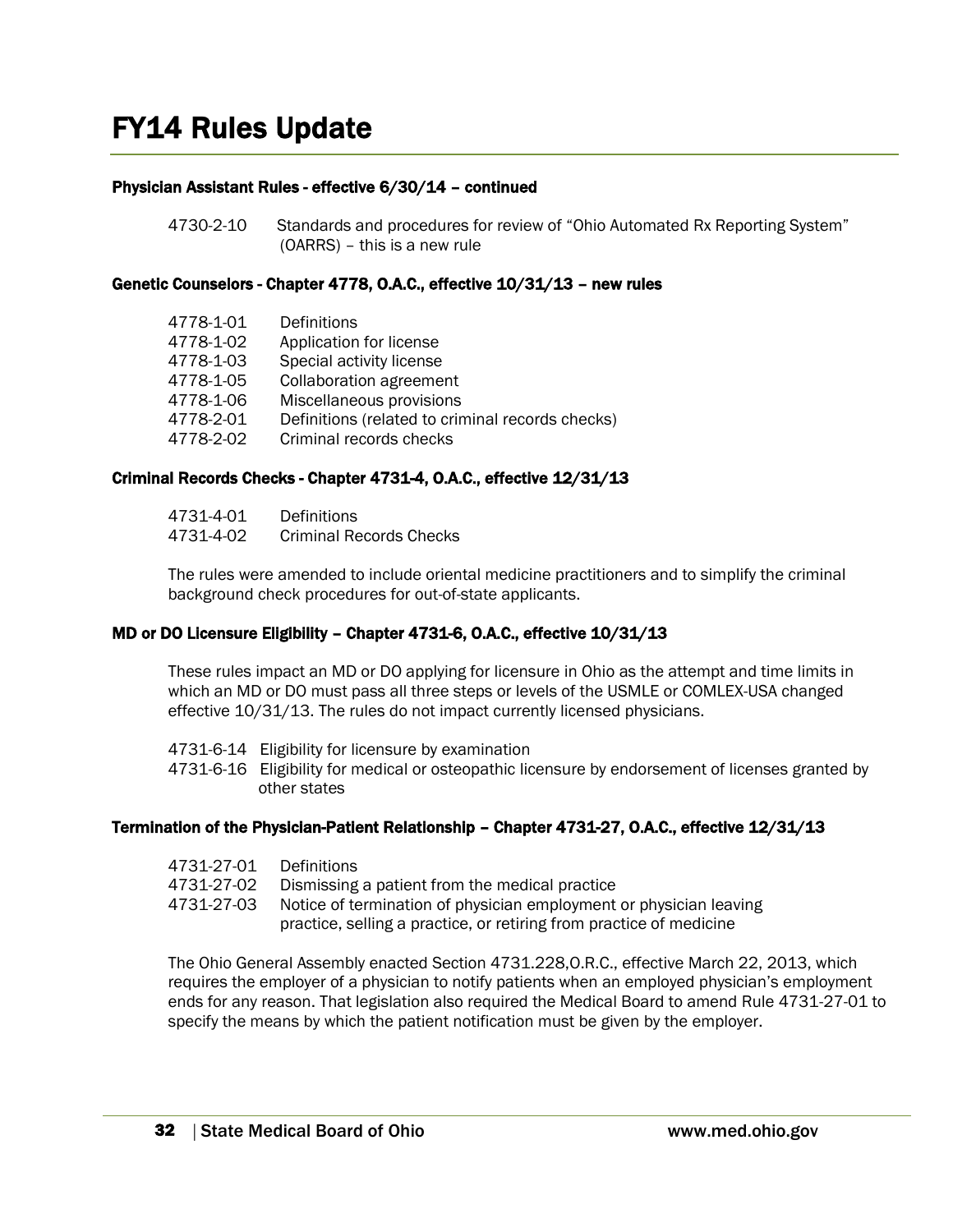#### Termination of the Physician-Patient Relationship continued

Upon review of the rule, it was determined that the rules would be clearer if the requirements for terminating a single patient from the medical practice were in a separate rule from the requirements for notifying a group of patients that the physician will no longer be practicing at the same medical practice.

The Medical Board approved "FAQs regarding Terminating the Physician-Patient Relationship" on December 12, 2013.

# FY14 Policy Update

The Medical Board adopted the following position statements in FY14.

#### Prescribing Qsymia® and Belviq® for Chronic Weight Management

approved August 2013

Qsymia® (phentermine and topiramate extended-release) and Belviq® (lorcaserin hydrochloride) are FDA-approved Schedule IV medications specifically designed for chronic weight management in adults. The position paper provides guidance regarding prescribing Qsymia® or Belviq® in compliance with Rule 4731-11-04, Ohio Administrative Code, *Controlled substances: Utilization for weight reduction*, which governs the use of Schedules III and IV controlled substances to assist in weight loss.

#### Physician Assistant Practice at Urgent Care Centers or Retail Clinics

approved January 2014

The Medical Board clarified that physician assistants may practice in urgent care centers or retail clinics when the appropriate physician supervision, direction and control are provided. The position statement outlined the current responsibilities of the supervising physician when overseeing PAs in an urgent care center or retail clinic. Restrictions placed on physician assistant prescribing of Schedule II drugs in these practice settings are included in the statement.

#### Capital Punishment and Physicians

approved May 2014

The position statement provides guidance to physicians regarding ethical licensure issues that might arise if they are requested to participate in matters relating to execution by lethal injection, including providing expert testimony regarding an execution which has previously taken place.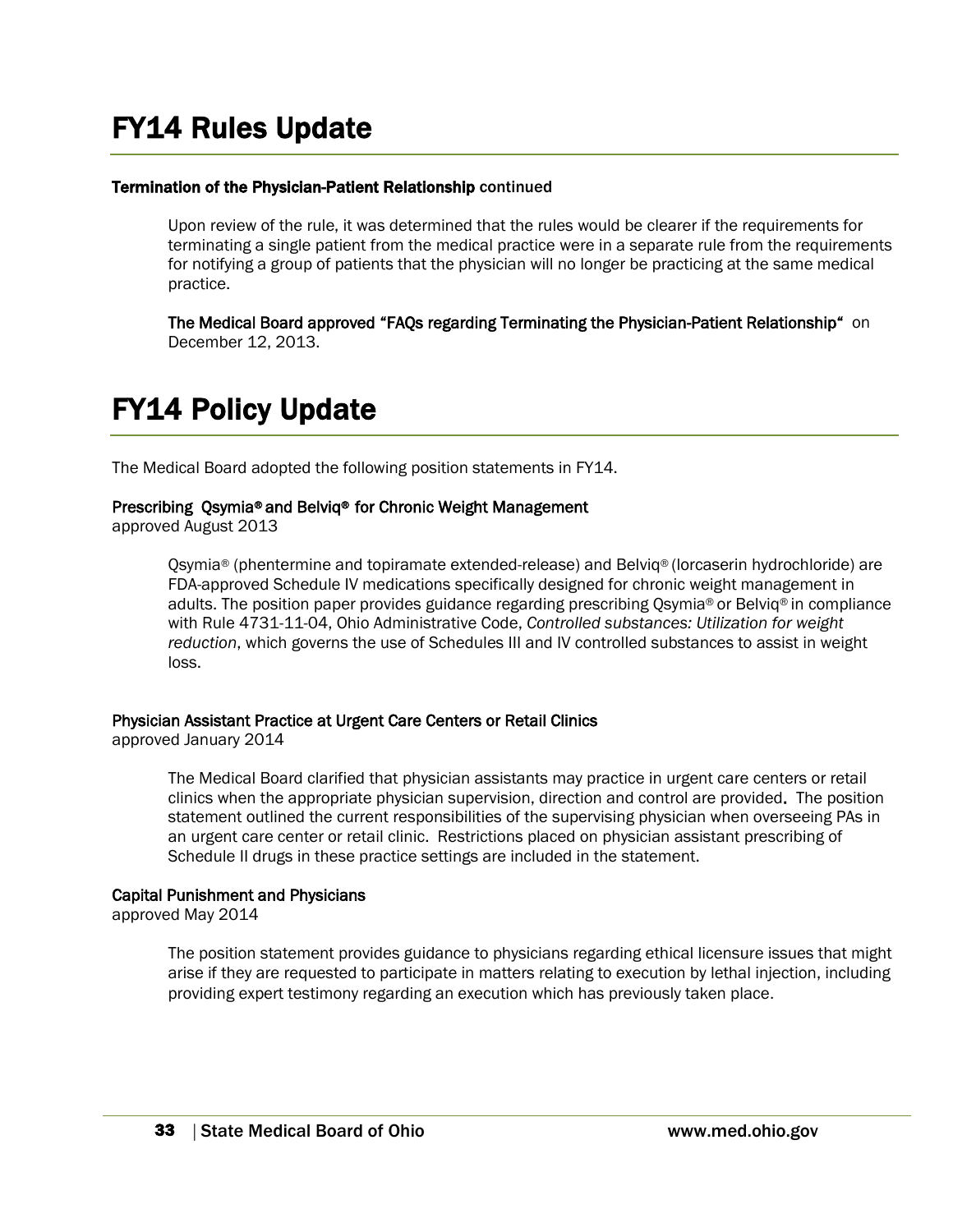#### Laser Treatment for Fingernail Fungus and Scars on the Hand by Podiatric Physicians

At its September 12, 2013 meeting, the Medical Board determined that an Ohio podiatric physician who has successfully completed appropriate training may, as medically appropriate, provide treatment of fingernail fungus in podiatric patients and for treatment of scars on the hand when the etiology of the scar is not associated with trauma.

# Educational Outreach Activities

**Publications and presentations:** The Board continues its efforts to continually improve the information provided to licensees, the public, stakeholders, the media and other interested parties.

In addition to publication of the agency newsletter and E-Reports, educational outreach efforts include publishing a monthly report of licensure actions taken by the Medical Board; providing and responding to inquiries from local, state, national and international media; and managing social media, such as Facebook, to expand access to information about the Medical Board.

During FY14, 101 presentations were provided by the agency. Popular topics include the role of the Medical Board, legal aspects of controlled substance prescribing, understanding the medical licensure process, the impaired professional, and defining professionalism in medical practice.

**Partners in Professionalism:** A joint educational project between the Medical Board and Ohio University Heritage College of Osteopathic Medicine (OU-HCOM), "Partners in Professionalism" promotes professional behavior and the responsibilities of medical licensure to doctors-in-training. Nationally recognized as a model program by Administrators in Medicine, the innovative program introduces first year medical students to problematic behavior or practices that can jeopardize a medical career and place patients at risk. Program components include didactic presentations by Board executive staff, review and discussion of resource materials provided by the Board, and medical student attendance at a Medical Board meeting.

Working with stakeholders: Working with key stakeholders is another aspect of the Medical Board's educational outreach program. The Medical Board participates in the meetings of state professional associations, including the Ohio State Medical Association, the Ohio Osteopathic Association, the Ohio Foot and Ankle Medical Association, the Ohio Association of Physician Assistants, the Ohio Massage Therapy Association, the Ohio Academy of Family Physicians, and the Ohio Association of County Behavioral Health Authorities.

During FY14, Medical Board representatives participated in national educational programs provided by the Federation of State Medical Boards, the American Osteopathic Association, Administrators in Medicine, the National Association of Drug Diversion Investigators, and the National Association of Attorneys General, Southern Region.

Website: The Medical Board's website – www.med.ohio.gov – is a strong educational tool for the agency. Website content is frequently updated to provide the most current information to users about the Medical Board and its services. Web based e-business services, such as online licensure applications for physicians, and online licensure renewal for all licensees regulated by the Medical Board, improve operational efficiency and service to our licensees. A redesign of the website is planned for completion in FY15.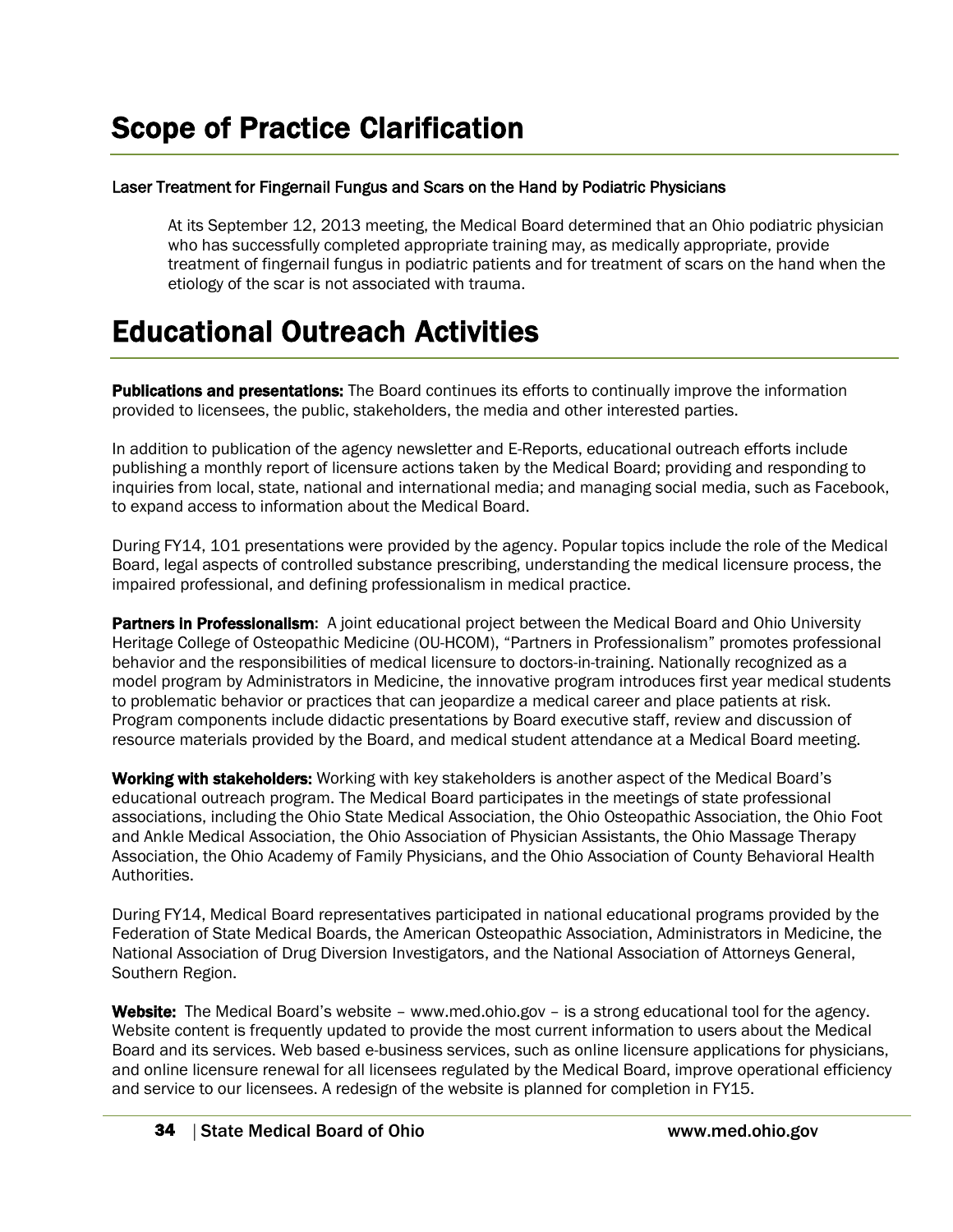# Educational Outreach Activities

Social Media: The Medical Board's Facebook page enhances the Board's website. Periodic notices about rules hearings, potential law changes, meeting notices for the Board and its advisory groups, highlights of Board meeting agendas, website content updates, and time sensitive announcements can be found on the Medical Board's Facebook page.

# Public Records

The Medical Board receives numerous requests for copies of public records each year. While many documents are available through the Medical Board's website, requests for more complex records are provided by the agency. Requests for disciplinary action files, licensure files and board meeting materials are the most frequently requested documents. A response to a public records request may require providing hundreds, and in a few cases, thousands of pages of material.

| <b>FY14 Public Records Metrics:</b> |     |
|-------------------------------------|-----|
| <b>Requests received</b>            | 276 |
| Items in those requests             | 783 |
| <b>Median Days to completion</b>    |     |

### State and National Activities

The Medical Board plays a vital role in the retention and development of the healthcare workforce in Ohio and serves as a resource to policymakers. Members of the Board and senior staff members actively participate in a number of national organizations and committees addressing a broad range of critical issues including the Federation of State Medical Boards, Administrators in Medicine, American Association of Osteopathic Examiners, the Executive Board of the Federation of Podiatric Medical Boards, and the Federation of State Massage Therapy Boards.

The Board is actively involved with the Governor's Cabinet Opiate Action Team and related subcommittees. The Board participates in the Prescription Drug Abuse Action Group facilitated by the Ohio Department of Health, the Ohio Council of Medical School Deans, the Patient Centered Medical Home Education Advisory Committee, the Health Information Technology Interagency Work Group, and the Ohio Boards and Commissions Management Group. Representatives from the Medical Board serve on the Committee for Prescriptive Governance facilitated by the Ohio Board of Nursing. Additionally, the Medical Board works with the Health Policy Institute of Ohio on telehealth and workforce issues.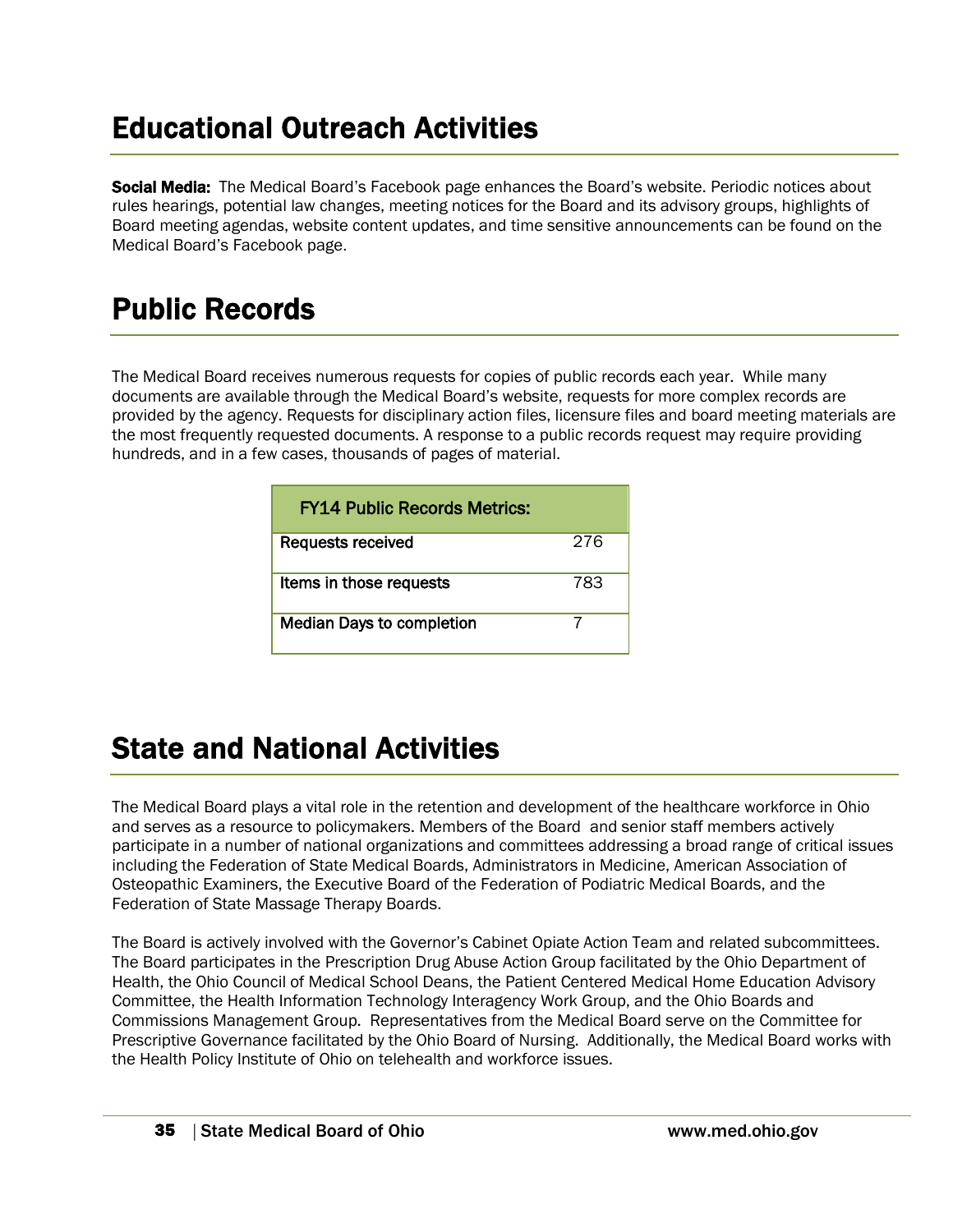# Board Action Definitions

| PERMANENT REVOCATION     | The permanent loss of a certificate to practice in Ohio and the inability, at any<br>time, to reapply for or hold any certificate to practice in Ohio. An individual whose<br>certificate has been permanently revoked shall forever thereafter be ineligible to<br>hold any certificate to practice, and the board shall not accept from that individual<br>an application for reinstatement or restoration of the certificate or for issuance of<br>a new certificate. (Rule 4731-13-36 (A), O.A.C.)                                                                                                                                                                                                                     |
|--------------------------|----------------------------------------------------------------------------------------------------------------------------------------------------------------------------------------------------------------------------------------------------------------------------------------------------------------------------------------------------------------------------------------------------------------------------------------------------------------------------------------------------------------------------------------------------------------------------------------------------------------------------------------------------------------------------------------------------------------------------|
| <b>REVOCATION</b>        | The loss of a certificate to practice in Ohio. An individual whose certificate has<br>been revoked shall be eligible to submit an application for a new certificate. All<br>disciplinary action taken by the board against the revoked certificate shall be<br>made a part of the board's records for any new certificate granted under this rule.<br>(Rule 4731-13-36 (B), O.A.C.)                                                                                                                                                                                                                                                                                                                                        |
| <b>SUSPENSION</b>        | The temporary loss of a certificate to practice in Ohio. A suspension shall be<br>imposed for either a definite or an indefinite period of time. (Rule 4731-13-36 (C),<br>O.A.C.)                                                                                                                                                                                                                                                                                                                                                                                                                                                                                                                                          |
| <b>LIMITATION</b>        | Precludes the certificate holder from engaging in a particular conduct or activity,<br>to impose conditions on the manner in which that conduct or activity may be<br>performed, or to require the certificate holder to abide by specific conditions in<br>order to continue practicing medicine. A limitation shall be either temporary or<br>permanent. (Rule 4731-13-36 (D), O.A.C.)                                                                                                                                                                                                                                                                                                                                   |
| <b>PROBATION</b>         | A situation whereby the certificate holder shall continue to practice only under<br>conditions specified by the board. Failure of the certificate holder to comply with<br>the conditions of probation may result in further disciplinary action being imposed<br>by the board. The probation period shall be for either a definite or indefinite<br>term. If probation is for an indefinite term, the board shall establish a minimum<br>probation period and the board shall release the certificate holder from the<br>conditions of probation upon completion of the minimum probation period and<br>upon the board's determination that the purpose of probation has been fulfilled.<br>(Rule 4731-13-36 (E), O.A.C.) |
| PERMANENT DENIAL         | The permanent denial of an application for a certificate to practice in Ohio. An<br>individual whose application for a certificate has been permanently denied shall<br>forever thereafter be ineligible to apply to the board for any certificate to practice,<br>and the board shall not accept from that individual an application for issuance of<br>a certificate. (Rule 4731-13-36 (J), O.A.C.)                                                                                                                                                                                                                                                                                                                      |
| <b>REPRIMAND</b>         | The certificate holder is formally and publicly reprimanded in writing. (Rule 4731-<br>13-36 (F), O.A.C.)                                                                                                                                                                                                                                                                                                                                                                                                                                                                                                                                                                                                                  |
| <b>NO FURTHER ACTION</b> | The Board finds that a violation occurred but declines to impose any disciplinary<br>sanction. (Rule 4731-13-36 (G) O.A.C.)                                                                                                                                                                                                                                                                                                                                                                                                                                                                                                                                                                                                |